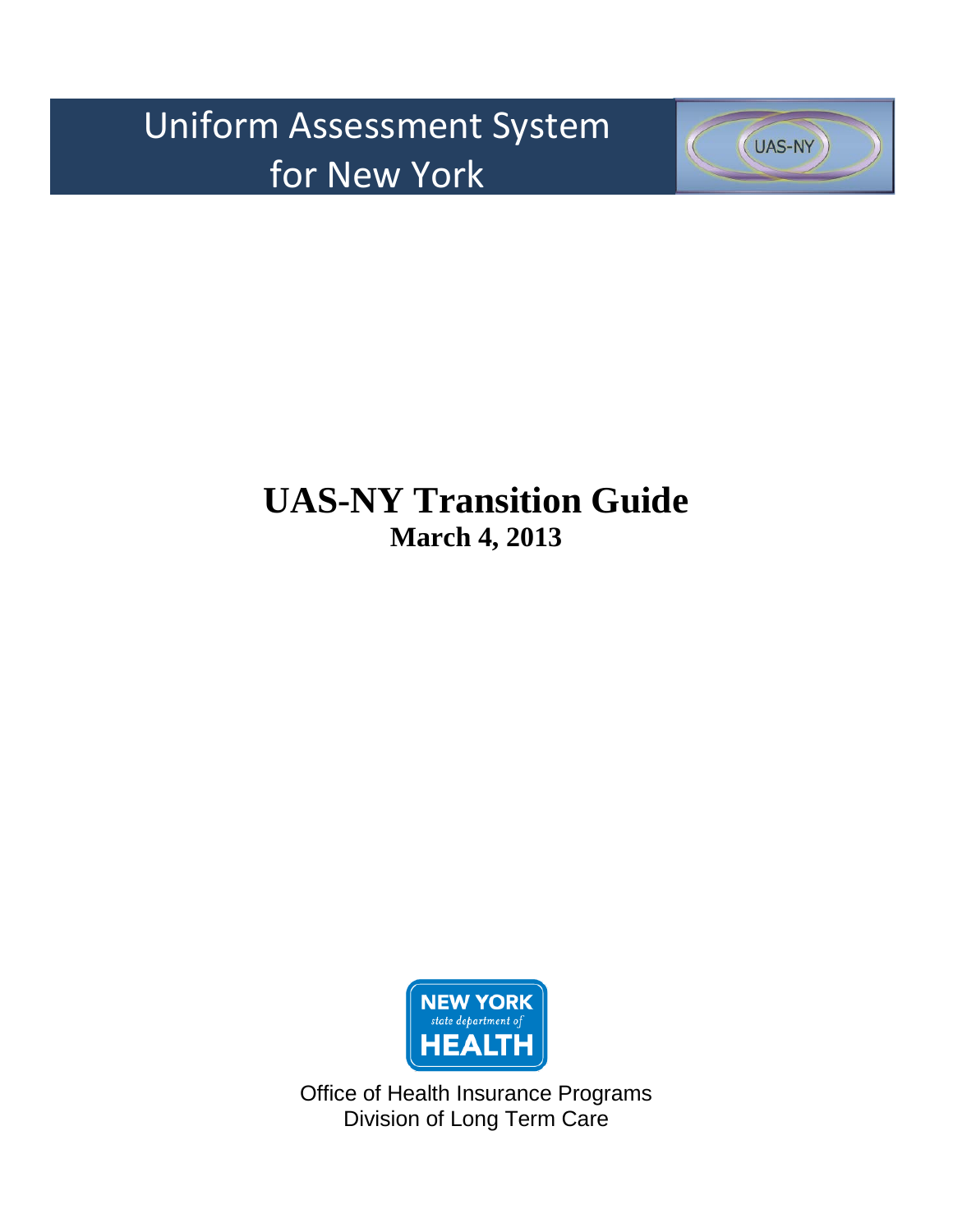# Contents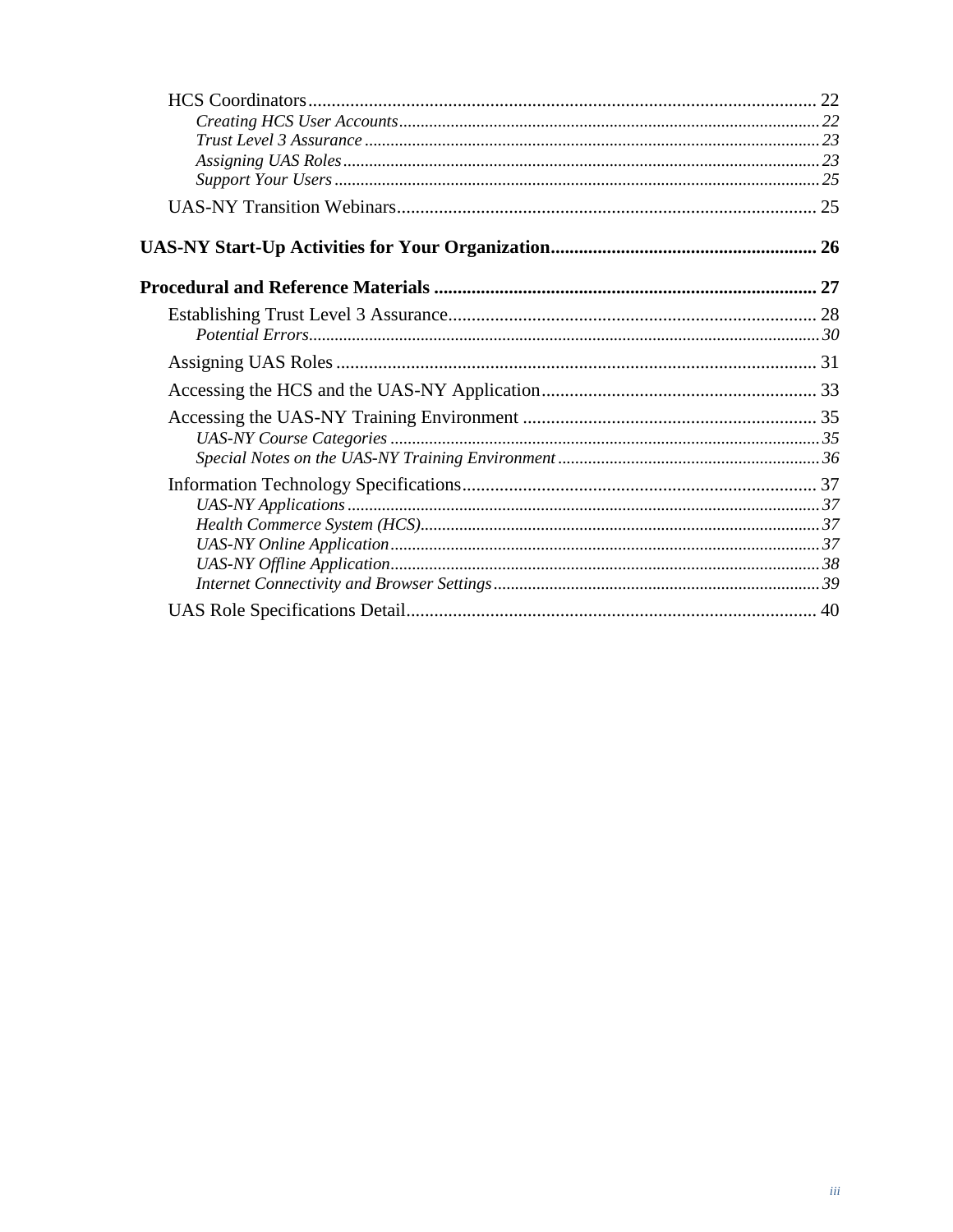# <span id="page-3-0"></span>**INTRODUCTION TO THE UAS-NY**

Welcome to the Uniform Assessment System for New York (UAS-NY), a Medicaid Redesign Team (MRT) project.

The UAS-NY is a secure, web-based software application housed in the New York State (NYS) Department of Health's (DOH) Health Commerce System (HCS). The UAS-NY contains electronic adult and pediatric assessment instruments for individuals being served in New York State's Medicaid home and community-based long term care setting.

The UAS-NY also includes a client application that can be installed on laptop computers for when web access is not available. The UAS-NY also includes a seamlessly integrated online, self-paced training environment, which includes training on the assessment instruments as well as the software application.

## <span id="page-3-1"></span>**The Purpose of this Guide**

The purpose of this document is to provide you and your organization with the information necessary to successfully transition to using the UAS-NY. This guide is intended to be used in conjunction with the courses and resources available in the UAS-NY Training Environment.

#### *You are strongly encouraged to read this document in its entirety.*

This document consists of the following main topics:

- **Information about the assessment instruments and the statewide implementation** (starting on page *[3](#page-5-0)*).
- Information about the UAS-NY software application and training environment (starting on page *[7](#page-9-0)*).
- Information to assist you with transitioning your organization to using the UAS-NY (starting on page *[13](#page-15-0)*).
- A check-list of initial start-up activities for your organization once you have access to the UAS-NY (starting on page *[26](#page-28-0)*).
- **Procedural and reference materials you will need during your transition (starting on** page *[27](#page-29-0)*).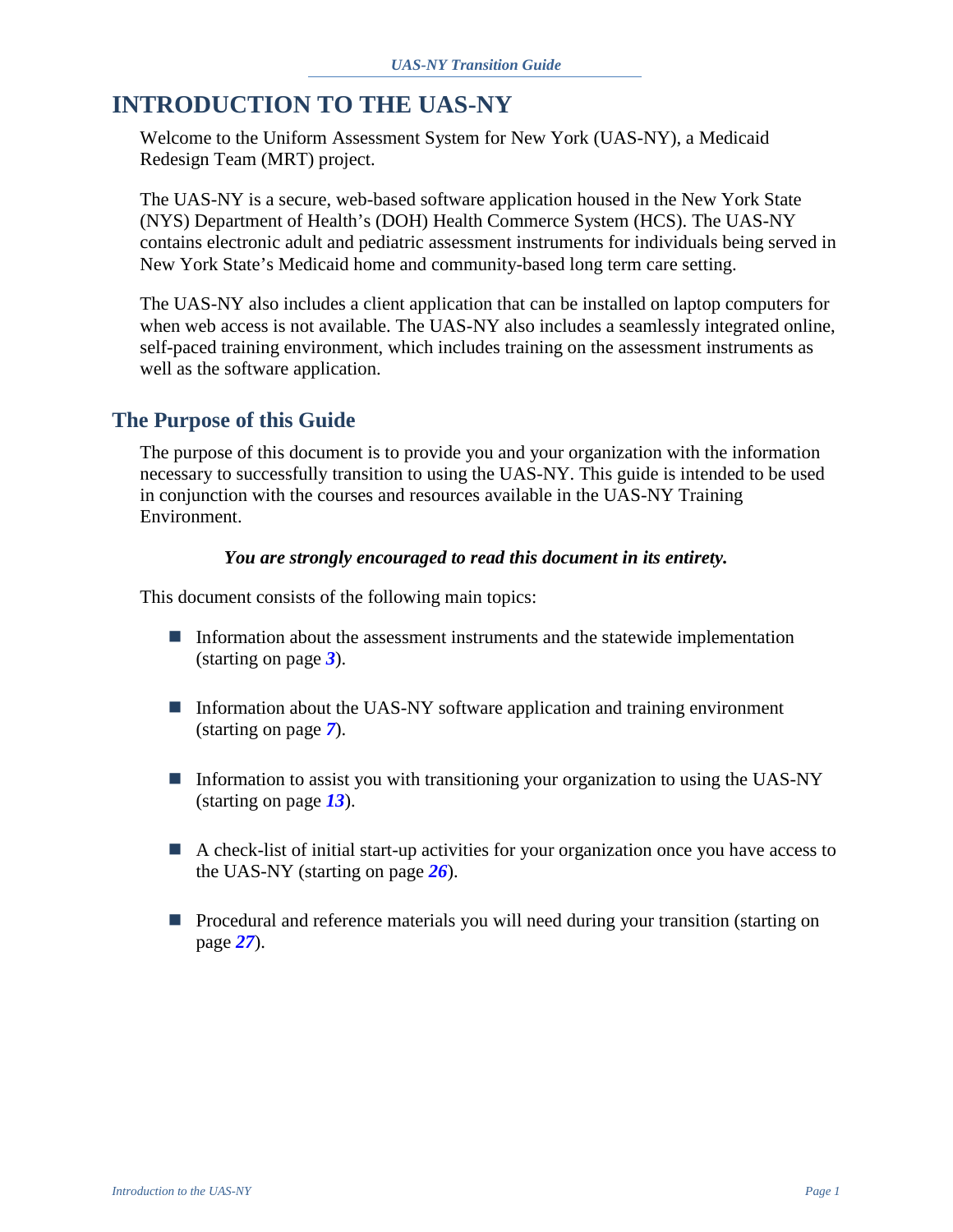# <span id="page-4-0"></span>**UAS-NY Support Desk**

To assist your organization's transition efforts, the UAS-NY project team has established a support desk that will be available during normal business hours Monday through Friday. The UAS-NY support desk offers assistance in the following areas:

• Transition Support

Available for UAS-NY Coordinators should they have questions about or need information relevant to their organization's transition to and implementation of the UAS-NY.

• User Support

Available to users should they have questions about the UAS-NY software application (online and offline), assessment instruments, or training environment.

The UAS-NY support desk is also prepared to assist you in reaching the appropriate contact should you have programmatic or HCS questions.

The UAS-NY support desk can be reached at the following:

Via email: [uasny@health.state.ny.us](mailto:uasny@health.state.ny.us) Telephone: 518-408-1021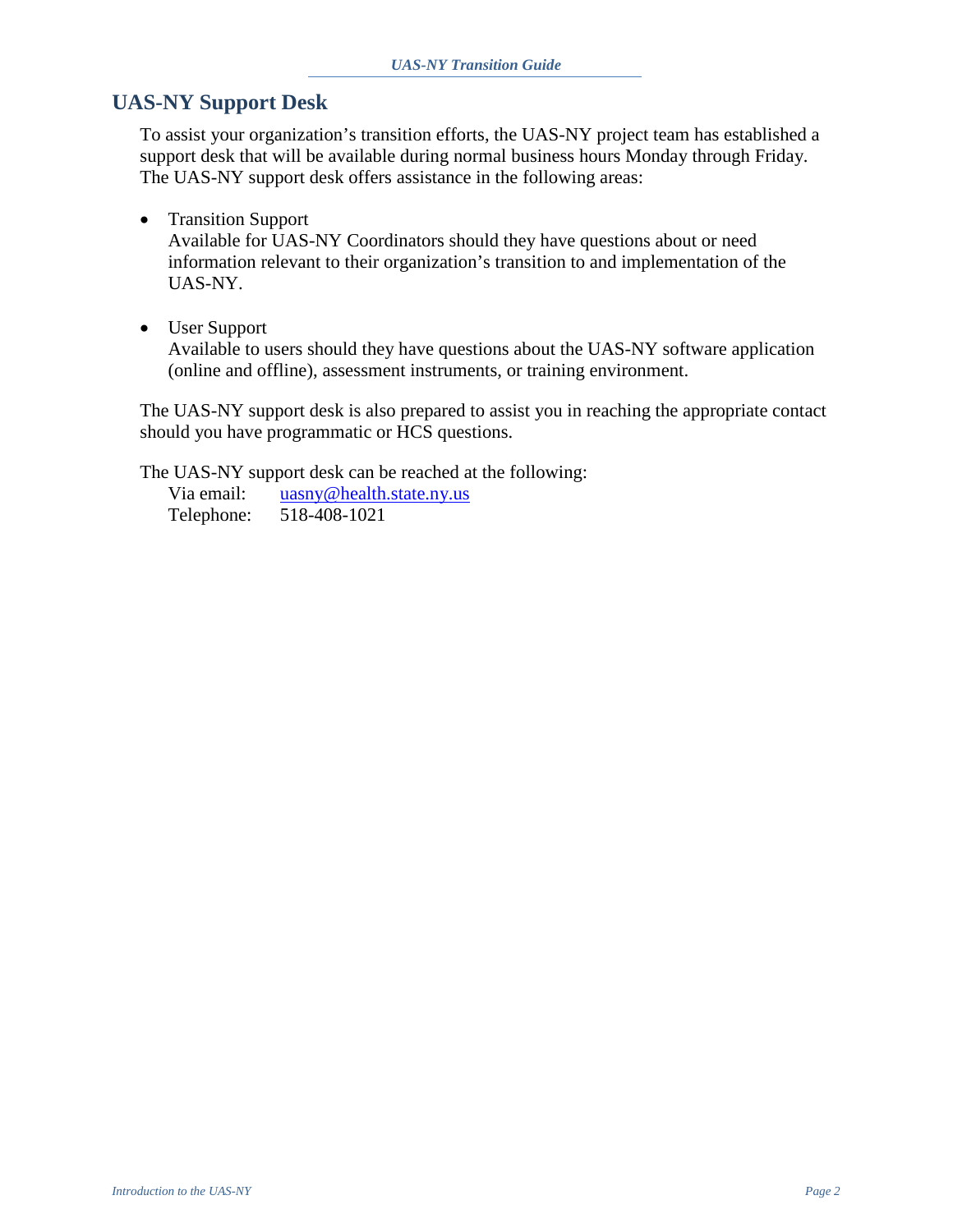# <span id="page-5-0"></span>**ASSESSMENT INSTRUMENTS AND IMPLEMENTATION**

This section of this guide presents information related to the programs and plans that will be affected by the implementation of the UAS-NY, the assessment instruments that are being replaced, and the timeline for statewide implementation.

# <span id="page-5-1"></span>**UAS-NY Assessment Instruments**

The UAS-NY contains three assessment instruments:

- $\Box$  Community Assessment adults over the age of 18
- $\Box$  Pediatric 4-17 children ages 4 through 17
- $\Box$  Pediatric 0-3 children ages birth through 3

These assessment instruments are based on the suite of research-based and validated assessment instruments created by interRAI. interRAI is a not-for-profit research organization comprised of researchers in over 30 countries who are committed to improving health care for persons who are elderly, frail, or disabled (www.interRAI.org). Their goal is to promote evidence-based clinical practice and policy decisions through the collection and interpretation of high quality data, and their assessment instruments are used in many states and countries.

The **UAS-NY Community Assessment** instrument enables an assessor to review multiple domains of function, health, social support, and service use. The Community Assessment includes two supplements: the Functional Supplement and the Mental Health Supplement. The Functional Supplement captures additional information related to health, function, and support. The Mental Health Supplement captures additional information related to mental health service history, mental state, and social relations.

The **UAS-NY Pediatric Assessment** instruments also review multiple domains of function, health, social support, and service use *within an age appropriate context*. The pediatric assessments do not include supplements.

# <span id="page-5-2"></span>**New York State Medicaid Programs and Plans Affected**

The UAS-NY and its related assessment instruments will be used in the following New York State home and community-based long term care Medicaid programs.

- □ Adult Day Health Care (ADHC)
- $\Box$  Assisted Living Program (ALP)
- $\Box$  Care at Home (CAH) I/II Waiver
- □ Long Term Home Health Care Program (LTHHCP)
- □ Managed Long Term Care (MLTC)
- □ Personal Care Services (PCS) and Consumer Directed Personal Assistance Program (CDPAP)
- $\Box$  Nursing Home Transition and Diversion Waiver (NHTD)
- $\Box$  Traumatic Brain Injury Waiver (TBI)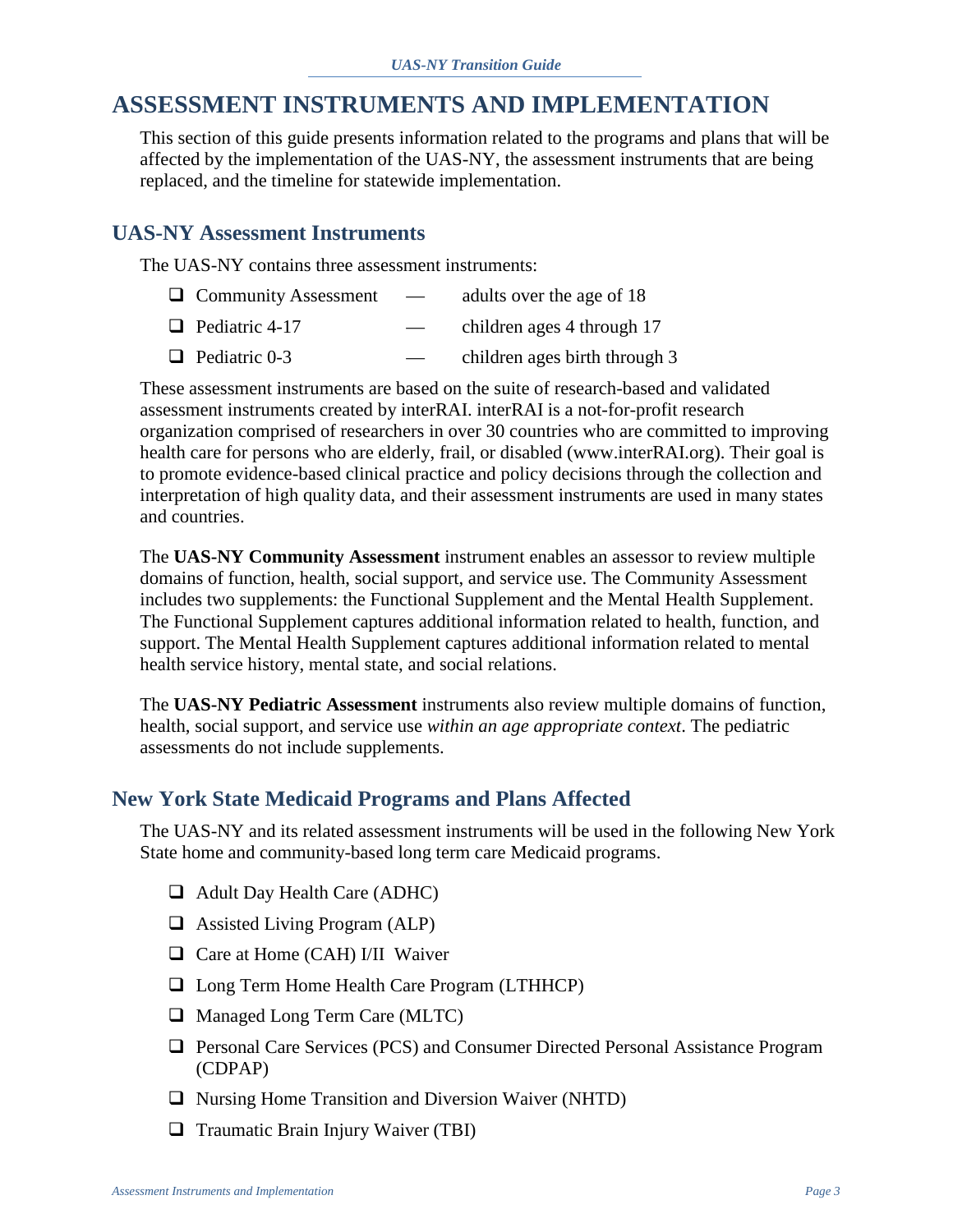# <span id="page-6-0"></span>**Assessment Instruments Being Replaced**

The UAS-NY and its related assessment instruments will replace the following instruments and forms that are currently in use:

| Program                                                | <b>Instruments/Forms Used</b>                                                                                                     |  |
|--------------------------------------------------------|-----------------------------------------------------------------------------------------------------------------------------------|--|
| <b>Adult Day Health Care</b>                           | Registrant Assessment Instrument (RAI)                                                                                            |  |
| Assisted Living Program (ALP)                          | Hospital/Community Patient Review Instrument (PRI)<br>Screen                                                                      |  |
|                                                        | DSS-4449B Identifying Information                                                                                                 |  |
|                                                        | DSS- 4449D Nursing/Functional/Social Assessment                                                                                   |  |
|                                                        | *DSS-4449C Medical Evaluation and Physician Orders                                                                                |  |
|                                                        | * The Medical Evaluation will be partially replaced by the<br>UAS-NY. The physician's section will be substantially<br>shortened. |  |
| Care At Home (CAH) I/II Waiver                         | DSS-4362 Pediatric Patient Review Instrument (PPRI)                                                                               |  |
|                                                        | DSS-3139 (Home Assessment Abstract) or approved local<br>equivalent                                                               |  |
| Long Term Home Health Care                             | DMS-1 (Long Term Care Placement Form)                                                                                             |  |
| Program                                                | DSS-3139 (Home Assessment Abstract)                                                                                               |  |
| Managed Long Term Care                                 | Semi-Annual Assessment of Members (SAAM)                                                                                          |  |
| Personal Care Services/ Consumer                       | DSS-3139 (Home Assessment Abstract)                                                                                               |  |
| <b>Directed Personal Assistance</b><br>Program (CDPAP) | DMS-1 (Long Term Care Placement Form)                                                                                             |  |
| <b>Personal Care Services - NYC</b>                    | M27-R (RN Assessment Task Based Assessment)                                                                                       |  |
|                                                        | M11-S (Social Assessment)                                                                                                         |  |
| <b>NHTD/TBI Waivers</b>                                | Hospital/Community Patient Review Instrument (PRI)                                                                                |  |
|                                                        | Screen                                                                                                                            |  |
|                                                        | The Initial Service Plan (ISP) will not be replaced until the<br>service planning component is implemented in the UAS-<br>NY.     |  |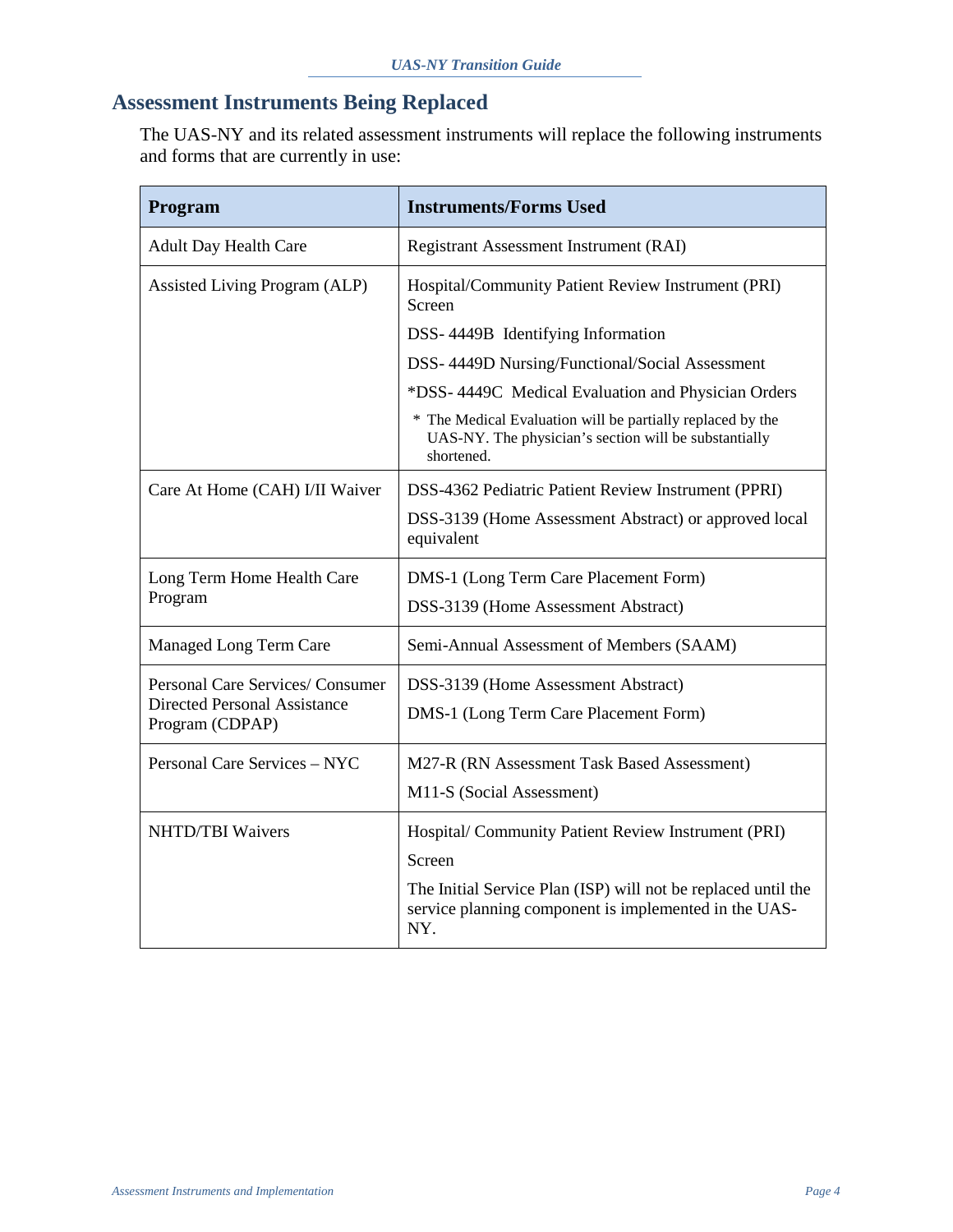## <span id="page-7-0"></span>**Laws, Regulations, Policy, and Guidance**

The implementation of the UAS-NY will require you to analyze and adjust your organization's business practices and processes. However, the implementation of the UAS-NY will *not* alter your obligation to adhere to existing laws, regulations, policy, and guidance for the respective programs/plans you operate.

The UAS-NY project team is working closely with program and plan directors and policymakers to ensure adequate conveyance of policy information necessary to support your organization's transition efforts. If you have policy-oriented questions, you may contact the appropriate program/plan director; you may also contact the UAS-NY support desk and we can direct you to the appropriate person.

It is important to note that the UAS-NY is not a nursing home admission tool. Nursing home admissions will still require a PRI, and staff conducting the PRI must be certified to use that instrument.

In addition, federally required assessments, such as the Minimum Data Set (MDS) and Outcome and Assessment Information Set (OASIS), will *not* be replaced by the UAS-NY.

## <span id="page-7-1"></span>**Statewide Implementation Plan**

Statewide implementation of the UAS-NY requires the careful coordination of many organizations throughout the state. To facilitate an orderly statewide transition, the UAS-NY project team has devised an effective implementation strategy that will be executed throughout 2013 and be completed by early 2014. This section of this guide presents the statewide implementation strategy so that you can understand your involvement in the context of the broader 2013 implementation.

The statewide implementation of the UAS-NY consists of three concurrently-executed plans:

**Pilot:** The Pilot is the first live use of the UAS-NY. Four counties who were involved in the UAS-NY beta test in the summer of 2012 have been identified to participate in the Pilot. The four counties are Broome, Chautauqua, Otsego, and Warren. The Pilot will begin in March 2013 with the availability of the UAS-NY application.

The Pilot will be conducted for approximately two months, at the end of which time all organizations in these four counties who are involved in home and community-based long term care programs—*except Managed Long Term Care plans*—will thereafter conduct assessments using only the UAS-NY.

- **Managed Long Term Care:** All MLTC plans throughout the entire state will begin in March 2013 making preparations for using the UAS-NY such that beginning July 1, 2013, all assessments conducted under MLTC will be performed using *only* the UAS-NY. *Refer to the recently issued policy guidance regarding the dates re-assessments are due.*
- **Statewide Implementation:** The remaining counties and regions throughout New York State will transition to using the UAS-NY according to the rolling implementation schedule, presented in the table below.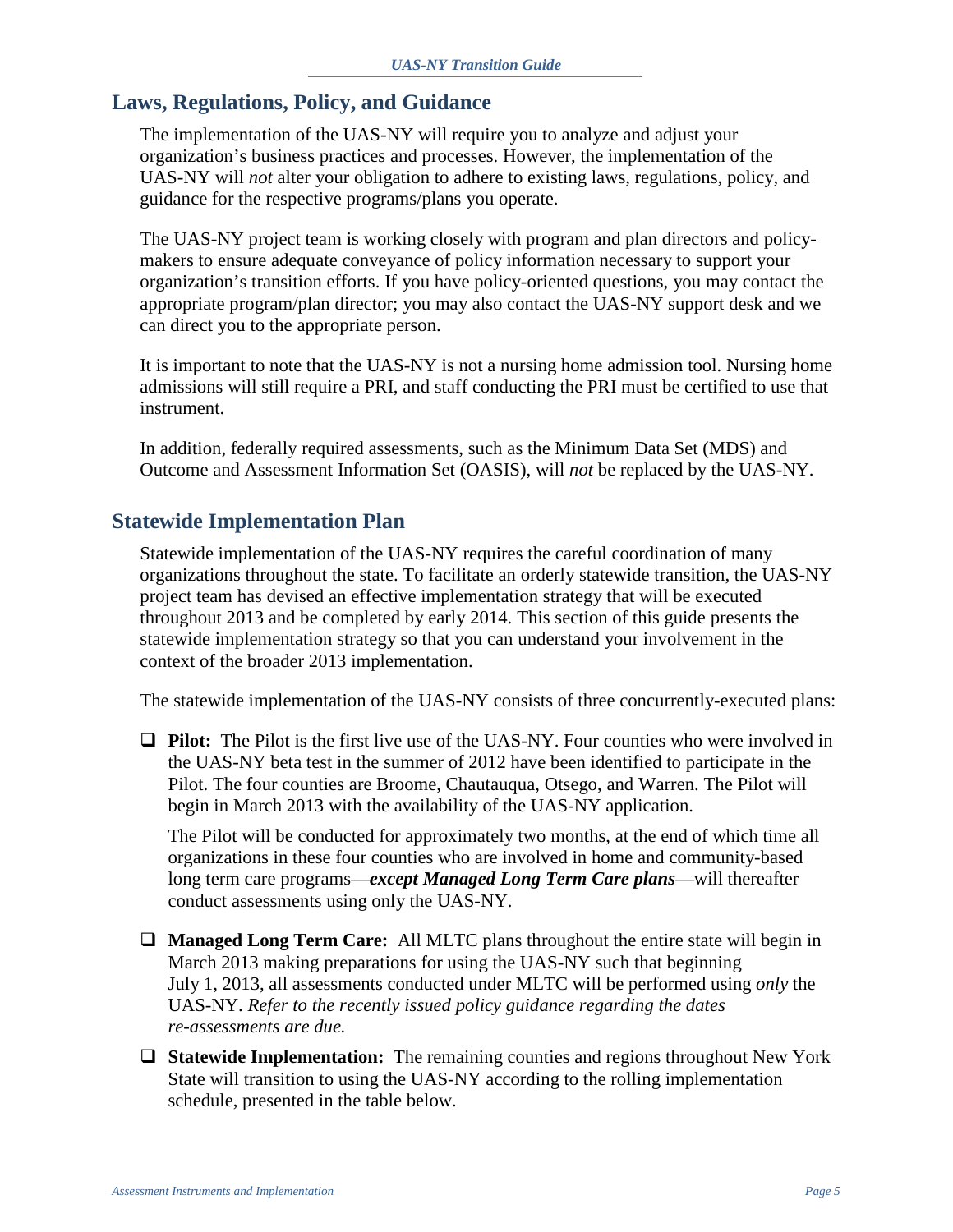The Begin Transition date indicates the point in time at which the organizations named in the Counties column will be contacted by the UAS-NY project team to formally begin their transition to using the UAS-NY. This is also the date the UAS-NY project team will be prepared to work directly with those organizations.

*Note:* The Implementation Deadline is the *latest* date your organization will be allowed to use the currently administered assessment instruments, *not the earliest date you may use the UAS-NY*. After your Implementation Deadline, you must administer assessments using *only* the UAS-NY.

> If your organization can complete its transition activities more expediently than the amount of time afforded by the implementation schedule—*but still according to the plan's timeline for counties/regions*—the UAS-NY project team welcomes and encourages you to do so.

| <b>Region</b>                                                                                                                                                                         | <b>Counties</b>                                                                                                                                               | <b>Begin Transition</b> | Implementation<br><b>Deadline</b> |
|---------------------------------------------------------------------------------------------------------------------------------------------------------------------------------------|---------------------------------------------------------------------------------------------------------------------------------------------------------------|-------------------------|-----------------------------------|
| Region VI                                                                                                                                                                             | Allegany, Cattaraugus, Chemung,<br>Erie, Genesee, Livingston,<br>Monroe, Niagara, Ontario,<br>Orleans, Schuyler, Seneca,<br>Steuben, Wayne, Wyoming,<br>Yates | May 1, 2013             | October 1, 2013                   |
| Region V                                                                                                                                                                              | Cayuga, Chenango, Cortland,<br>Delaware, Herkimer, Jefferson,<br>Lewis, Madison, Oneida,<br>Onondaga, Oswego, St.<br>Lawrence, Tioga, Tompkins                | June 1, 2013            | November $1, 2013$                |
| <b>Region IV</b><br>Albany, Clinton, Columbia,<br>Essex, Franklin, Fulton, Greene,<br>Hamilton, Montgomery, Otsego,<br>Rensselaer, Saratoga,<br>Schenectady, Schoharie,<br>Washington |                                                                                                                                                               | July 1, 2013            | December 1, 2013                  |
| Region III                                                                                                                                                                            | Dutchess, Orange, Putnam,<br>Sullivan, Ulster, Rockland                                                                                                       | August 1, 2013          | January 1, 2014                   |
| Regions I & $II$                                                                                                                                                                      | Nassau, New York City, Suffolk,<br>Westchester                                                                                                                | September 1, 2013       | February 1, 2014                  |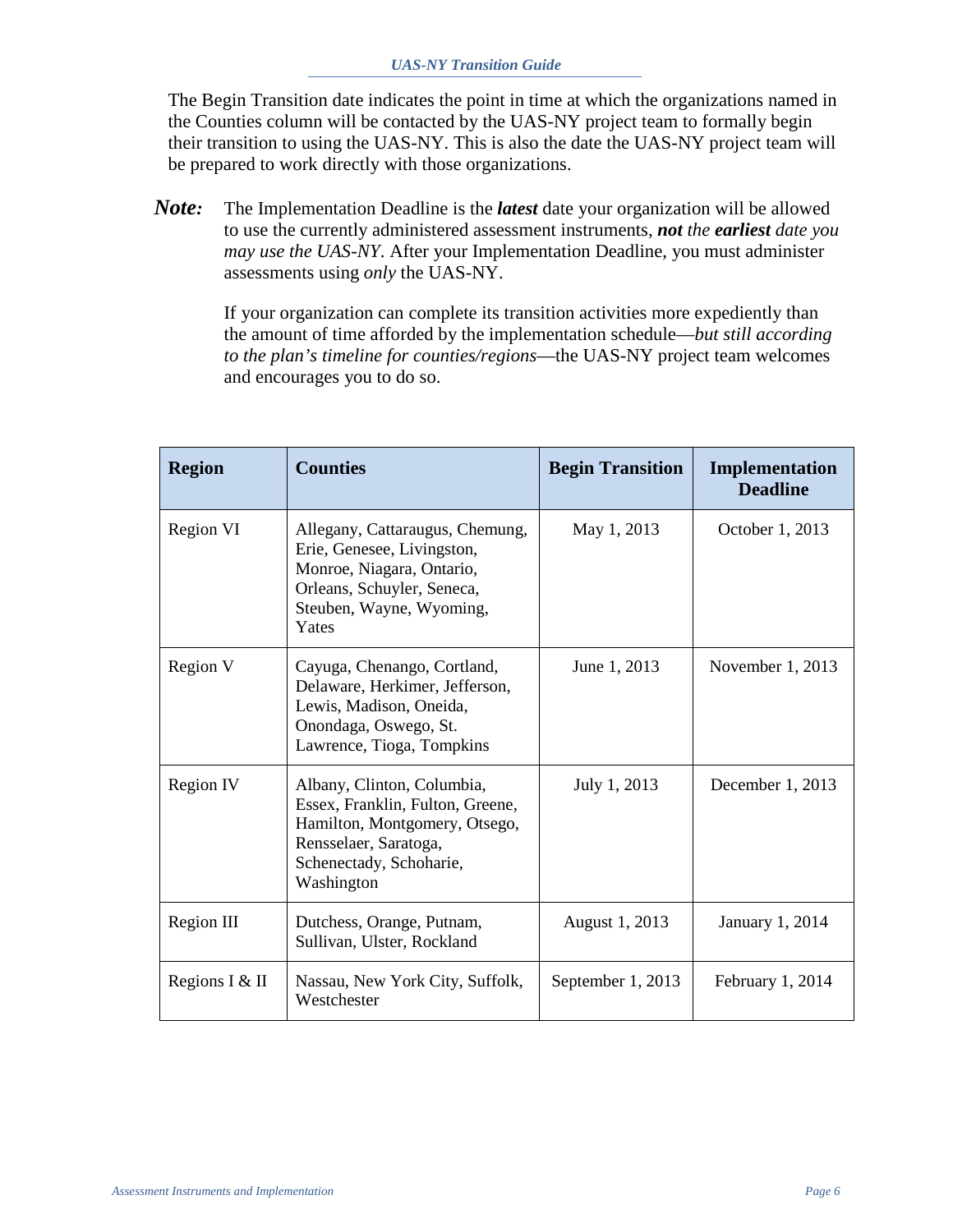# <span id="page-9-0"></span>**UAS-NY APPLICATION AND TRAINING ENVIRONMENT**

In order to make decisions about your organization's transition to the UAS-NY, it is important to have a fundamental understanding of the UAS-NY application. Some key concepts are presented in the following sections. Please note that detailed information about the UAS-NY is also available in the UAS-NY Training Environment.

The UAS-NY is a web-based application that enables users to enter and maintain information about an individual and to conduct a home and community-based long term care assessment using one of the assessment instruments. Built into the assessment instruments are a series of research-based algorithms and formulas that are used to generate assessment outcomes and reports that support and guide care planning.

The UAS-NY contains a single unique record (or case file) for each individual enrolled in one of New York State's home and community-based long term care Medicaid programs/plans. Each individual's record contains personal identifying information (PII) and protected health information (PHI); this includes demographic data, assessment data, assessment outcomes data, program/plan enrollment data, and care planning information.

All of this information is maintained in the UAS-NY database, which is owned and operated by the New York State Department of Health. All of this data is accessible by all local social service district and health provider organizations in New York State who require access to it, thereby making the sharing of this information among these organizations unprecedented. The information you provide into the UAS-NY will be immediately available to other organizations who also need it. The intent of sharing information at this level is to facilitate communication among organizations and ensure quality of care for the individual.

# <span id="page-9-1"></span>**HCS and UAS-NY Security Features**

To meet Health Insurance Portability and Accountability Act (HIPAA) and Health Information Technology for Economic and Clinical Health (HITECH) Act requirements, as well as New York State law, the UAS-NY application is designed with certain security features.

- $\Box$  The UAS-NY is accessed through the HCS, the Department of Health's web portal. The HCS is a secure, private network designed for sharing health-related information with health organizations throughout New York State. The HCS meets all of the requirements of HIPAA and HITECH, as well as of other New York State laws.
- $\Box$  All organizations that have access to the HCS are grouped by organization type. The UAS-NY project team has identified the HCS organization types that require access to the UAS-NY and has authorized that access. Your organization is included in one of the organization types that has been granted authorization to access the UAS-NY.
- $\Box$  Each organization that is represented in the HCS has identified a person in that organization to whom HCS account and administrative responsibilities have been delegated. This person is called the HCS Coordinator. Your organization has (or will have) at least one HCS Coordinator.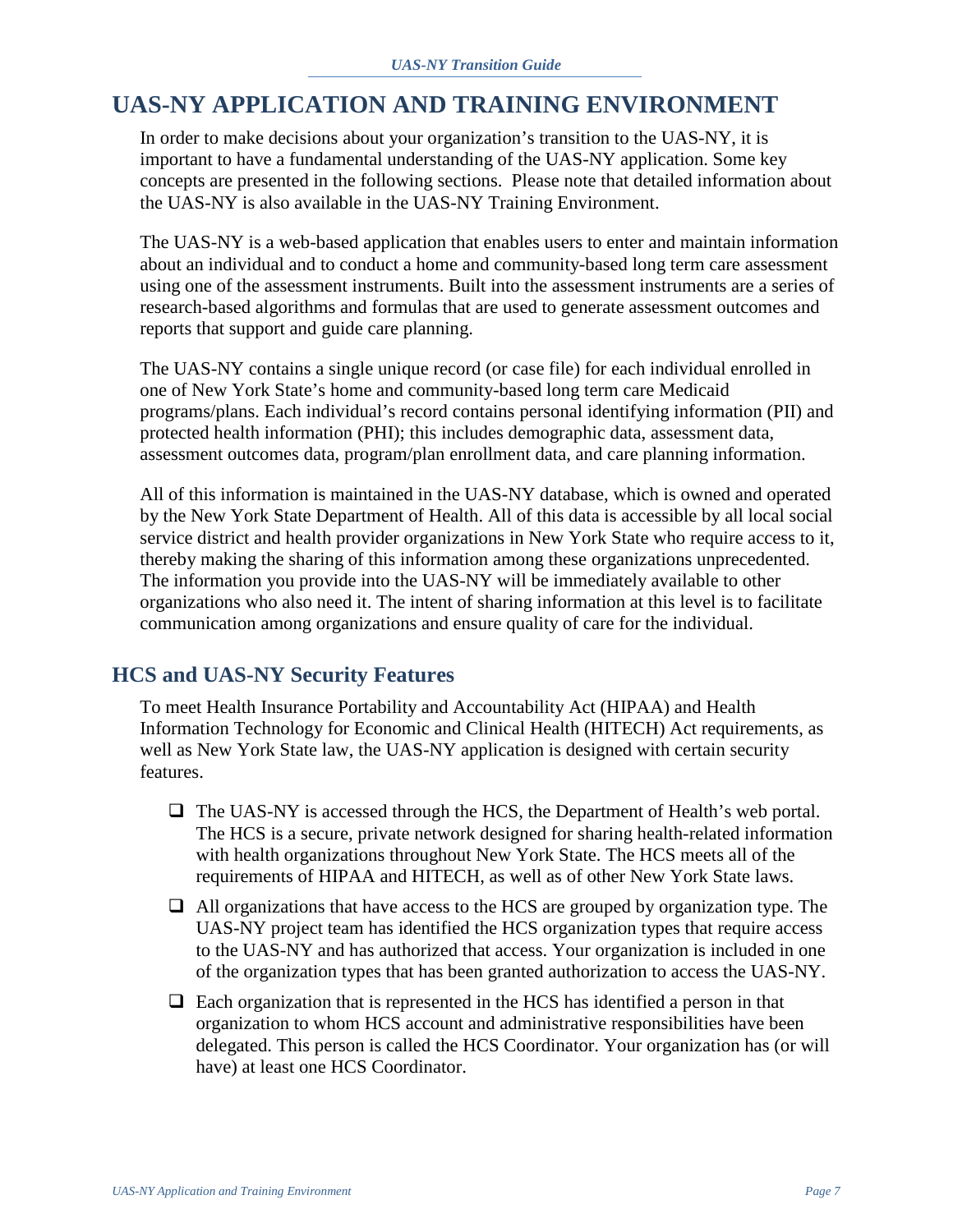- $\Box$  Each person in your organization who will access the UAS-NY must have their own HCS user account, and that account must be correctly associated with your organization. HCS user accounts *cannot* be shared.
- $\Box$  Pursuant to New York State laws governing PII and PHI, the identity of each user accessing the UAS-NY must be verified and validated to Trust Level 3 assurance. The HCS includes an easy-to-use mechanism to establish this trust level for your organization's users and their HCS accounts. Your HCS Coordinator will perform this activity for each of your organization's HCS users.
- The UAS-NY is a role-based system. The UAS-NY project team has created UASspecific roles in the HCS. The UAS-NY application uses these roles to govern what information may be read or edited, and what functions may be performed. Each person in your organization who will access the UAS-NY must be assigned a UAS role in the HCS. You will work with your HCS Coordinator, and possibly others in your organization, to review the capabilities of each UAS role and determine the appropriate role to be assigned to each of your organization's staff members. Your HCS Coordinator will perform the task of assigning the roles in the HCS to your staff's HCS accounts.
- $\Box$  The UAS-NY includes extensive audit logging capabilities. All access to and actions performed within the UAS-NY are captured to support investigation of potential security lapses or breaches.

More detailed information for HCS Coordinators is included in the Reference and Procedural Materials section of this document.

More detailed information about the UAS roles is included in the Reference and Procedural Materials section of this document.

# <span id="page-10-0"></span>**Initial Population of the UAS-NY**

The UAS-NY will be initially populated with client demographic data of all individuals currently being served in New York State's long term care setting. This initial set of records in the UAS-NY will enable you to immediately search for and locate most, if not all, of your organization's clients. Minimal data entry of new client data will be required, however no assessment data will be included in the initial records.

# <span id="page-10-1"></span>**Access to Client Data**

Each client's record in the UAS-NY, including all related assessment data, serves as a shared case file for everyone involved in the client's case; other organizations and users will have access to the same case file information you do.

The set of case files that your organization needs to access is called your organization's case list. It's important to remember that some of the case files in your organization's case list may also be included in other organization's case lists.

If you are a local social service district, your organization's case list is based on the active residence or service address of individuals being served in your district. All individuals in your district will be immediately available in your organization's case list.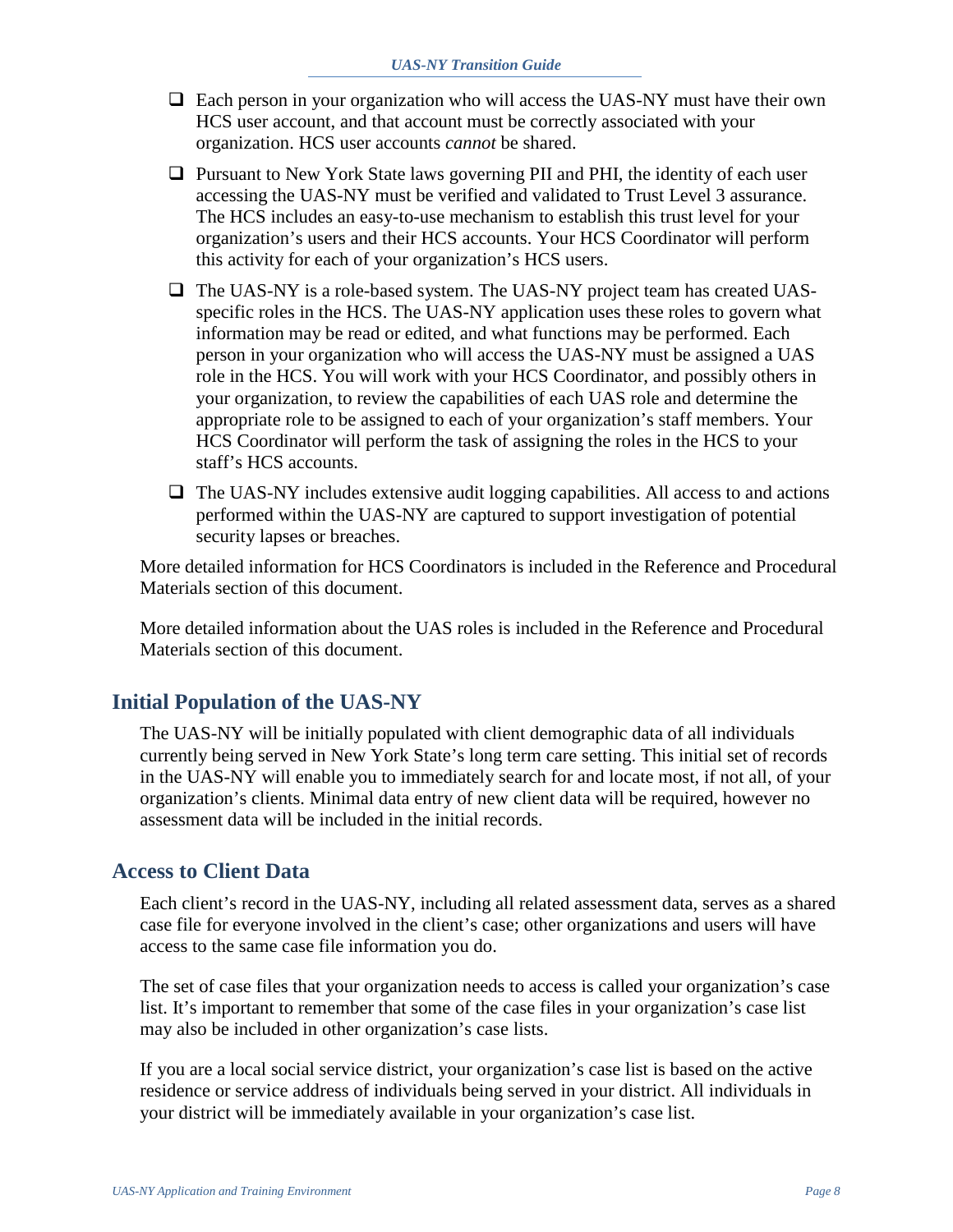If you are a service provider, you will need to populate your organization's case list as part of your start-up activities. You will need to search for your clients in the UAS-NY and attest to a business need to access their case files. This attestation will place the client's case file record in your organization's case list. Once you perform this attestation and the client's case file is in your organization's case list, it will be available to everyone in your organization.

For reasons of security, when you start the UAS-NY application and are presented with your organization's case list, no records are displayed. Your staff will be required to provide basic information about an individual before gaining access to that individual's case file. This protects client data from being inadvertently displayed to unauthorized persons, and inhibits unnecessary access to client data in your organization's case list.

# <span id="page-11-0"></span>**Conducting Assessments**

The UAS-NY is designed to provide users with a degree of flexibility when conducting assessments. Depending on the program/plan your organization is operating, an assessment may be conducted in a variety of ways:

- $\Box$  One assessor employed by one organization. The assessor is able to initiate, conduct, and sign an assessment in its entirety.
- A social assessor and a nurse assessor employed by one (*the same*) organization. In this case, each assessor will be able to make their respective contributions during the course of the assessment.
- A social assessor from one organization and a nurse assessor from another (*different*) organization. In this case, one of the assessors will initiate the assessment and then share editing rights with the other assessor's organization. Each assessor will then be able to make their respective contributions during the course of the assessment.

Because the UAS-NY is web-based application, users have the flexibility to access a client's case file and assessments from any location with internet access. Users have the flexibility to work on assessments from different locations, as well as at the same or at different times.

# <span id="page-11-1"></span>**Signing Assessments**

Assessments conducted using the UAS-NY may be signed by anyone who has access to the UAS-NY and who contributed to, was consulted for, or reviewed the assessment. Signing assessments in the UAS-NY consists of an electronic signature (or e-signature) process; no paper is involved or required. The act of signing an assessment is straightforward and easy to perform.

There are three types of signatories who may sign an assessment in the UAS-NY:

- □ **Social Assessor:** When an assessment is completed, the social assessor's signature is required to be provided first. Only one social assessor signature is permitted. If a social assessor was not involved in the assessment, then this signature is not required.
- **Nurse Assessor:** The nurse assessor's signature is required to be provided second. If a social assessor was not involved in the assessment, the nurse assessor has the option of indicating they were the only contributor to the assessment; in this case, the nurse assessor signature will be first. Only one nurse assessor signature is permitted. Once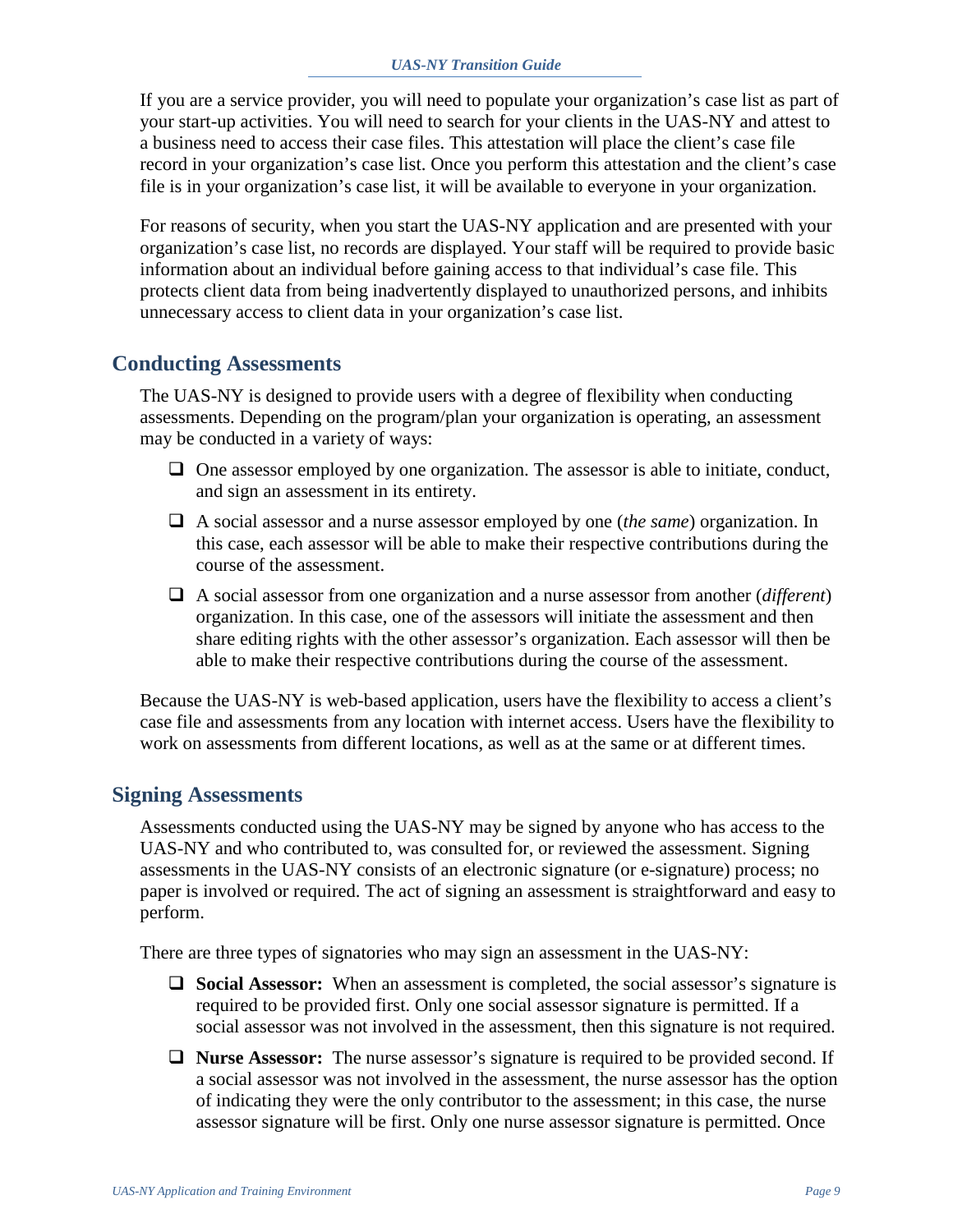the nurse assessor signs the assessment, it is locked from further editing. Only a nurse assessor supervisor can unlock an assessment once it has been signed by a nurse assessor.

 **Review/Consult:** Individuals who were consulted for the assessment or who otherwise were involved in a review and/or approval process may sign last. There can be as many Review/Consult signatures as required by your business process. The Review/Consult signature capability has been designed to accommodate local processes for review, approval, or other auxiliary participation. It's important to understand that the Review/Consult signature does not inhibit or enforce any business rules within the UAS-NY, and is merely available as a mechanism to accommodate your *local process* of review, approval, or consultation.

# <span id="page-12-0"></span>**Conducting Assessments Without Internet Access**

There will be times when your organization's assessors will not have internet access where an assessment is to be conducted. To accommodate this circumstance, the UAS-NY includes a version of the application that can be installed on a laptop computer and used to conduct assessments without internet access. This application is referred to as the **UAS-NY Offline Application**. Assessments conducted using the UAS-NY Offline Application look and function identically to the web-based application. Using the UAS-NY Offline Application to conduct an assessment while not connected to the internet is referred to as **working offline**.

To work offline, the UAS-NY Offline Application must first be installed on the assessor's laptop computer. You should work with your organization's Information Technology (IT) department to prepare your organization's laptop computers for storing health data, and to perform the UAS-NY Offline Application installation. Detailed installation instructions are included with the UAS-NY Offline Application installation program.

Once the UAS-NY Offline Application is installed on the laptop computer, and **prior** to going to the client's residence, the assessor must perform a few steps *while connected to the internet*. The assessor must start the UAS-NY Offline Application and supply their HCS user ID and password; this will log them into the HCS, connect them to the UAS-NY web-based application, and provide them with access to their organization's case list, just like when they are online. The assessor will then select the individuals they will be assessing, and synchronize the data; this will place copies of those individuals' case files on the assessor's laptop. The assessor will then be able to fully conduct an assessment for those individuals without having access to the internet. *Assessors cannot sign an assessment while working offline.*

When the assessor has completed the assessment(s) and again has internet access (such as back at the office), they must start the UAS-NY Offline Application again, and perform a synchronization, which will update the web-based application with any data that was created or changed while working offline.

While there are benefits to being able to work offline, there are also drawbacks and risks. Most notably, any data synchronized to your organization's laptop computers when working offline is your organization's responsibility. Inadequately protected data that is lost or stolen while in your organization's charge could result in a costly penalty. Conversely, while conducting assessments using the web-based application, no data is present on your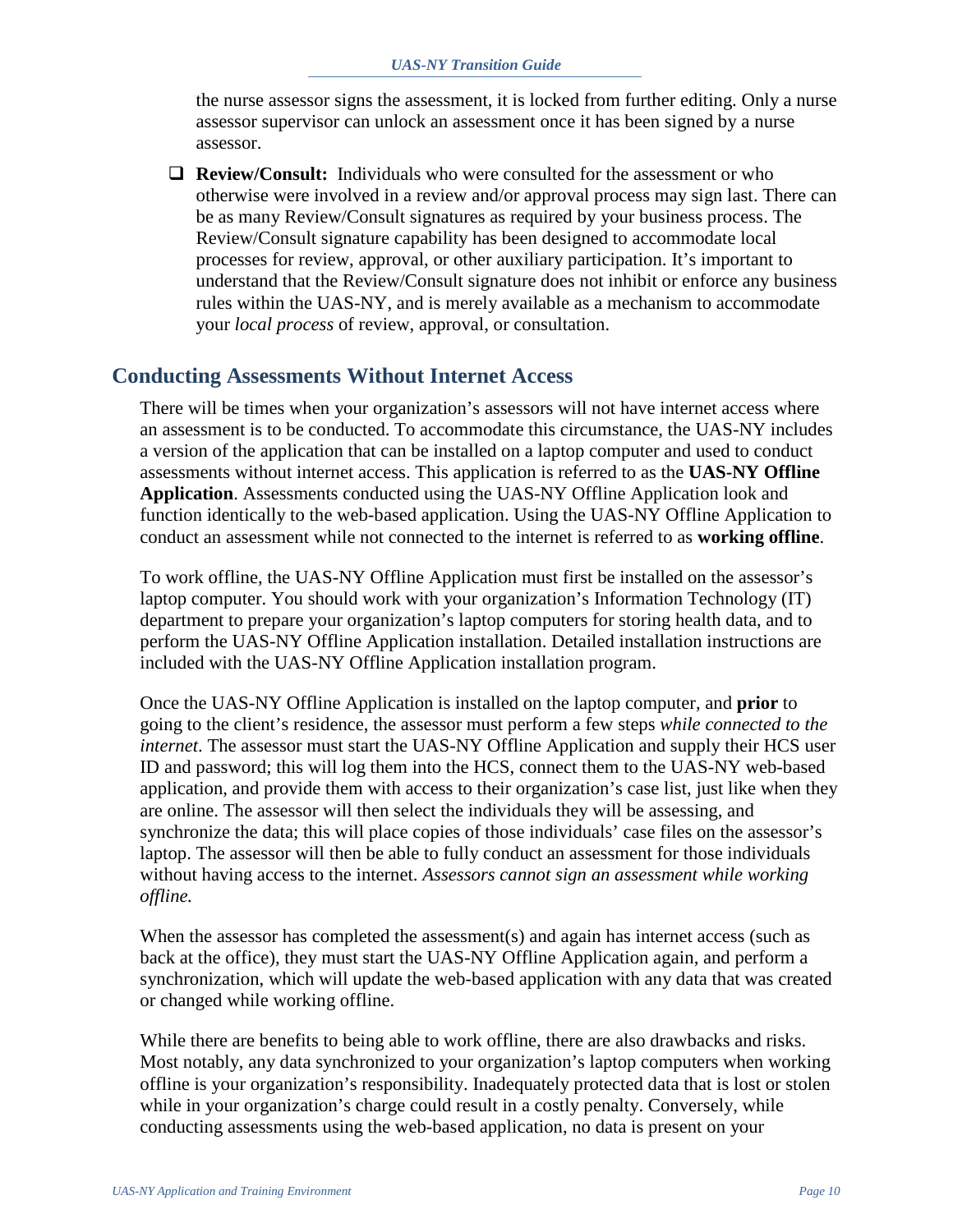computer's hard drive, and therefore technically not in your possession. Your organization's liability for loss or theft of data is minimized.

The UAS-NY project team recommends using the web-based application when possible. For times when it is necessary to use the UAS-NY Offline Application, be sure your organization has taken appropriate steps to adequately protect the data that will be stored on your laptops.

Under *extenuating circumstances*, assessors may use a paper version of the assessment instruments; in this situation, both supplements must also be completed. The information from the assessment must be entered into the UAS-NY so that the assessment may be signed.

# <span id="page-13-0"></span>**Assessment Outcomes and Program Enrollment Information**

Upon completion of an assessment, the UAS-NY summarizes assessment, program, and service information in an Assessment Outcomes display. The nurse assessor will use the Assessment Outcomes information to indicate the person's interest in a possible program, to indicate a referral recommendation to a community and/or a home setting, and to indicate a program/plan recommendation.

When all of the information for the Assessment Outcomes has been completed, the nurse assessor must sign the Assessment Outcomes using a similar procedure for signing an assessment. Assessment Outcomes may only be signed after the assessment is signed. Once signed, the Assessment Outcomes will be locked from further editing.

After Assessment Outcomes have been completed and a program enrollment has been decided, each organization enrolling the individual in their program/plan will create an entry in the Program/Plan display. If the individual is enrolled in more than one program, multiple entries will be created (one for each program/plan). This program/plan enrollment entry supports reporting capabilities for your organization within the UAS-NY.

# <span id="page-13-1"></span>**UAS-NY Reporting**

The UAS-NY includes robust reporting capabilities, which provide you and your organization with immediate access to data. Access to reports is based on roles; some roles may not have access to some reports.

- **Individual Reports:** Individual reports present information on the specific individual being assessed. These reports include assessment summaries, history, medications, and assessment outcomes for an individual, and are accessed from within an individual's case file.
- **Aggregate Reports:** Aggregate reports present information in summary across your organization. Aggregate reports collect and summarize data based on case files present in your organization's case list, and in some cases further restricts the data based on your organization's Program/Plan entries.
- **Ad Hoc Reporting:** Ad hoc reporting provides you with the ability to create custom queries over case files in your organization's case list. This capability will enable you to select and export data from the UAS-NY for use in your local case management or quality systems. A data dictionary of all fields included in the UAS-NY will be made available to you.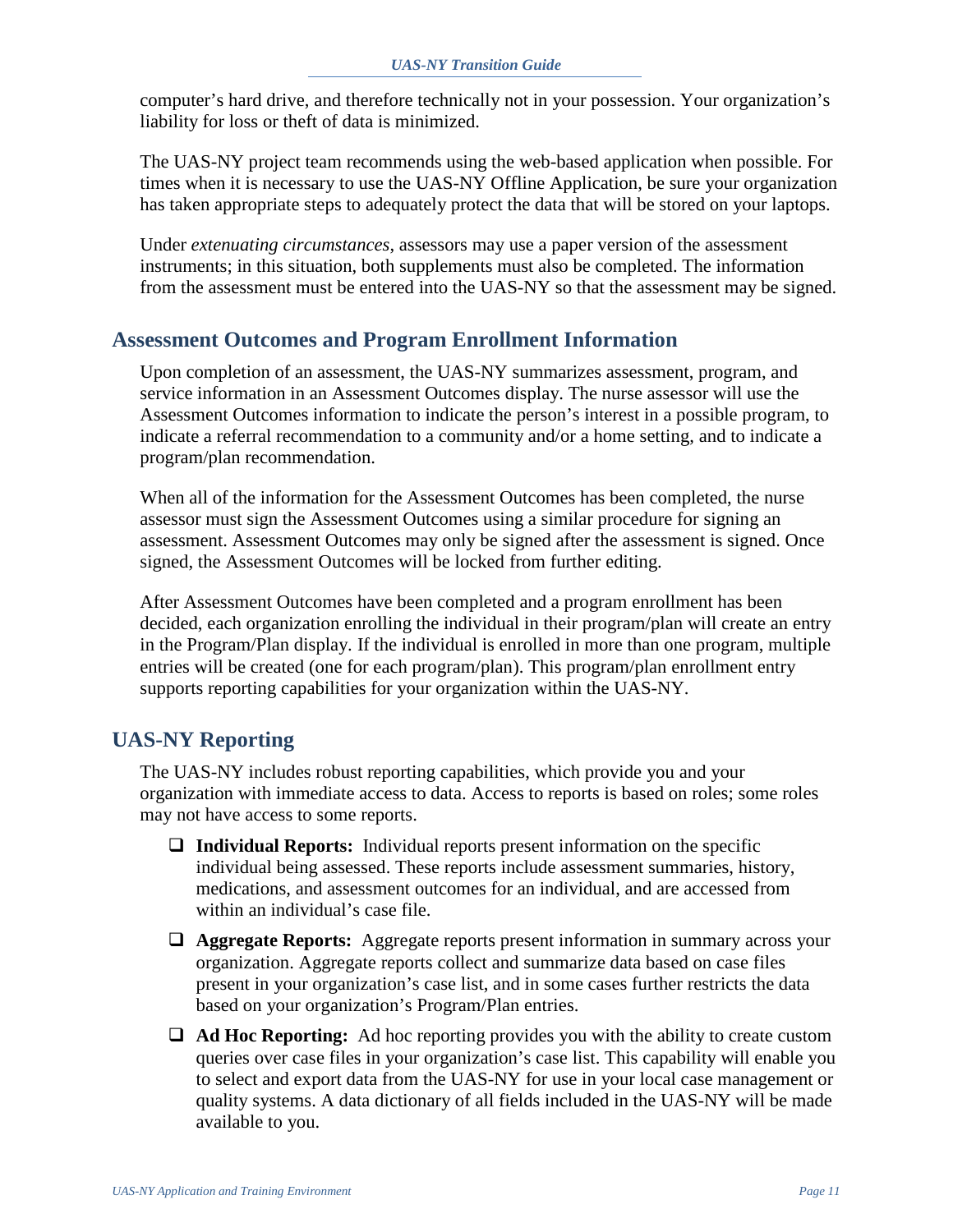# <span id="page-14-0"></span>**The UAS-NY Training Environment**

The UAS-NY web-based application directly interacts with the UAS-NY Training Environment. This interaction dramatically simplifies the process of educating your organization's staff on the assessment instruments and the use of the software application.

The following are some of the key features of the UAS-NY Training Environment.

- $\Box$  All of the training is web-based and self-paced. Your staff can access the training environment from any computer that has internet access. The training environment automatically tracks each student's progress through each course, which enables them to leave a session, return at a later time, and resume from where they left off; this means your staff will be able to proceed through each course at a pace that is appropriate for them.
- $\Box$  The UAS-NY Training Environment includes training courses on the assessment instruments *and* the software application. Most of the courses have been designed as short modules focused on teaching specific topics or tasks. Your staff will learn manageable chunks of information incrementally and not become overwhelmed. Most of the courses can be completed in under 30 minutes. Some courses, however, such as learning the new assessment instruments, are appropriately much longer.
- $\Box$  The UAS-NY course catalog consists of fundamental courses, intermediate courses, and advanced courses. Upon completion of the fundamental courses, your staff will be prepared to be immediately productive using the UAS-NY. After gaining some experience with the UAS-NY, staff should proceed to the intermediate and then the advanced courses. The intermediate level courses, and then the advanced level courses, present more complex tasks and concepts and are best taken in the context of existing knowledge and some level of direct experience.
- $\Box$  Like the UAS-NY application, the training that is required for a given user is based on their assigned role(s). The UAS-NY application knows, based on the user's role, what courses the user must take and provides them with easy access into those courses. The UAS-NY will automatically enroll them in the courses, track their progress through the courses, and register their completion.
- Each course is classified as being either mandatory or recommended. Mandatory means the user must complete the course in order to access the UAS-NY application. Your staff will not be allowed access to the UAS-NY before completing all mandatory courses. There are *very few* mandatory courses. Recommended means the user may access the UAS-NY application without having completed the course; the material presented in the course is recommended, *but important*. Your staff *will* be allowed to access the UAS-NY before completing recommended courses.
- The UAS-NY Training Environment also includes a "References and Resources" section. This section contains reference manuals for the assessment instruments, user guides that provide step-by-step instructions for using the UAS-NY software application, and a Frequently Asked Questions (FAQ) area that provides responses to questions raised by UAS-NY users across the State.

The UAS-NY Training Environment is an ongoing resource, and the materials in the training environment will be periodically updated. You should encourage your staff to routinely check the training environment for new or updated information.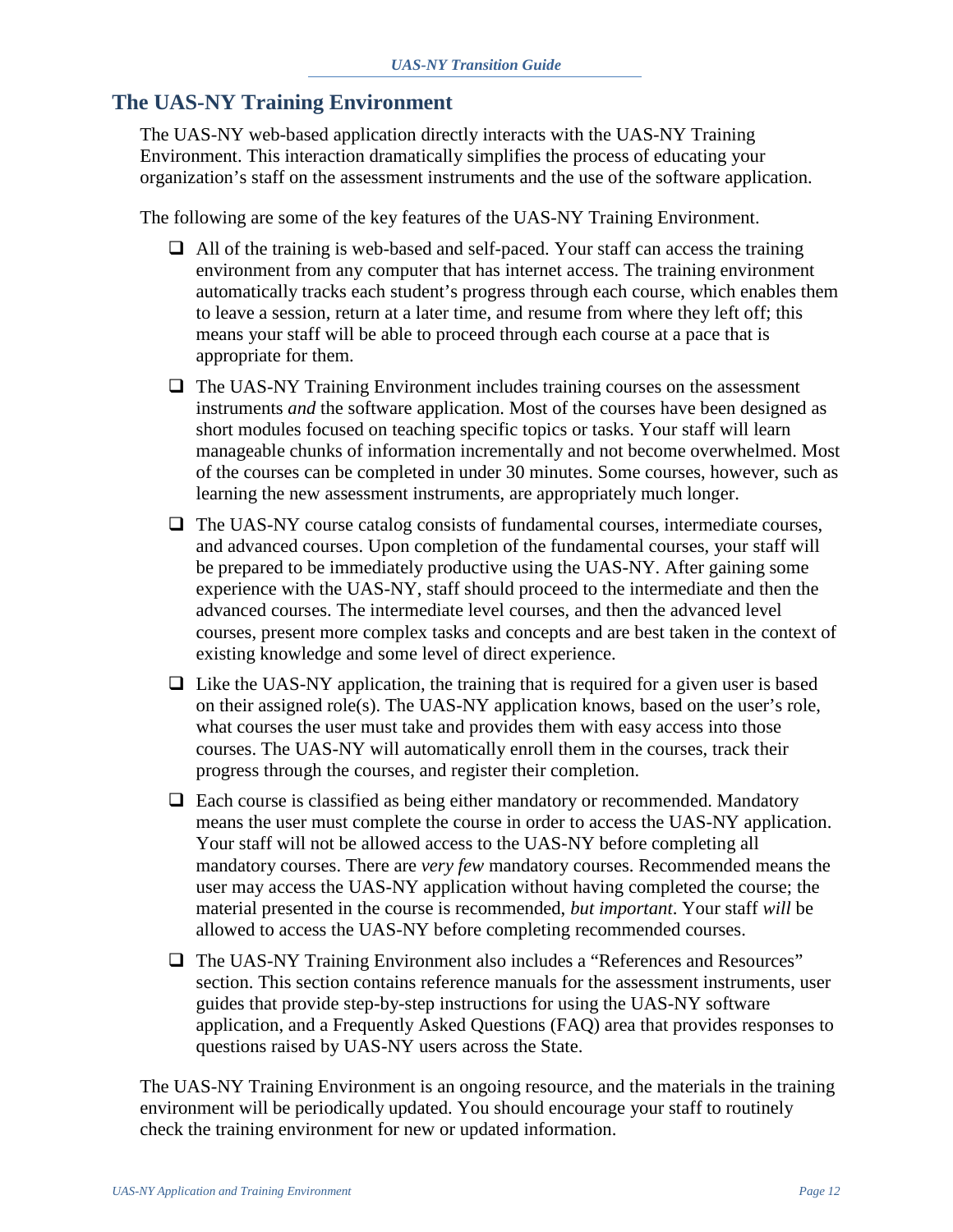# <span id="page-15-0"></span>**YOUR ORGANIZATION'S TRANSITION TO THE UAS-NY**

To directly assist all organizations affected by the implementation of the UAS-NY, and based on feedback from UAS-NY beta participants, the UAS-NY project team has prepared extensive transition resources to assist you.

This section of this guide describes the Department of Health's expectations of your organization's transition in general terms, and presents a range of activities that your organization must conduct in order to facilitate a smooth transition to using the UAS-NY and an effective integration of the UAS-NY into your business processes.

In general, your organization will:

- learn about the UAS-NY.
- identify and modify organizational processes that are affected by the use of the UAS-NY,
- assess and address the information technology implications of using the UAS-NY, and
- perform important initial UAS-NY start-up activities (*described on page [26](#page-28-0)*).

Once implemented, your assessors will use the UAS-NY to conduct assessments; your care planners will be able to use the assessment data, assessment outcomes, and other reporting capabilities to guide care planning; your management team will be able to use the UAS-NY for a variety of organizational and program management functions.

The transition activities listed below are presented in the *general* order in which they should be addressed; some activities may be conducted simultaneously. You have the flexibility to modify the order and the activities to best suit your organization's needs.

# <span id="page-15-1"></span>**Transition Activities**

- $\Box$  Establish a leadership group and make an organizational commitment to successfully implement UAS-NY (see page *[14](#page-16-1)*).
- $\Box$  Appoint a UAS-NY Coordinator to serve as the project manager for your organization's transition to the UAS-NY (see page *[14](#page-16-1)*).
- $\Box$  Create an internal and external communication plan to share information about your organization's implementation of the UAS-NY (see pages *[15](#page-17-0)* and *[16](#page-18-0)*).
- $\Box$  Identify and confirm your organization's HCS Coordinator(s), or take steps necessary to establish one.
- $\Box$  Ensure that your UAS-NY Coordinator participates in the Implementation Kick-off Webinar for your county/region.
- $\Box$  Participate in topic-specific webinars offered by DOH to support your organization's successful implementation of UAS-NY.
- $\Box$  Establish HCS user accounts with Trust Level 3 assurance for all staff who will be required to use the UAS-NY.
- Assess staff computer literacy and provide training as needed.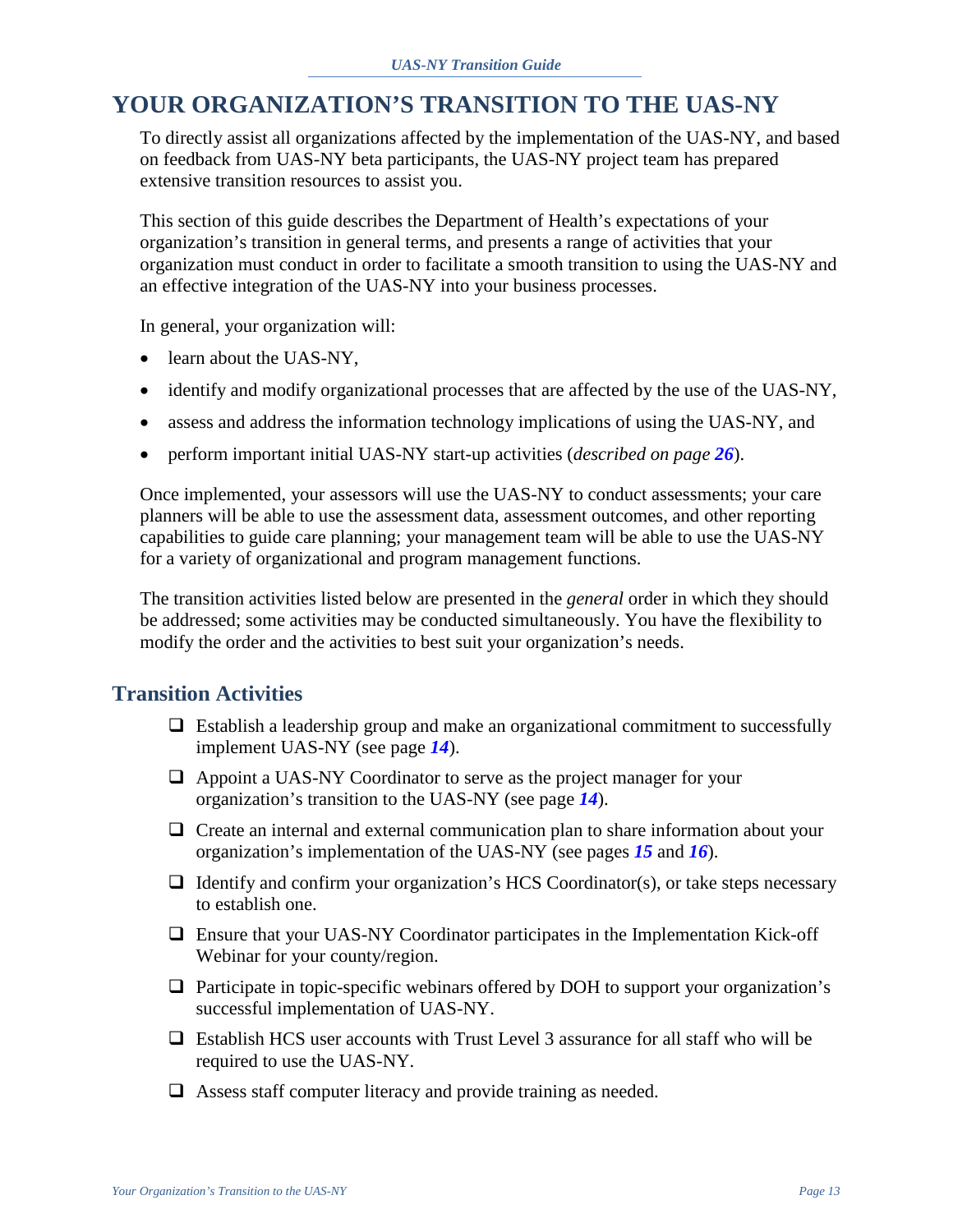- $\Box$  Review your organization's process for conducting assessments and identify changes that may be required; prepare to implement those changes and provide training to staff on new or changed procedures.
- $\Box$  Review your organization's current business practices (e.g. personnel, quality, management) and identify changes that may be required; prepare to implement those changes and provide training to staff on new or changed procedures.
- Review and prepare your organization's information technology infrastructure and identify changes that may be required to support your staff's use of the UAS-NY; prepare to implement those changes and provide training to staff.
- $\Box$  Determine for each staff member the UAS role that is appropriate for them, and assign them their role in the HCS.
- $\Box$  Promote and support staff completion of the mandatory and recommended training available in the UAS-NY Training Environment.
- □ Complete the UAS-NY start-up activities, identified (see page [26](#page-28-0)).

# <span id="page-16-0"></span>**Leadership and Communication**

Two fundamental concepts that your organization should address that will play a key role in the successful integration of UAS-NY into your organization's business processes is *leadership* and *communication*.

- A transition leadership team that is supported by executive management sponsorship will yield effective organizational change.
- Open and clear internal and external communication will ensure staff, subcontractors, partners, and other key stakeholders have the information they need to support your organization's successful transition to the UAS-NY.

### <span id="page-16-1"></span>**UAS-NY Implementation Leadership Team**

One of the first steps your organization should take to transition to the UAS-NY is to establish a leadership team. This leadership team should consist of the following:

- **Executive Sponsorship**: This ensures adequate support for other members of the leadership team who may not have the direct authority to facilitate change within your organization.
- **UAS Coordinator**: The UAS Coordinator will serve as the project manager and change leader who will support and guide all of your organization's transition activities. The UAS-NY Coordinator will:
	- serve as the project manager for your organization's implementation of UAS-NY;
	- be the single point of communication with UAS-NY project team;
	- provide periodic updates to internal and external stakeholders on the organization's vision for, and benefits of, using the UAS-NY;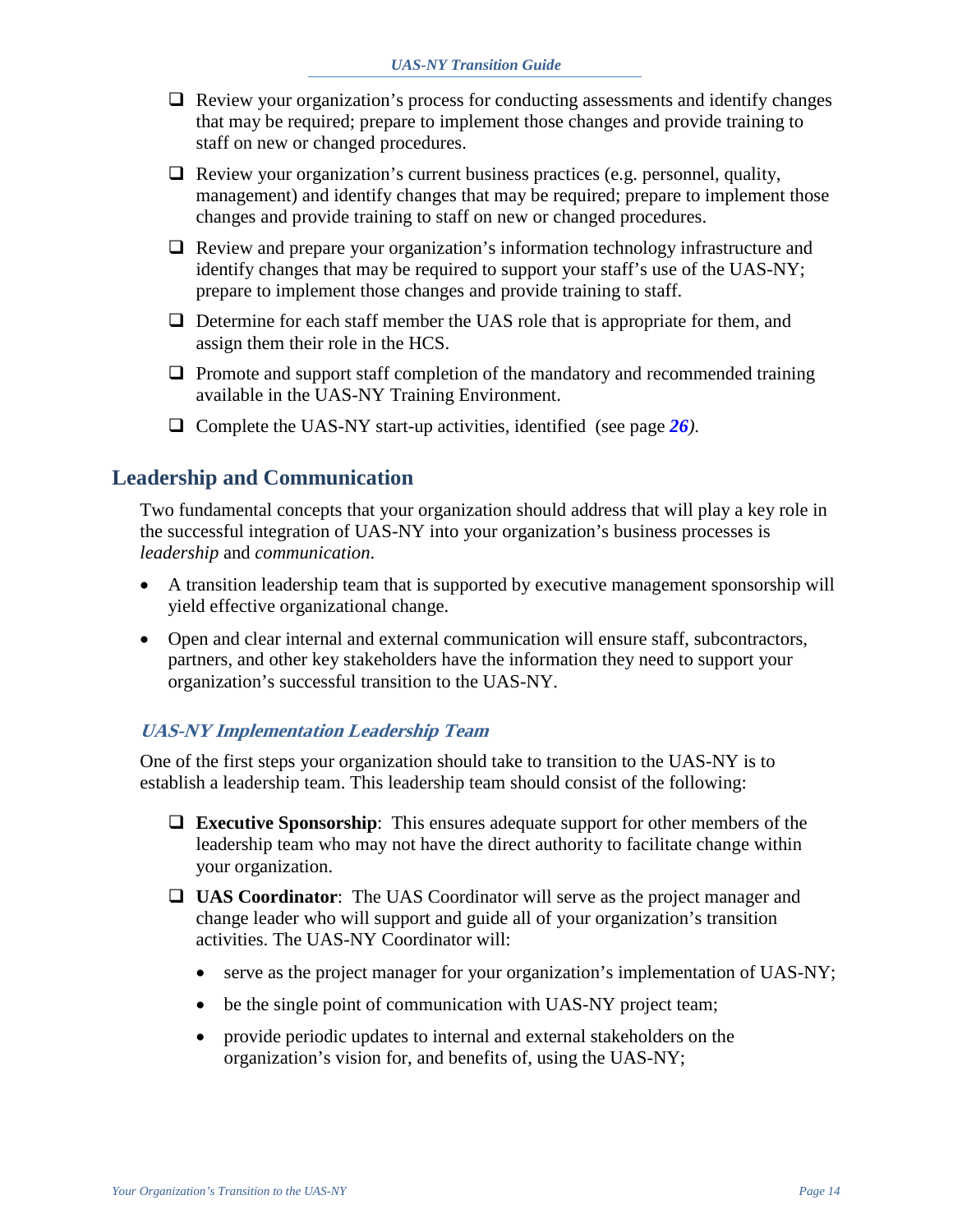- work collaboratively with your organization's HCS Coordinator to assure appropriate UAS role assignments in the HCS for all staff who will use the UAS-NY;
- keep track of all aspects of the transition and monitor your organization's transition progress;
- creatively address issues and concerns as they are identified by staff;
- within your organization, build a culture of teamwork into all aspects of the transition;
- monitor and support staff's timely completion of UAS-NY mandatory and recommended training; and
- ensure additional training is created and delivered to staff related to business practices that may have changed due to the implementation of the UAS-NY.
- **HCS Coordinator**: The HCS Coordinator(s) for your organization has been delegated authority to perform select administrative activities using the Department of Health's web portal. Their inclusion in the leadership team is critical; an inadequately informed HCS Coordinator could result in mis-assignment of UAS roles, which could further result in an unnecessary data breach.
- **Knowledge Leaders**: Knowledge leaders are staff who are knowledgeable about and involved in your organization's assessment process. Their involvement will ensure that your organization's business processes related to managing assessment activities is adequately represented.
- **Information Technology**: Inclusion of IT leadership will ensure your staff have adequate access to, and support for, the online as well as the offline application.
- **Other Organizational Representation**: Many functions within your organization may be affected by the transition to the UAS-NY. It will be important for you to identify and engage these functions, and encourage or require their involvement on the leadership team.

### <span id="page-17-0"></span>**Internal Communication Plan**

Clear and open communication within your organization is the most effective way to engage employees and ensure the successful implementation of the UAS-NY. You should be prepared to create and execute an internal communication plan within your organization to ensure consistent understanding among your staff of your organization's UAS-NY implementation plan and its progress toward completion.

Consider the following questions as you design your internal communication plan.

- What is the role of internal communication in your organization's implementation of UAS-NY?
- What are the roles and responsibilities of your UAS-NY implementation leadership team in communicating to your organization's staff?
- What does your organization currently know about the UAS-NY? What needs to change in their current perceptions, attitudes, and access to basic information?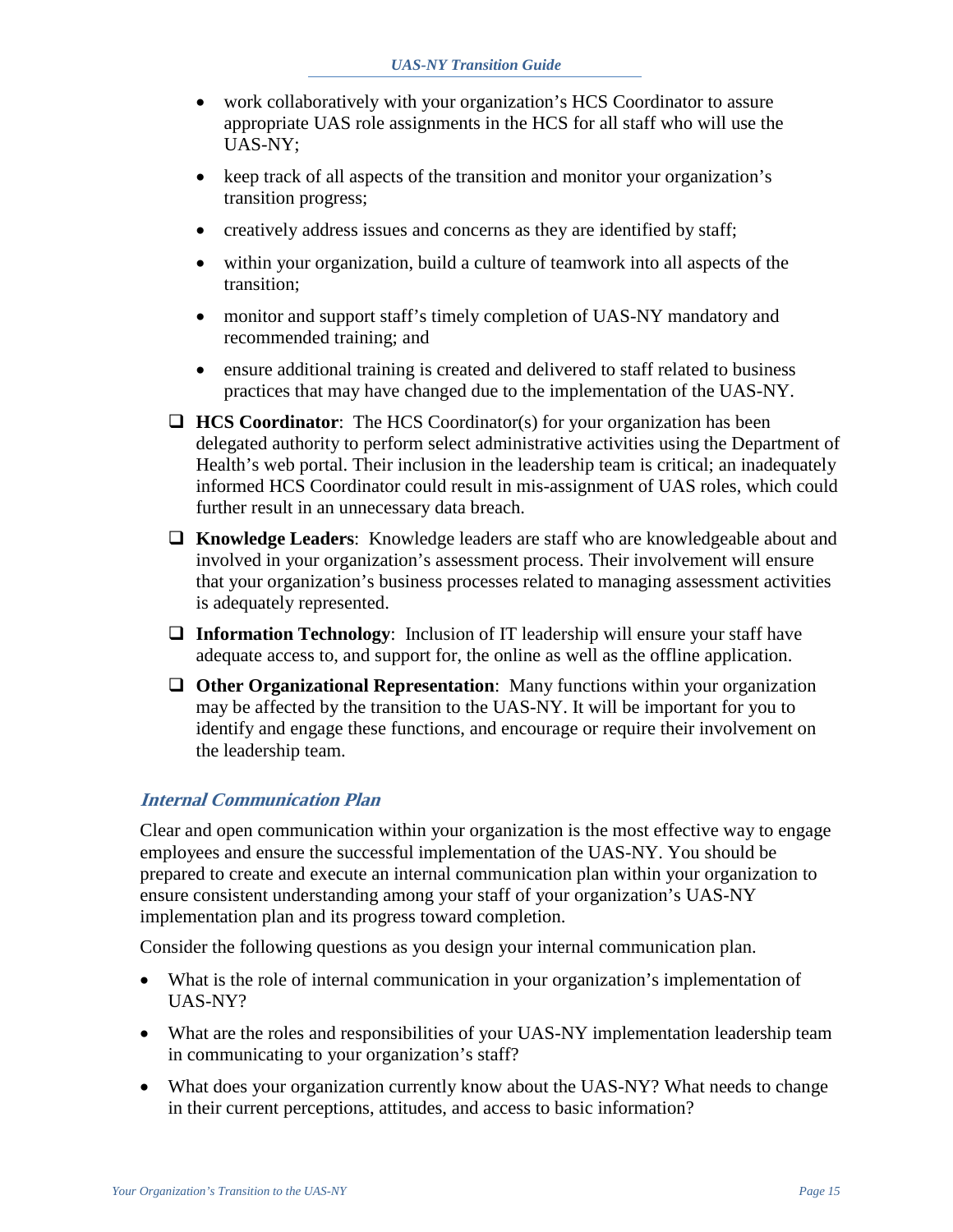- How can you best provide staff with accurate and up-to-date information about the UAS-NY and your implementation plan?
- What do staff need to think, feel and do in order to embrace and successfully adopt the UAS-NY?
- What are the communication activities you are going to need to perform, and who will be responsible for performing them?
- What strategies will you employ to ensure that communication is bi-directional?
- What resources do you need to reach your goals?

#### <span id="page-18-0"></span>**External Communication Plan**

Many assessments require coordination with other organizations. With the implementation of the UAS-NY, many aspects of this coordination will be easier—albeit different—than you have previously experienced.

As part of your transition to the UAS-NY, you will need to identify the organizations with whom you coordinate when conducting assessments and contact them to convey some details of your local implementation plan. This will include organizations with whom you contract or subcontract for assessment activities; they, too, will be required to go through this transition to the UAS-NY. It will be critical for you and the organizations with whom you coordinate on assessments to have reasonably synchronized transition plans.

Creating an external communication plan will facilitate this synchronization and ease your transition.

| <b>Social Service Districts</b> | Communicate with the service providers in your county to<br>convey the date you will be ready to conduct your part of an<br>assessment.             |
|---------------------------------|-----------------------------------------------------------------------------------------------------------------------------------------------------|
| <b>Health Service Providers</b> | Communicate with your partners, subcontractors, and specialists<br>to convey the date you will be ready to conduct assessments<br>using the UAS-NY. |

It may also be useful to convey who in your office will be trained, what training they will complete, when they will complete the training, when they will have computers available to use for assessments, and when you as an organization will begin using the UAS-NY for assessments.

Day-to-day operational communication will continue, but will need to be augmented to adjust for coordinated assessments. There is specific training available for coordinated assessments. You should plan to establish an open dialogue with your partners in order to establish a common understanding of the roles and responsibilities for completing assessments using the UAS-NY, and to determine and implement any changes to the assessment process.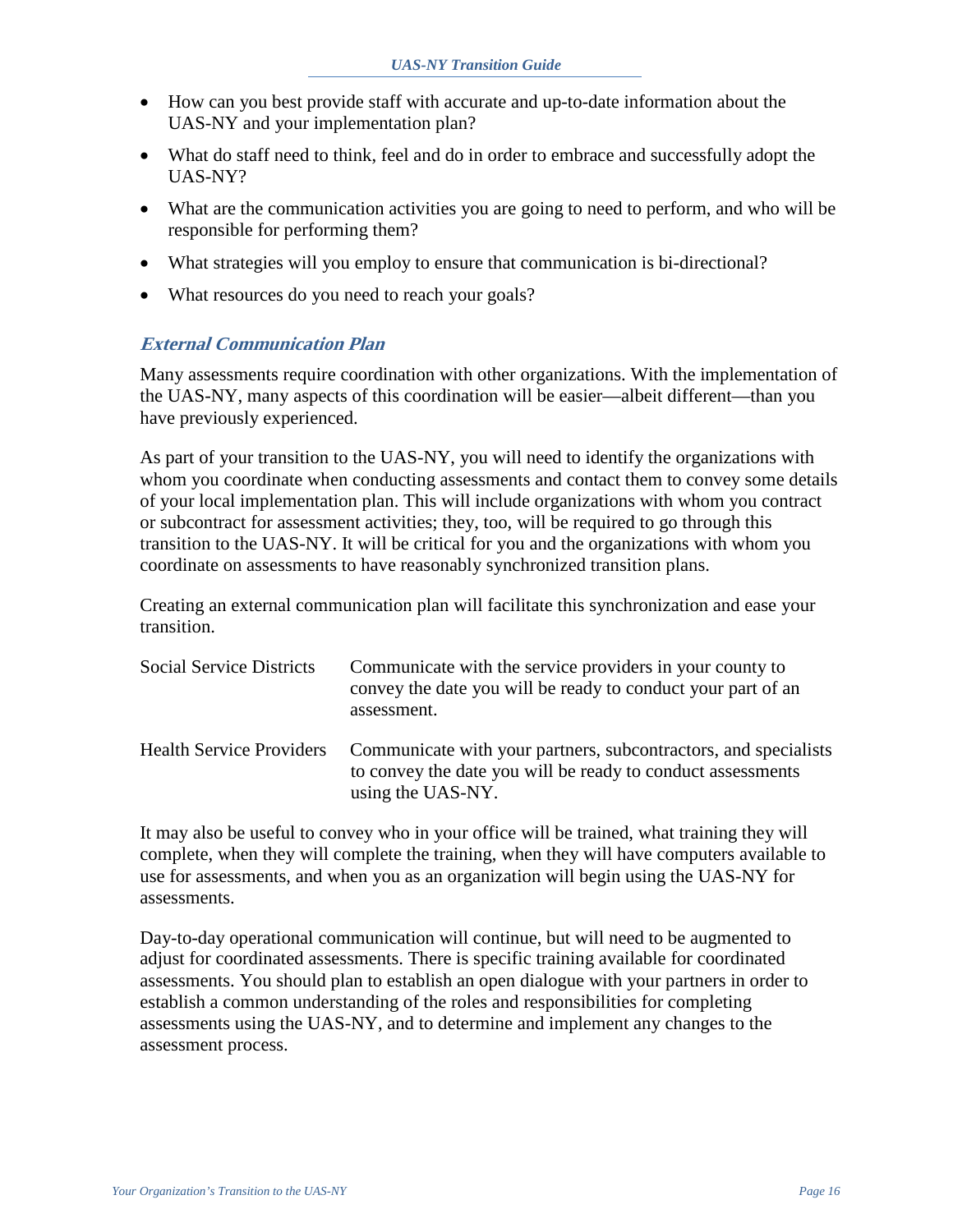# <span id="page-19-0"></span>**Organizational Considerations**

The implementation of the UAS-NY will require your organization to adjust its business processes. To support your organization's transition to the UAS-NY, you will need to review and prepare to adjust the following:

- your organization's assessment process,
- how social and clinical assessments are coordinated (*if applicable*),
- internal business processes dependent on assessment data, and
- staff computer proficiency.

You may also realize that there are other considerations that are specific to your organization that must be factored into your transition plan.

#### <span id="page-19-1"></span>**Review Your Organization's Assessment Process**

As part of the transition to the UAS-NY, you should review your organization's current assessment process, and identify how it may need to be changed to accommodate implementation of the UAS-NY.

The following questions are intended to stimulate thought and discussion among your implementation leadership team about your organization's current and future assessment process. It is not intended to serve as an exhaustive list of questions.

- What programs does your organization complete assessments for?
- What staff are involved in the assessment process? What role do staff have? Who are the nurse assessors? Who are the social assessors?
- Are other organizations involved in the assessment process? What is the role of these organizations and their staff in the assessment process? Who determines which sections of the assessment are completed by which staff? How are discrepancies between assessors resolved?
- Who will initiate the assessment? Who in your organization will initiate the assessment? How is the assessment scheduled (e.g., one session, two sessions)? How is information received from the physician or the referring entity?
- Will the assessors have access to the internet when in the field? Will assessors use the UAS-NY Offline Application?
- What mechanisms (if any) are in place to review completed assessments? How will managers coordinate the timely completion of assessments?
- Once the assessment is signed by a nurse, are additional signatures or review/approvals required? What is the review process? Is a supervisor signature required?
- What is the process for modifying an assessment that has been signed and locked by a nurse assessor?
- What actions are required once the assessment is completed? Who receives the completed assessment? Who receives other data from the assessment?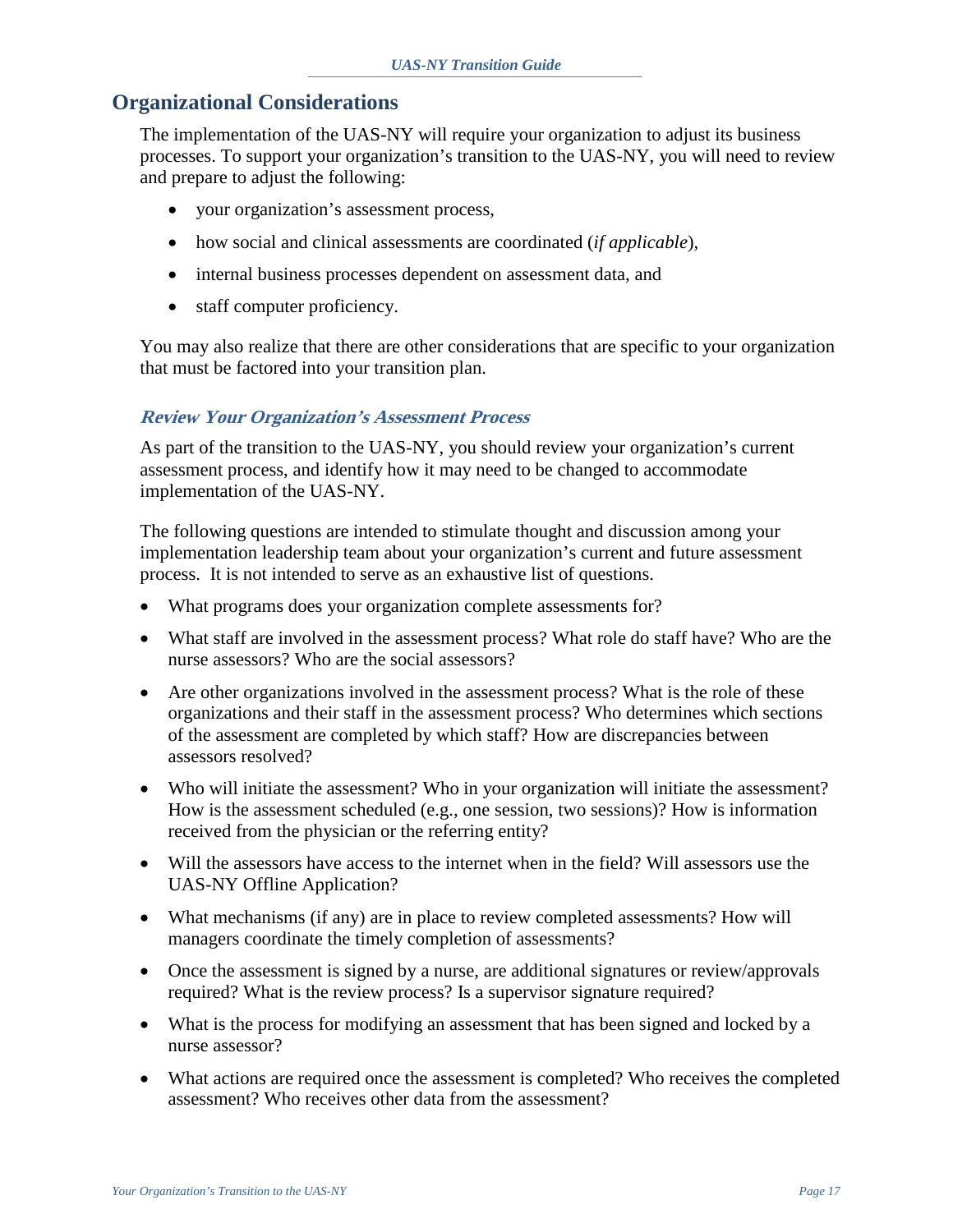- How will assessment results be used to develop care planning? Who develops the care or service plan? Will they have or need access to the UAS-NY?
- Once the assessment is complete, what will the process be to communicate a referral to the appropriate service provider(s)? What type of information or report is sent? How are the results transmitted? What is the process for making a referral? What information is transmitted in a referral? Who is responsible for making the referral?

#### <span id="page-20-0"></span>**Social Assessments**

The assessment instruments included in the UAS-NY do not have explicit delineations of social assessment domains versus clinical assessment domains. As such, if your organization performs assessments that are coordinated between social workers (social assessors) and nurses (nurse assessors), you will need to review the assessment instruments and determine which items will constitute the social assessor's responsibility as compliant or appropriate. Once you make this determination, you will have to clearly communicate this understanding to all of the individuals involved in the assessment (i.e. social assessors and nurse assessors alike).

It is important to keep in mind, however, that the nurse assessor has final authority over the entire assessment. It will be critical, and a matter of professional courtesy, to communicate when disagreements occur.

You may have to define (or reiterate) a protocol to be followed when such disagreements arise, and clearly communicate that protocol to all assessment participants. This will ensure that the best information will be collected for the client, thereby resulting in the best care.

### <span id="page-20-1"></span>**Considering Your Organization's Business Process**

As part of the transition to the UAS-NY, it is important for you to consider how the UAS-NY may impact or be used to support other facets of your organization's business.

The following questions are intended to stimulate thought and discussion among your implementation leadership team about your organization's current and future business practices that may be affected by the implementation of the UAS-NY. It is not intended to serve as an exhaustive list of questions.

- How is individual assessment data currently used by your organization? What type of information is used? What information is available in the UAS-NY to support current data analysis?
- The UAS-NY requires that all staff who access the UAS-NY have a unique HCS account and be assigned a specific role in the UAS. How will changes in staff status be communicated to your organization's HCS Coordinator(s)? Who will determine the appropriate UAS roles? Who will ensure that new staff have appropriate access?
- How will the organization support staff completion of recommended online training? What local training will be conducted to ensure staff understand changes or new local processes or procedures? How will supervisors support their assessors as they transition to the UAS-NY?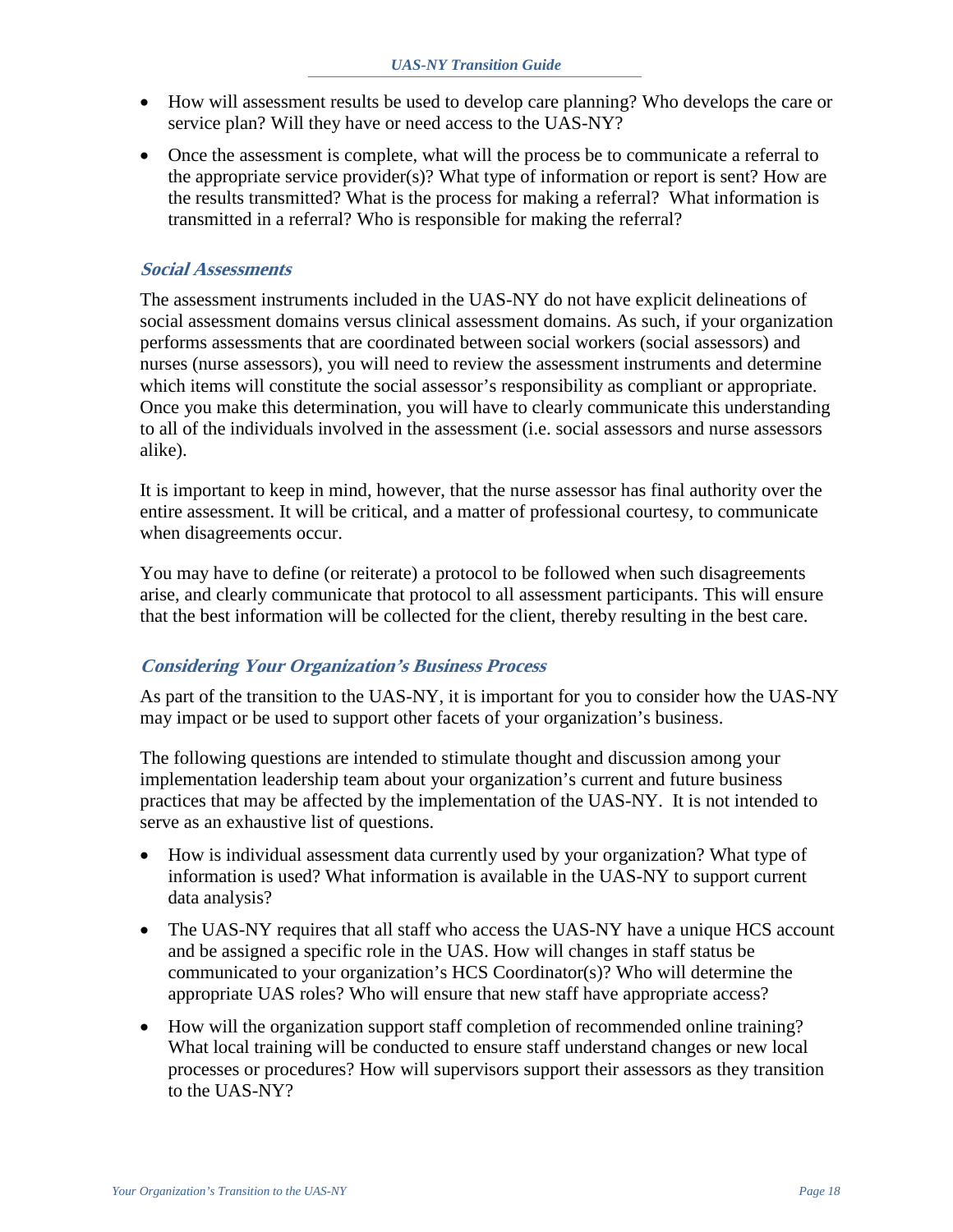- What supports will be put in place to ensure the accuracy and reliability of assessments? What internal supports will be implemented to provide technical support to staff?
- Will data from the UAS-NY be used by your organization to support other internal systems or processes? How will that occur? Who will be responsible for this process? How often will this occur?
- How is assessment data used to support planning, management, or other administrative functions? How will your organization obtain and use data from the UAS-NY to support these business processes?
- Field staff will be using laptop computers to conduct assessments. Are current IT security policies and procedures sufficient? What actions will be taken to monitor access to UAS-NY data? How often and how closely will your organization's administrators review and monitor your staff's UAS-NY activities?
- Who will be responsible for reviewing the quality of UAS-NY data? Who will build institutional knowledge of UAS-NY and to proactively use UAS-NY data to support management and improvement of quality and care?

## <span id="page-21-0"></span>**Information Technology Support**

The UAS-NY is a technology-based system that requires specific technical arrangements be in place in order for your organization's users to be successful. Your IT department is best qualified to establish these arrangements. As such, you will need to actively engage your organization's IT department in order to obtain an appropriate level of technology support for your organization's UAS-NY users.

To assist your organization's IT department in providing the support you will need, the Procedural and Reference Materials section of this document includes UAS-NY technical specifications that were written explicitly for them. You should make that material readily available to your IT department as part of your transition efforts.

As a summary, the technical specification materials cover:

- which browsers and browser versions are supported by the UAS-NY;
- what browser settings, extensions, and plug-ins must be established to support using the UAS-NY application and the UAS-NY Training Environment;
- what level of internet access (including bandwidth) is required to support using the UAS-NY application and UAS-NY Training Environment (this is encapsulated in a general system architectural and description of training courses and is provided to support thorough understanding);
- what network obstacles may need to be addressed in order for your UAS-NY users to access the UAS-NY web-based application and use the UAS-NY Offline Application; and
- what hardware requirements and configurations must be met to use the UAS-NY Offline Application.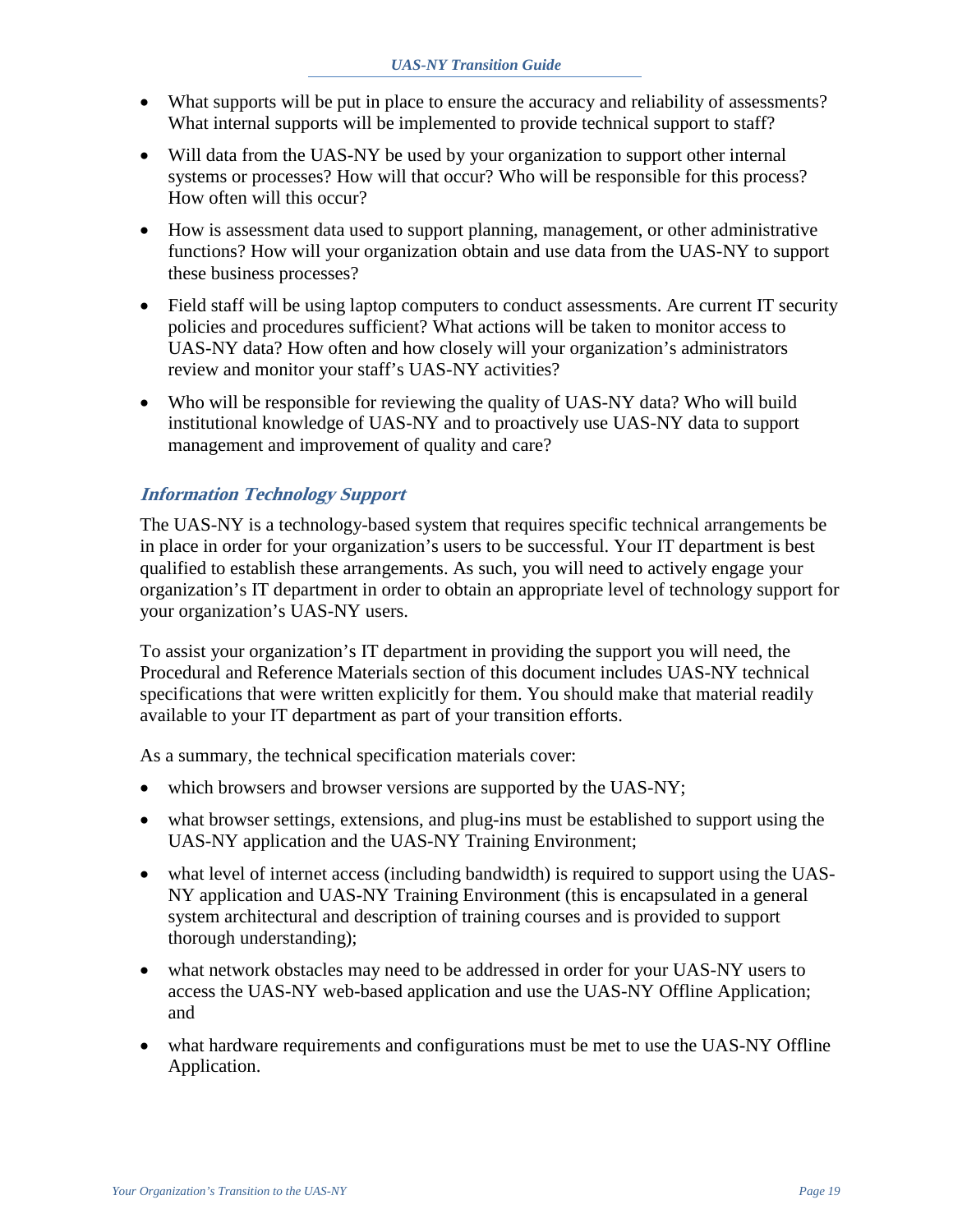#### <span id="page-22-0"></span>**Promoting Staff Computer Proficiency**

To conduct assessments using the UAS-NY and to complete the mandatory and recommended UAS-NY training, your staff will need to be proficient and comfortable using computers and the internet. Ensuring this proficiency is your organization's responsibility.

There are many free online computer readiness resources available to you, most notably through Microsoft. The Microsoft Digital Literacy curriculum has three levels.

- **Basic Curriculum:** The Basic curriculum features a course called A First Course Toward Digital Literacy. This course teaches absolute beginners about what a valuable tool computers can be in society today, and the basics of using the mouse and the keyboard. The interactive, hands-on lessons will help novices feel comfortable manipulating the mouse and typing on the keyboard.
- □ **Standard Curriculum:** There are three versions of the Microsoft Digital Literacy Standard curriculum. The primary difference between the versions is that the examples and screen shots in the original curriculum feature Microsoft Office 2003 and Microsoft Windows XP, while Version 2 of the Digital Literacy Curriculum offers examples and screen shots from Microsoft Office 2007 and Microsoft Windows Vista, and Version 3 of the Digital Literacy Curriculum offers examples and screen shots from Microsoft Office 2010 and Microsoft Windows 7. While there are minor changes to the content coverage between versions, the overall course objectives remain the same.
- **Advanced Curriculum:** The Advanced curriculum features several courses that expand on what learners mastered in the Standard curriculum. These courses explore core topics like writing a resume, social networking, creating an internet e-mail account, and searching the internet.

These resources may be accessed at:

[http://www.microsoft.com/about/corporatecitizenship/citizenship/giving/programs/up/digitallitera](http://www.microsoft.com/about/corporatecitizenship/citizenship/giving/programs/up/digitalliteracy/default.mspx) [cy/default.mspx](http://www.microsoft.com/about/corporatecitizenship/citizenship/giving/programs/up/digitalliteracy/default.mspx)

# <span id="page-22-2"></span><span id="page-22-1"></span>**UAS Roles**

#### **Introduction to UAS Roles**

Many roles in the HCS are designed to match functional responsibilities in an organization, often by job title; for example: Medical Director, or Clinical Supervisor. The UAS roles do not function this way. Instead, the UAS roles are designed to enable the UAS-NY application to govern:

- what **data** can be viewed or edited, and
- what **functions** may be performed.

In short: *UAS roles authorize access.*

The UAS role assigned to a given user will restrict their functional access in the UAS-NY application. For this reason, the UAS role titles are general, not specific.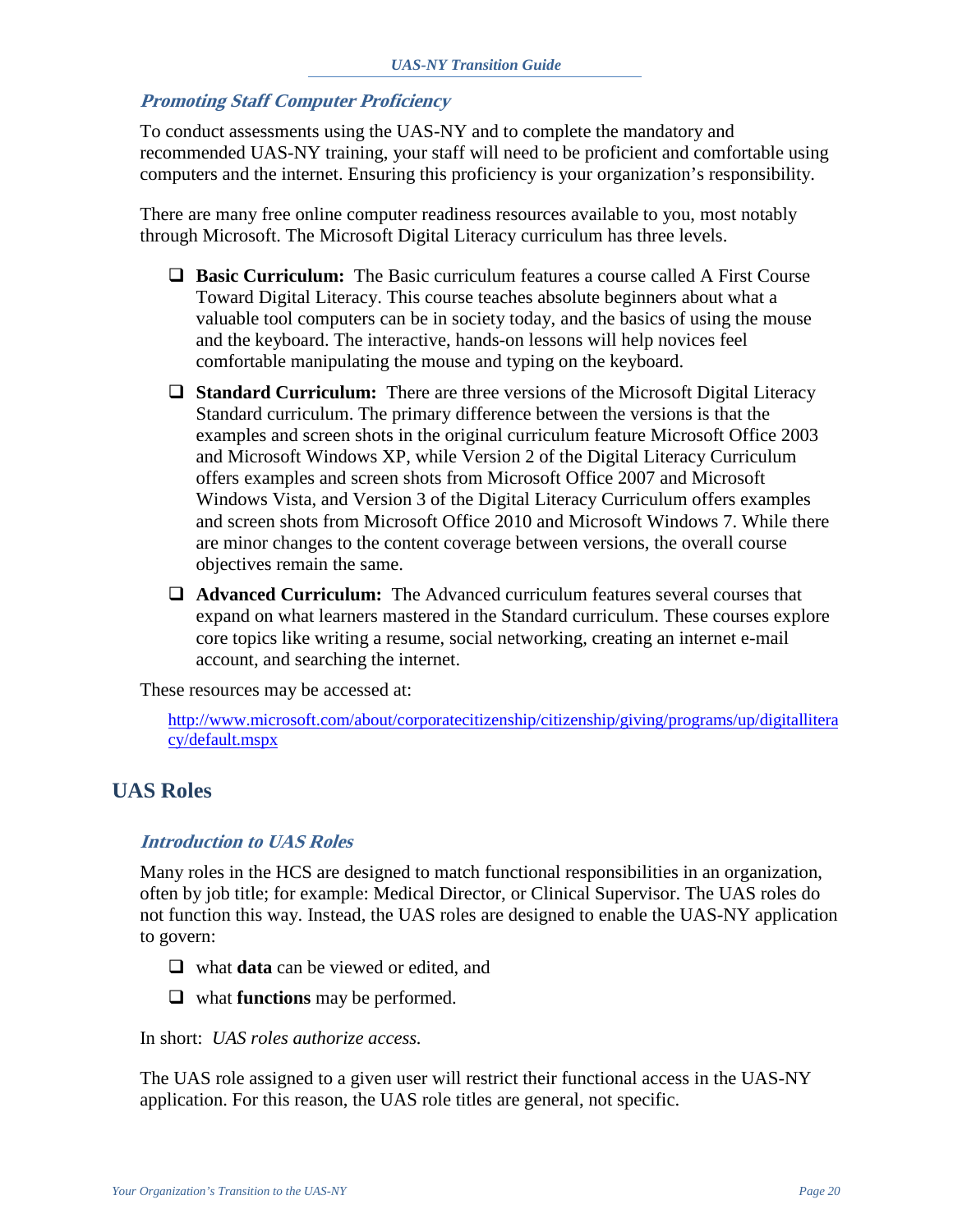However, while the UAS roles are not explicitly intended for a functional job title in your organization, they *have* been designed with certain responsibilities in mind. In this regard, multiple staff in your organization may/will be assigned the same UAS role.

Before assigning UAS roles to your staff, it will be important for you to understand the intended audience of each role, and the variables of what level of access each role authorizes. When assigning roles to your staff, you should only assign roles that correlate to the level of authority you deem necessary for the staff person to have. It will be valuable for you to keep in mind the nature of the HIPAA and HITECH protected data for which you are authorizing access.

You will probably not assign multiple roles to a given user; but there may be times when this *is* appropriate. In most circumstances, one role per user should be enough for them to perform their responsibilities in the UAS-NY.

## <span id="page-23-0"></span>**Considerations for UAS Role Assignment**

Prior to assigning a UAS role, you should consider the following:

- What are the staff person's general responsibilities related to the assessment process?
- What level of access to data protected by HIPAA, HITECH and other New York State laws does the staff person require?
- What are the programmatic requirements or regulations for staff related to the completion of the assessment? What experience, certification, or background must staff have to perform functions related to the assessment process? Is the UAS role consistent with these requirements?
- What is the one most appropriate role for the staff member? Are multiple roles required? If yes, each time the staff person accesses the UAS-NY, the staff person must carefully select the appropriate role to perform the required responsibilities. This may necessitate additional staff training.
- Based on the assigned UAS roles, will the organization be able to perform all required responsibilities within the UAS-NY?
- What process will be implemented to monitor and modify role assignments? Who will be responsible for this?

### <span id="page-23-1"></span>**Summary of UAS Roles**

The following table provides a summary description of each UAS role and is a good starting guide for you to understand what level of access you are authorizing when you assign the role to one of your staff.

A more detailed definition of the roles is available in the section titled *[UAS Role](#page-42-0)  [Specifications Detail](#page-42-0)* on page *[40](#page-42-0)*. And an even *more* detailed specification of the role definitions is available upon request.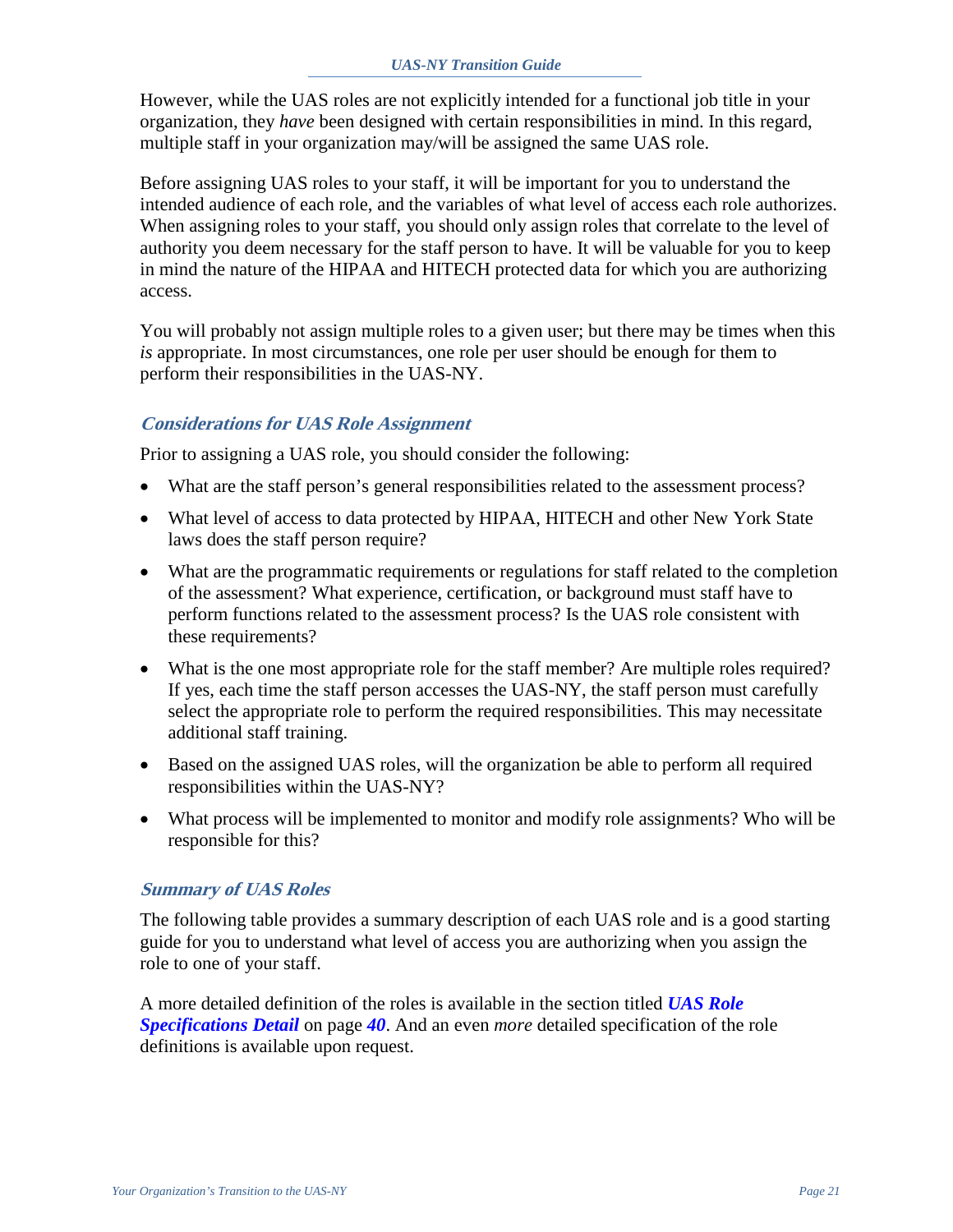| <b>UAS Role</b><br><b>Name</b> | <b>Generally Intended For</b>                                                                                                                                                                                                                                      | <b>Available For</b>                                              |  |
|--------------------------------|--------------------------------------------------------------------------------------------------------------------------------------------------------------------------------------------------------------------------------------------------------------------|-------------------------------------------------------------------|--|
| $UAS-15$                       | <b>Administrative Staff</b> to create individual records for<br>their organization's assessors, reports for their<br>organization's supervisors, and to enter information<br>from medical records or doctor's orders for assessors<br>to review.                   | <b>Local Social Service Districts</b><br><b>Service Providers</b> |  |
| $UAS-20$                       | Review/Consult to indicate participation in an<br>assessment; this could be therapists (OT, PT, ST),<br>supervisors, directors, and others who need to indicate<br>that they have reviewed or were involved in the<br>assessment.                                  | <b>Local Social Service Districts</b><br><b>Service Providers</b> |  |
| $UAS-30$                       | <b>Social Assessors</b> to conduct and contribute to<br>assessments.                                                                                                                                                                                               | <b>Local Social Service Districts</b>                             |  |
| <b>UAS-35</b>                  | Social Assessor Supervisors to review and manage<br>assessments and reports for their organization.                                                                                                                                                                | <b>Local Social Service Districts</b>                             |  |
| $UAS-40$                       | Nurse Assessors to conduct and sign assessments.                                                                                                                                                                                                                   | <b>Local Social Service Districts</b><br><b>Service Providers</b> |  |
| <b>UAS-45</b>                  | <b>Nurse Assessor Supervisors</b> to review and manage<br>assessments and reports for their organization.                                                                                                                                                          | <b>Local Social Service Districts</b><br><b>Service Providers</b> |  |
| $UAS-50$                       | Managers to create and review assessment, workflow<br>and administrative reports for their organization.<br>Managers who are responsible for authorizing services<br>as a result of an assessment may sign an assessment<br>using the "Review/Consult" capability. | <b>Local Social Service Districts</b><br><b>Service Providers</b> |  |

# <span id="page-24-0"></span>**HCS Coordinators**

Your organization's HCS Coordinator(s) has been delegated authority by the Department of Health to perform certain account management functions in the HCS. As such, you will work with your HCS Coordinator(s) to perform those functions necessary to enable your users to gain access to the UAS-NY. Those functions are described in the following sections.

### <span id="page-24-1"></span>**Creating HCS User Accounts**

Every user of the UAS-NY is required to have their own individual HCS user account. It is not permissible for accounts to be shared among users. You will work with your organization's HCS Coordinator to create HCS user accounts for each staff member in your organization who requires access to the UAS-NY. Your HCS Coordinator is familiar with the procedures for creating new HCS user accounts. If they need assistance, they can reach the Commerce Accounts Management Unit (CAMU) at 866-529-1890.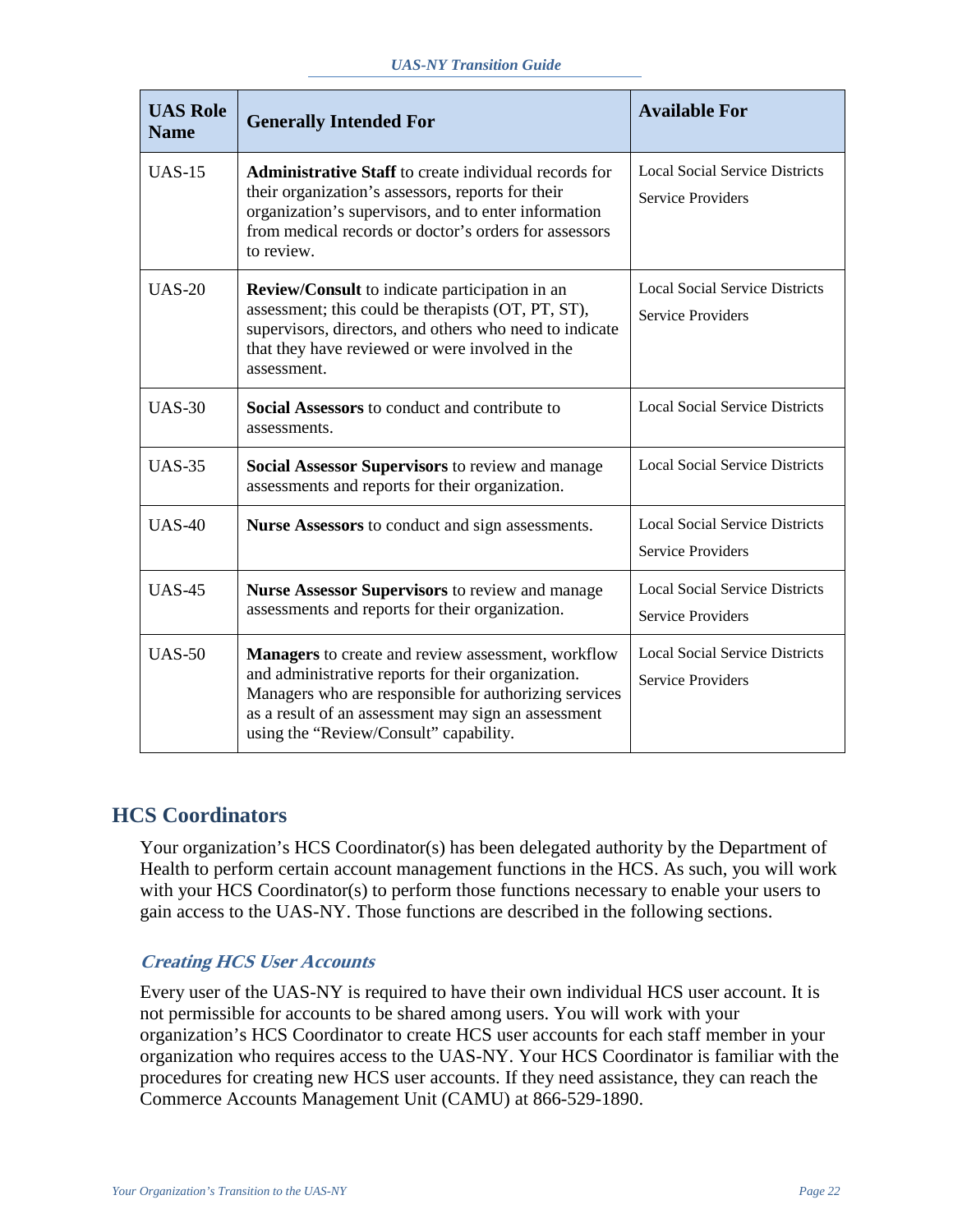#### <span id="page-25-0"></span>**Trust Level 3 Assurance**

In accordance with New York State Information Technology Policy No: NYS-P10-006: *New York State Identity Trust Model*, updated: 10/05/2010, and in conjunction with a corresponding data classification of UAS-NY data, access to the UAS-NY requires assertion of Trust Level 3 (TL3) assurance for *all* UAS-NY users.

TL3 assurance for UAS-NY access will be enforced via HCS user account credentials. *All of your organization's UAS-NY users' HCS accounts must be credentialed to TL3 assurance in order to use the UAS-NY.*

HCS user account management capabilities include an easy-to-use, real-time validation mechanism for establishing TL3 credentials on a given HCS user account. This automated mechanism is based on the rigorous identity validation processes that the New York State Department of Motor Vehicles (DMV) employs prior to issuing identification-related cards, such as a driver's license or a non-driver identification card.

To establish the TL3 assurance credential for your organization's UAS-NY users, they will each need to possess a New York State identification card issued by the New York State Department of Motor Vehicles. This can be a driver's license or a non-driver identification card. Your HCS Coordinator will use this ID card to establish the TL3 credential on each user's HCS account.

*Note:* Being a New York State resident is **not** required to obtain a New York State nondriver identification card.

The NYS DMV has offices conveniently located throughout the state should your staff need to obtain a New York State ID. Information relevant to obtaining a New York State identification card can be found here:

<http://www.dmv.ny.gov/forms/id44.pdf>

The section of this document titled *[Establishing Trust Level 3 Assurance](#page-30-0)* on page *[28](#page-30-0)* includes step-by-step instructions for establishing the TL3 assurance credential for your users. Be sure to share this procedural information with your HCS Coordinator(s).

#### <span id="page-25-1"></span>**Assigning UAS Roles**

Your organization's HCS Coordinator will take the steps necessary to assign one or more UAS roles to each user's HCS account in your organization. Step-by-step instructions for assigning roles is presented the section titled *[Assigning UAS Roles](#page-33-0)* on page *[31](#page-33-0)*. *Be sure to take care when assigning UAS roles to your staff.* In most cases, your organization's HCS Coordinator will only assign UAS roles only to staff employed by your organization.

The HCS is designed with considerable flexibility where role assignment is concerned. It will be valuable for you and your HCS Coordinator to understand some nuances of how role assignment works in the HCS.

When you assign a UAS role to a user under the auspice of your organization, that user will have access to your organization's case list in the UAS-NY; further, every action the user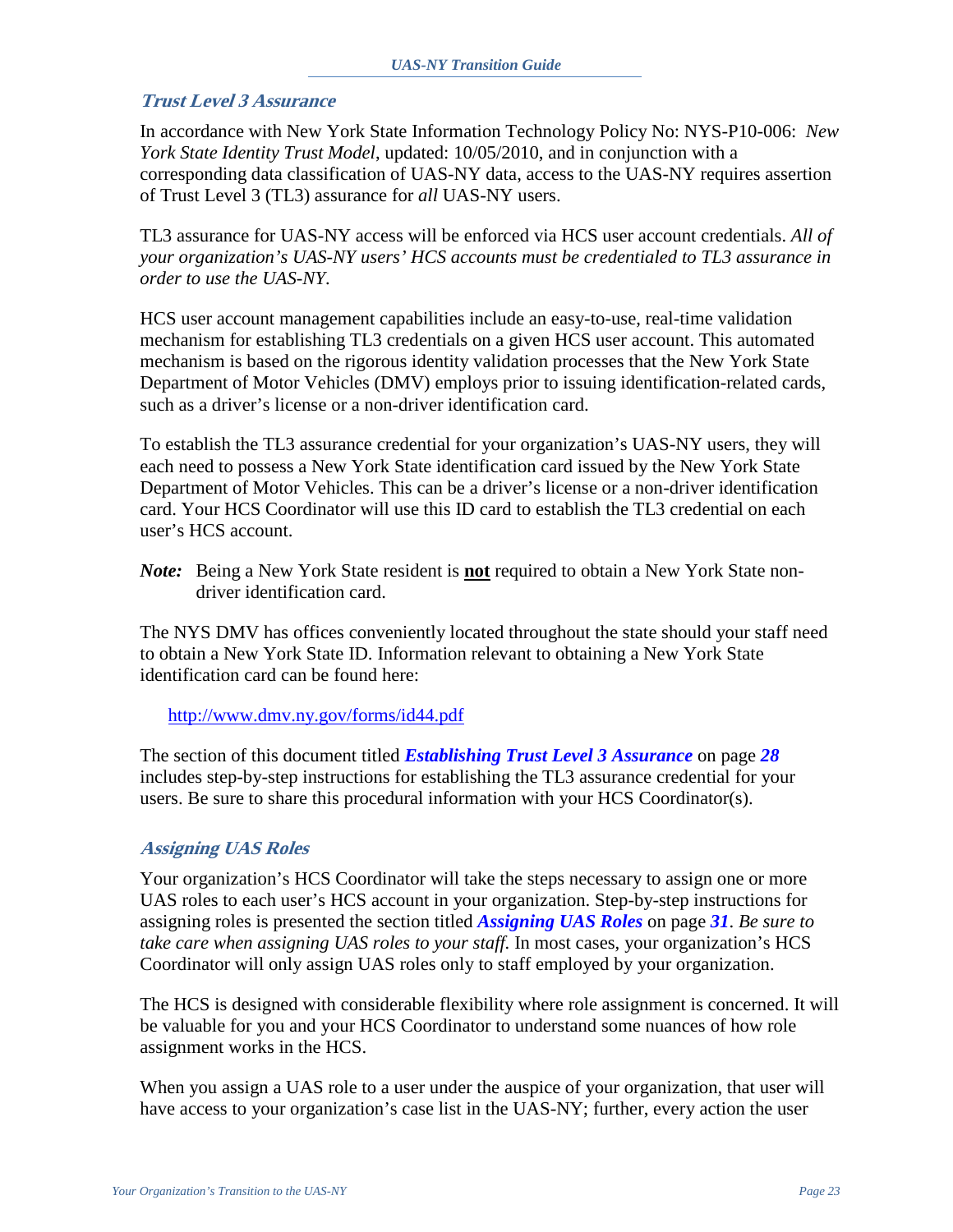takes in the UAS-NY will be associated with your organization. Review the section titled *[Access to Client Data](#page-10-1)* on page *[8](#page-10-1)* to refresh your understanding of this implication.

The HCS allows you to assign, under the auspice of your organization, a UAS role to *any* person who has a HCS account, regardless of what organization the person works for. This unique flexibility means it is possible to assign a UAS role under your organization to someone who does not work for your organization; in doing so, you would be granting that person access to your organization's case list in the UAS-NY. In this case, they are effectively working for your organization.

While in most instances this flexibility is not desirable, there are instances when it may be. As an example, you may work for a dynamic organization that consists of multiple entities under one parent; multiple entities under the parent organization may be referred to as "sister" organizations. Your program or plan may be relying on staff in a "sister" organization to contribute to assessments or otherwise participate in a client's case. Rather than building multiple case lists (one for each sister organization), you may consider building a single case list under one organization and grant access to it by assigning the appropriate UAS role to staff members in the sister organization.

The following diagram depicts the example described.



*Note:* This approach is *not* recommended for handling subcontracted staff. Please call the UAS-NY project team for clarification if you are considering this option.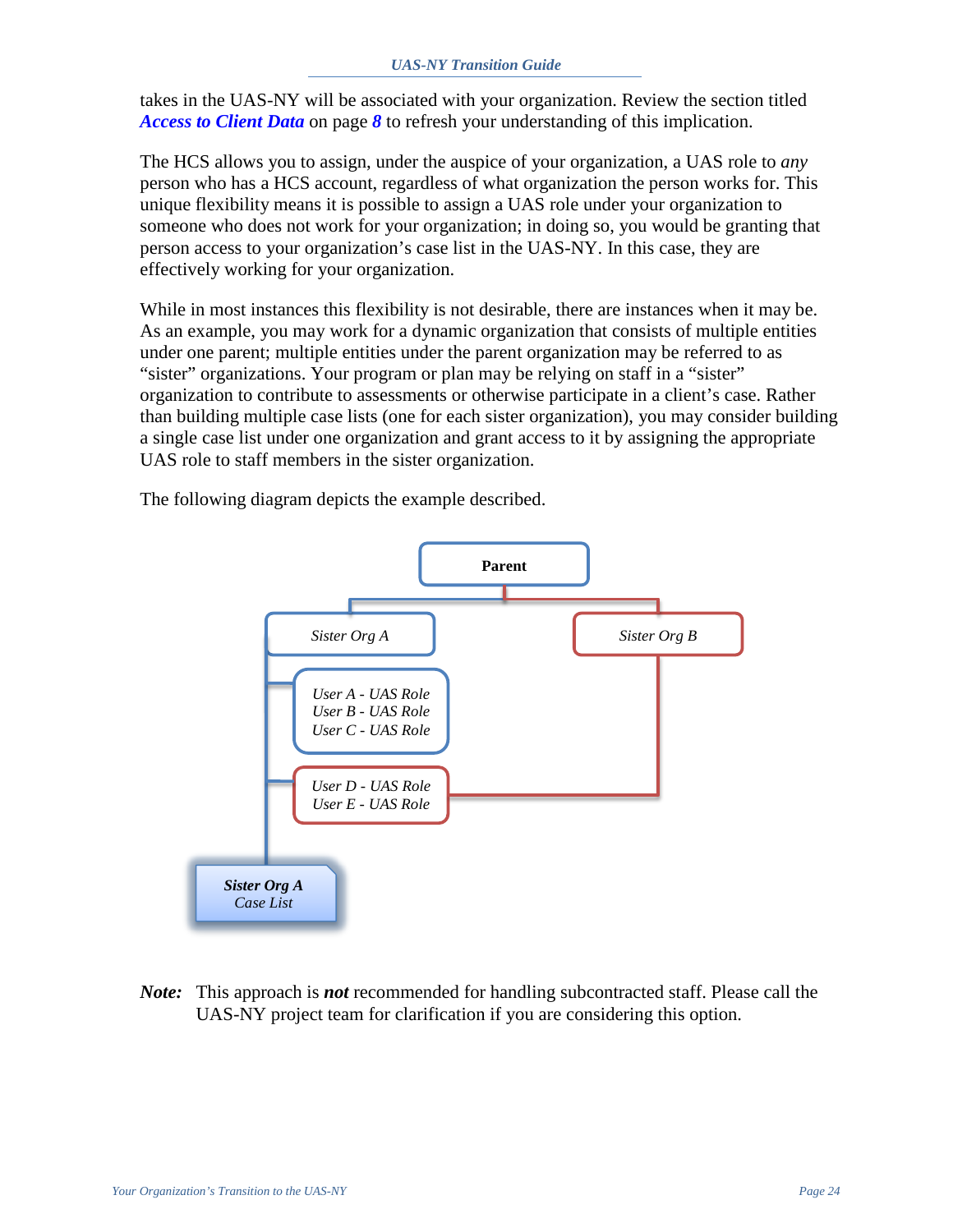#### <span id="page-27-0"></span>**Support Your Users**

Many of your staff may have little or no experience accessing or using the HCS. While training materials are available within the HCS to support your users, you should be prepared to provide additional support or training as needed.

The reference section *[Accessing the HCS](#page-35-0)* and the UAS-NY on page *[33](#page-35-0)* provides step-by-step procedures for accessing the UAS-NY application within the HCS. You should give copies of this one page reference to your users. This reference will help staff become familiar and comfortable with the HCS. In addition, this reference points staff to available HCS training resources.

# <span id="page-27-1"></span>**UAS-NY Transition Webinars**

The UAS-NY project team will host a series of webinars designed to directly engage and assist you as you prepare your organization for transition to using the UAS-NY. The webinars will cover the following topics and will be scheduled according to the dates indicated in the statewide implementation plan.

The webinars are:

- □ UAS Coordinator Kick-off
- $\Box$  Preparing Staff Access to the UAS-NY
- UAS-NY Training Environment Orientation

Your participation is strongly recommended and encouraged. These webinars will be interactive and will afford you the opportunity to ask questions of the UAS-NY project team and raise concerns.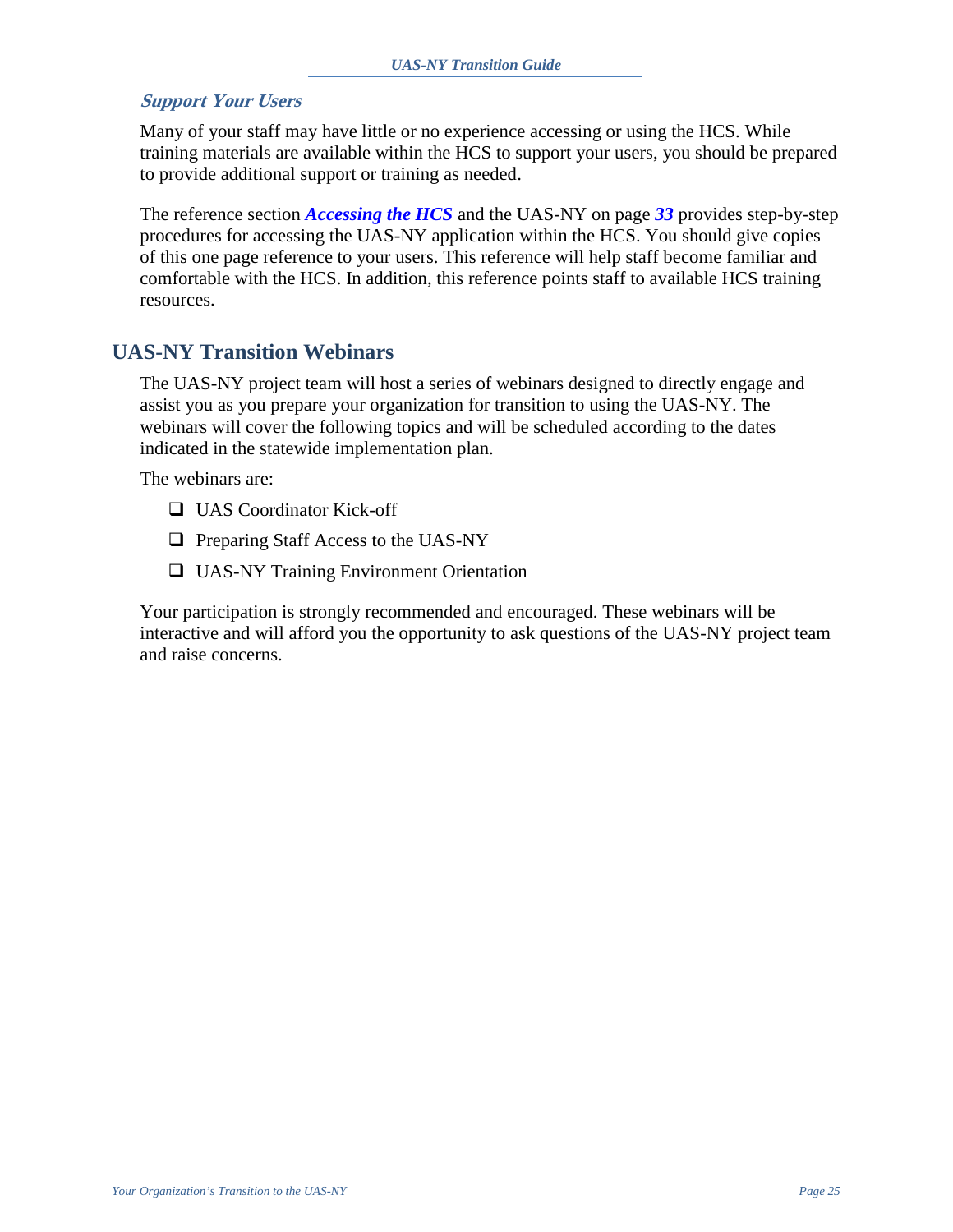# <span id="page-28-0"></span>**UAS-NY START-UP ACTIVITIES FOR YOUR ORGANIZATION**

The final step of your transition to the UAS-NY will be to perform a series of procedures that will organize your client data and prepare for your assessors to conduct UAS-NY Community and Pediatric assessments.

The procedures described below are strictly start-up procedures; once established, some of the procedures will be automated by the system in the future. Each procedure is supported by one or more training courses in the UAS-NY Training Environment. The procedures may be performed by a person in your organization who has the administrative role of UAS-15; the tasks may also be performed by others.

Completing these procedures *prior* to an assessment being scheduled will minimize the amount of time that an assessor spends preparing for the assessment, either in the office or in the field.

The procedures to be completed, in order, are:

- 1. Build your organization's case list. (*Training available*.)
- 2. Verify and update an individual's demographic and address information. (*Training available*.)
- 3. Create a Program/Plan entry in the client's case file. (*Training available*.)
- 4. Manually specify the anticipated next assessment due date. (*Training available*.)

*Manually specifying the next assessment due date will support the Next Assessment Due report, which is available as an aggregate report for your organization. This only needs to be performed as a start-up activity; once at least one assessment has been signed, the UAS-NY will calculate the next assessment due automatically based on program/plan enrollment data and the date of the previous signed assessment.*

5. Initiate an assessment and record medications and disease diagnoses based on existing records. (*Training available*.)

*Once medications and disease diagnoses have been entered, future assessments will carry forward these entries automatically.*

When an assessor now goes into the field to conduct the client's first assessment using the UAS-NY, the assessor will:

- 1. Open the initial assessment (created in the procedures described above).
- 2. Change the "Assessment Reference Date" to the actual date of the assessment (i.e. the current date).
- 3. Conduct and sign the assessment.

Future assessments will be simpler as assessment data can be carried forward.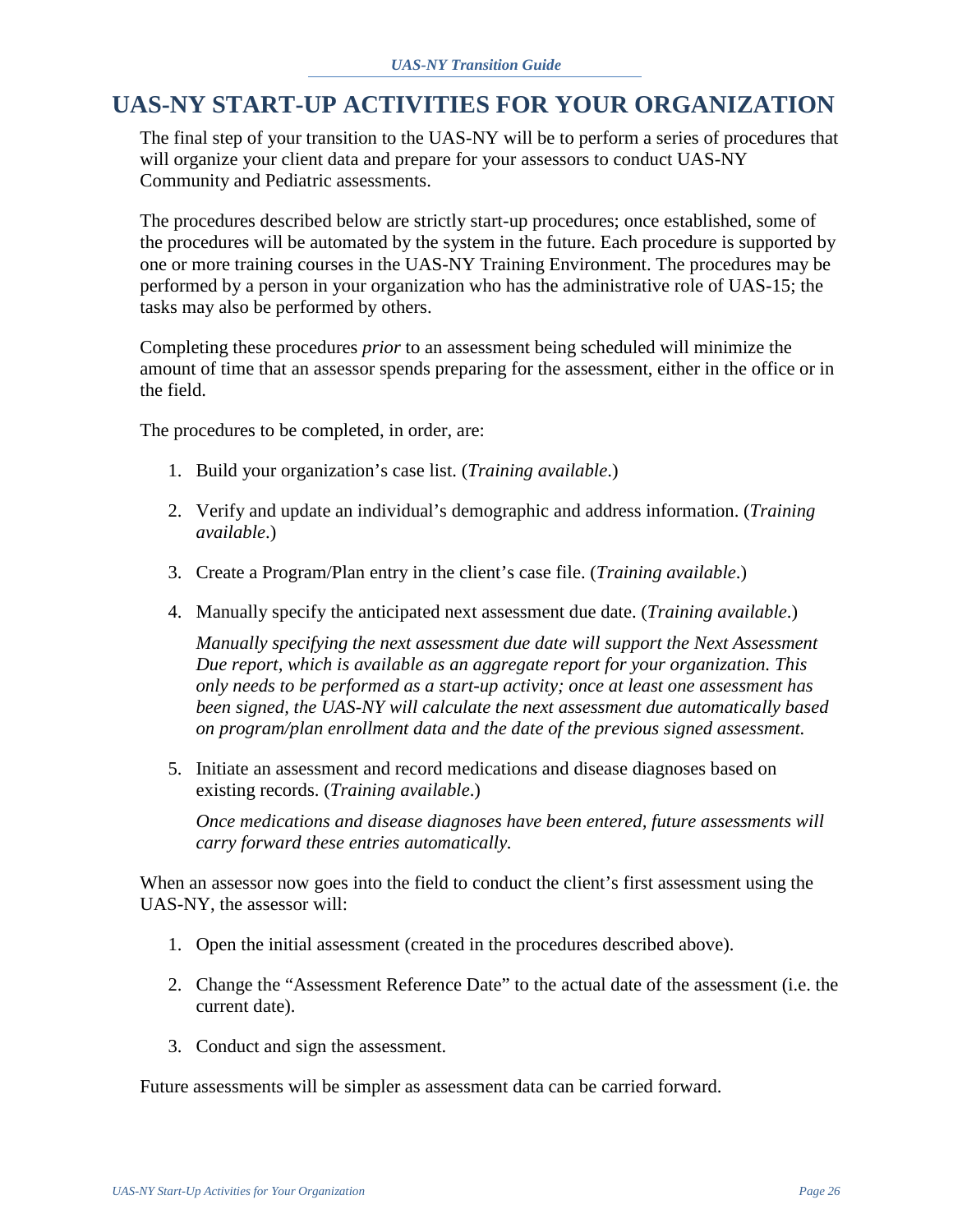# <span id="page-29-0"></span>**PROCEDURAL AND REFERENCE MATERIALS**

This section of this guide provides you with step-by-step procedures for select processes related to using the HCS, and also detailed reference materials.

| <b>Resource Name</b>                         | <b>Description</b>                                                                                  |
|----------------------------------------------|-----------------------------------------------------------------------------------------------------|
| <b>Establishing Trust Level 3 Assurance</b>  | Step-by-step instructions for establishing HCS user<br>account Trust Level 3 assurance.<br>Page 28. |
| Managing UAS Role Assignments                | Step-by-step instructions for managing and assigning<br>UAS roles in the HCS.<br>Page 31.           |
| Accessing the UAS-NY                         | Step-by-step instructions to access the UAS-NY web-<br>based application.<br>Page 33.               |
| <b>UAS-NY Training Environment</b>           | Special notes about working in the UAS-NY Training<br>Environment.<br>Page 35.                      |
| <b>Information Technology Specifications</b> | Technical information to support your Information<br>Technology staff.<br>Page 37.                  |
| <b>UAS Role Specifications Detail</b>        | More detailed specification of the UAS-NY role<br>definitions.<br>Page 40.                          |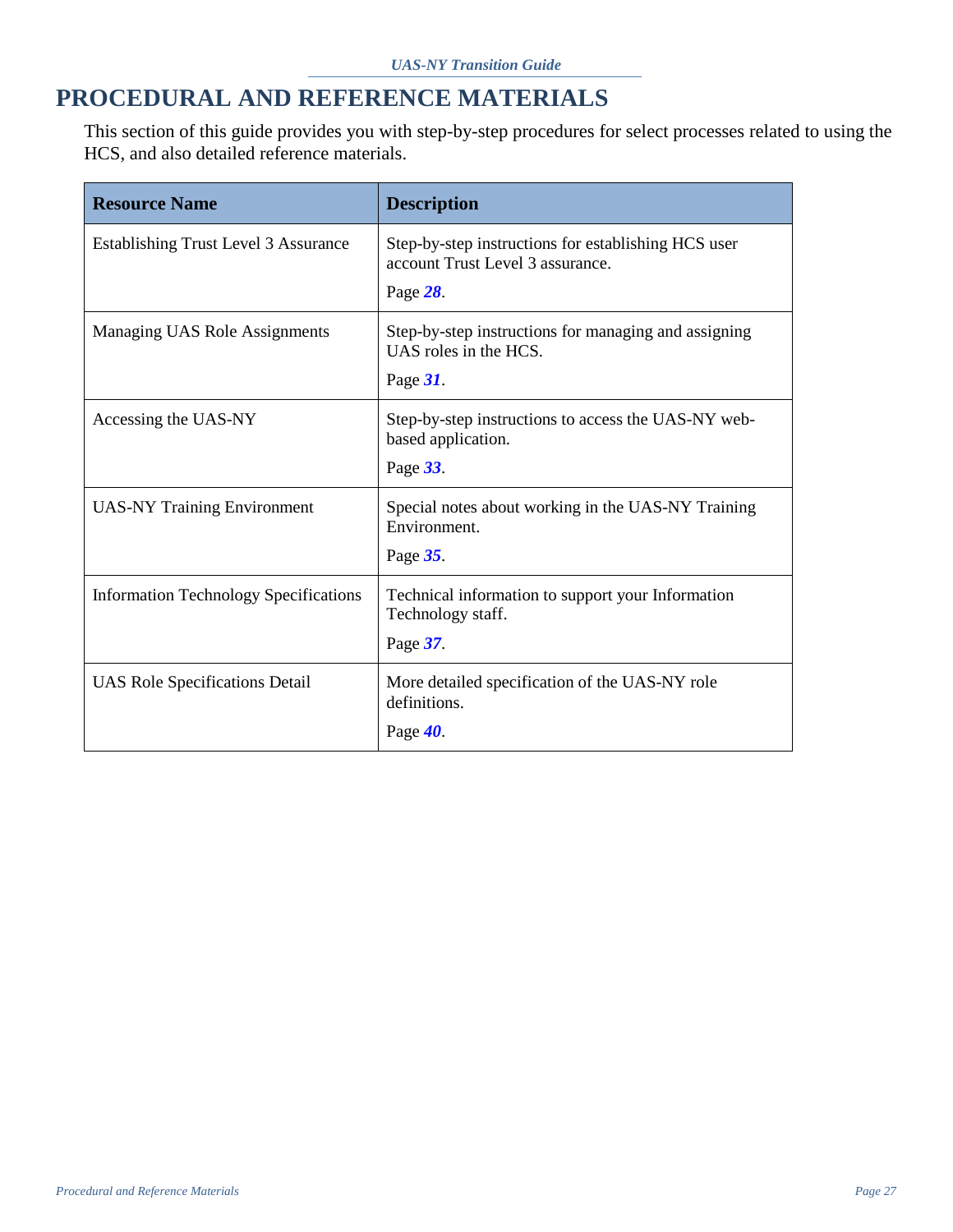# <span id="page-30-0"></span>**Establishing Trust Level 3 Assurance**

The following procedure will establish Trust Level 3 assurance credentials on an HCS user account. This is required for users to access the UAS-NY application. You must be an **HCS Coordinator** or you will not have access to the tool used in the following procedure.

A person may be affiliated with multiple organizations in the HCS, but only one organization will serve as the user's primary organization. Only the primary organization can perform the Trust Level 3 assurance validation.

- Click on the Coordinator's Update Tool in My Applications.
- Choose the organization that you wish to manage and then click on the "select" button.

- Click on the "Manage People" tab. A list of HCS users within your organization will display.
- Click on the person's name for the account you will establish Trust Level 3 assurance.

Information for the selected user will be displayed.

Please select an organization<br>for which you are a coordinator Z TEST CHHA Please select a proxy organiz<br>for which you are a coordin <sup>2</sup> Z Test County De E Z TEST LHCSA NYSDOH OLTC **Coordinator's Update Tool** 

**Main Menu** 







Click on the "Verify Trust Level" tab.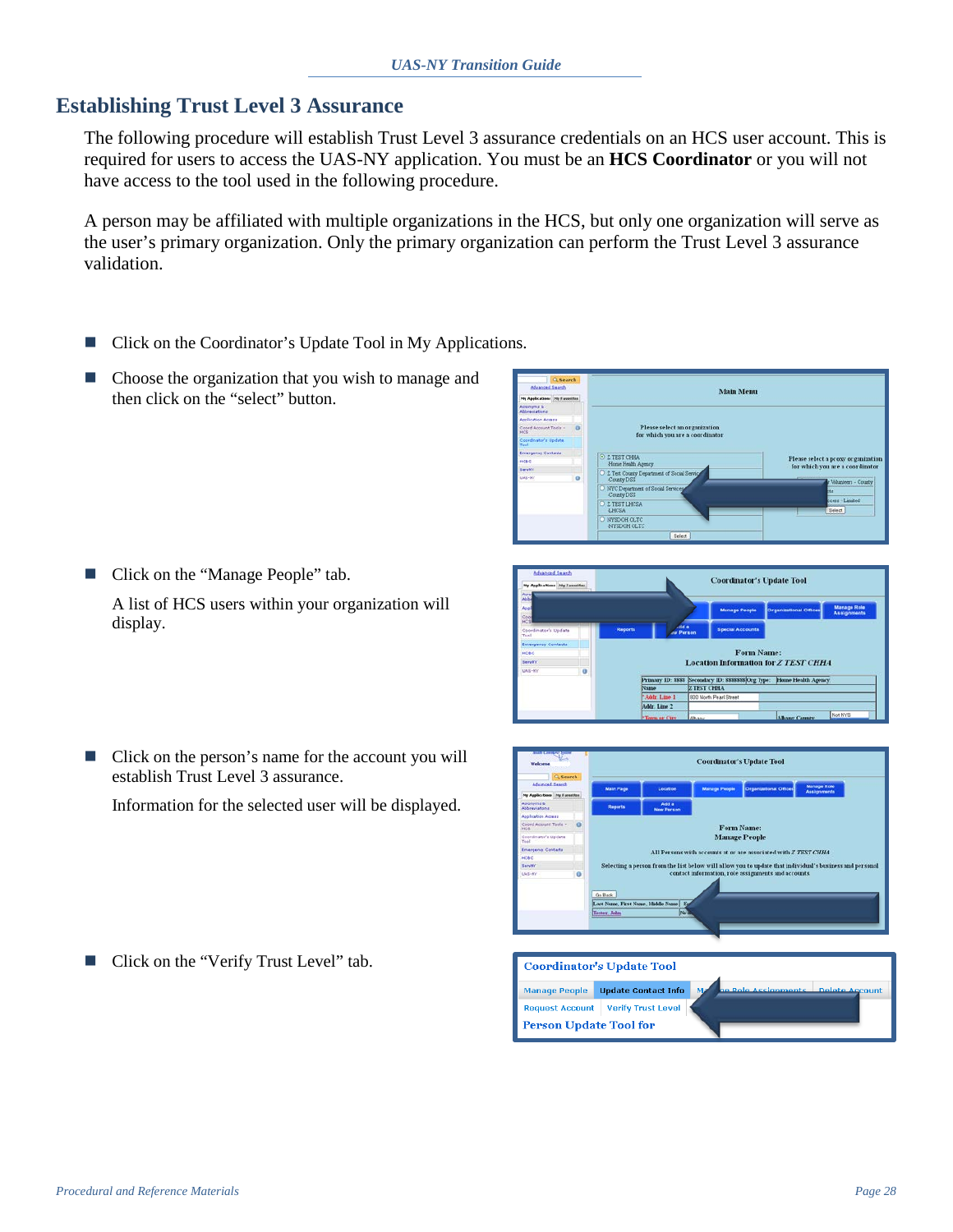- Review the photo on the New York State identification and confirm that it matches the person who has presented it to you.
- Enter the requested information from the New York State identification card (NYS Driver's License or Non Driver ID) exactly as it appears on the card.
	- *Note:* The person's name as specified in their HCS user account must match *exactly* the name as specified on their New York State identification card. If it does not, the validation will fail; see *[Potential Errors](#page-32-0)* on page *[30](#page-32-0)* for corrective action.
- Once information is entered, click the check box to confirm that you have seen New York State Identification and confirmed that the photograph matches the person who presented it to you and whose identity you are about to validate.
- Select "Submit."

By selecting Submit, the HCS will match the information from the user's HCS account with the information presented from the identification card, and validate the information with the New York State Department of Motor Vehicles.

 $\blacksquare$  When the identification is confirmed, you will receive a message indicating Trust Level 3 assurance has been established.

The number "3" will now appear after the person's name.

#### Trust Level for Sylvia O'Brien: o ant Trust Level 3 Access<br>e user must be in person with their NYS driver license or Non-driver Photo 1D available.<br>ter the user's information from their NYS driver license or Non-driver Photo ID in the NYS DMV Ide All fields marked with an asterisk (\*) are required.<br>Check the box to attest the user's identity was verified, and dick Sub Only successful verifications will acquire Trust Level 3. NYS DMV Identity Verification Last Name: O'Brier First Name: Sylvia MYS DMV ID or Non-driver Photo ID Date of Birth (YYYYMMDD):  $\overline{\mathbf{v}}$ Gender (M/F): \* ZipCode: \*  $\Box$  \* I attest by checking the box that the user's id

| <b>Trust Level for Brian</b><br><b>Trust Level Information</b>                                                          | $\overline{\mathbf{3}}$  |  |  |  |
|-------------------------------------------------------------------------------------------------------------------------|--------------------------|--|--|--|
| Last Name:                                                                                                              |                          |  |  |  |
| First Name:                                                                                                             | Brian                    |  |  |  |
| DMV Id: *                                                                                                               |                          |  |  |  |
| Date of Birth (YYYYMMDD): *                                                                                             |                          |  |  |  |
| Gender (M/F): *                                                                                                         | $\overline{\phantom{a}}$ |  |  |  |
| ZipCode: *                                                                                                              |                          |  |  |  |
| * I confirm by checking this checkbox that the user's identity has been verified and approved for Trust Level 3 access. |                          |  |  |  |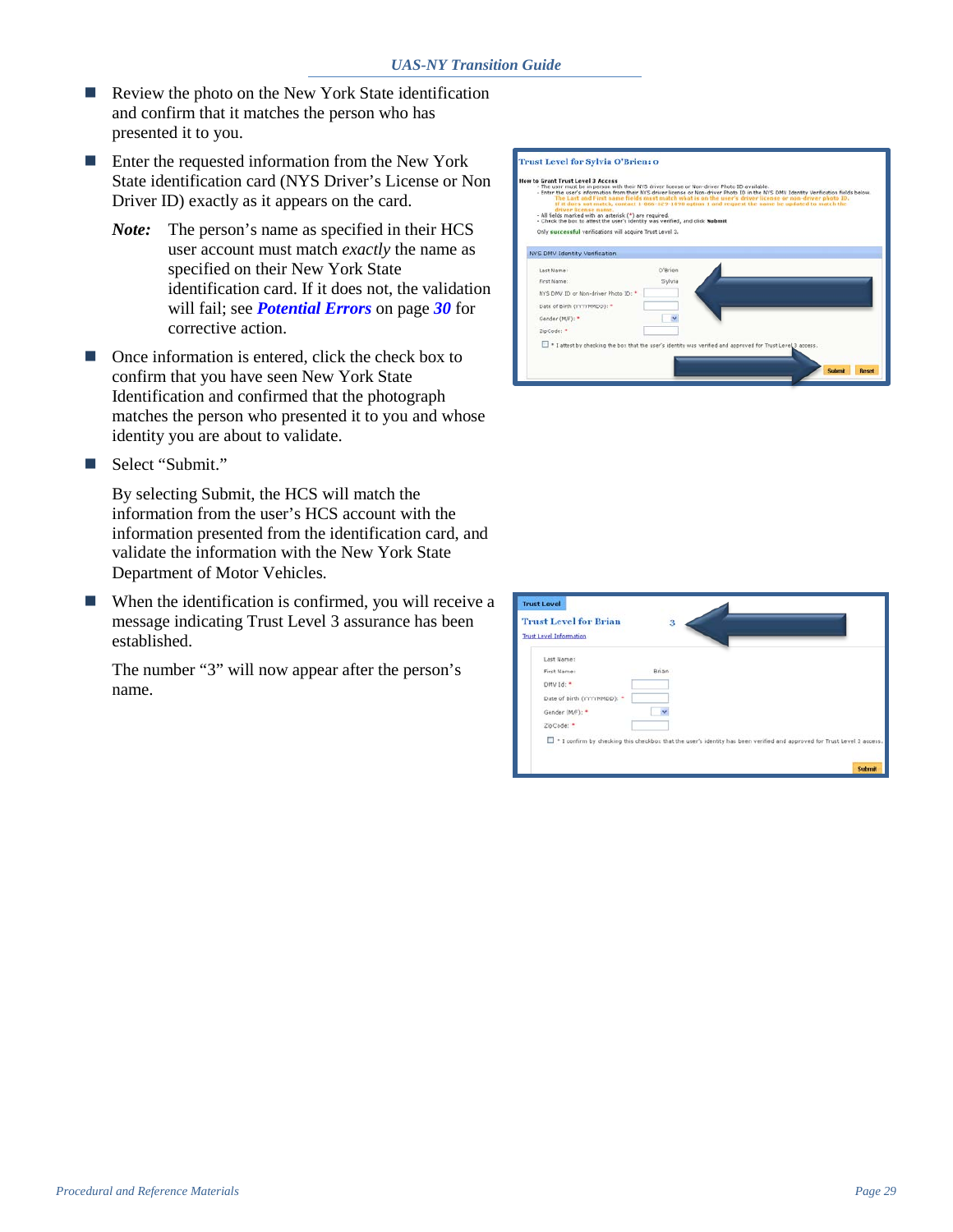# <span id="page-32-0"></span>**Potential Errors**

Below are some potential issues that you may encounter.

| <b>Issue</b>                                                           | <b>Possible Resolution</b>                                                                                                                                                                                                                                                                                                                                             |  |  |
|------------------------------------------------------------------------|------------------------------------------------------------------------------------------------------------------------------------------------------------------------------------------------------------------------------------------------------------------------------------------------------------------------------------------------------------------------|--|--|
| Identification is not confirmed by NYS<br>DMV.                         | Ensure that you entered the information accurately into the<br>system.                                                                                                                                                                                                                                                                                                 |  |  |
| Name in HCS does not match NYS<br>Identification.                      | If the person's name is not correctly specified in their HCS<br>account, the HCS Coordinator must contact CAMU at 866-529-<br>1890, option 1 to correct the HCS account.                                                                                                                                                                                               |  |  |
|                                                                        | If the person's name is not correctly specified on their NYS<br>identification card, they must contact NYS DMV to correct the<br>information.                                                                                                                                                                                                                          |  |  |
| Person does not have a valid NYS<br>Identification.                    | The person must contact NYS DMV to secure a valid<br>identification card.                                                                                                                                                                                                                                                                                              |  |  |
| Person's name does not display in the<br>Managed People list of users. | Check to ensure the person has a valid HCS account.<br>Determine the person's primary organization. If the your<br>organization is not the person's primary organization, you will<br>either have to change the person's primary organization (by<br>calling CAMU), or contact the HCS Coordinator at the primary<br>organization to have them perform the validation. |  |  |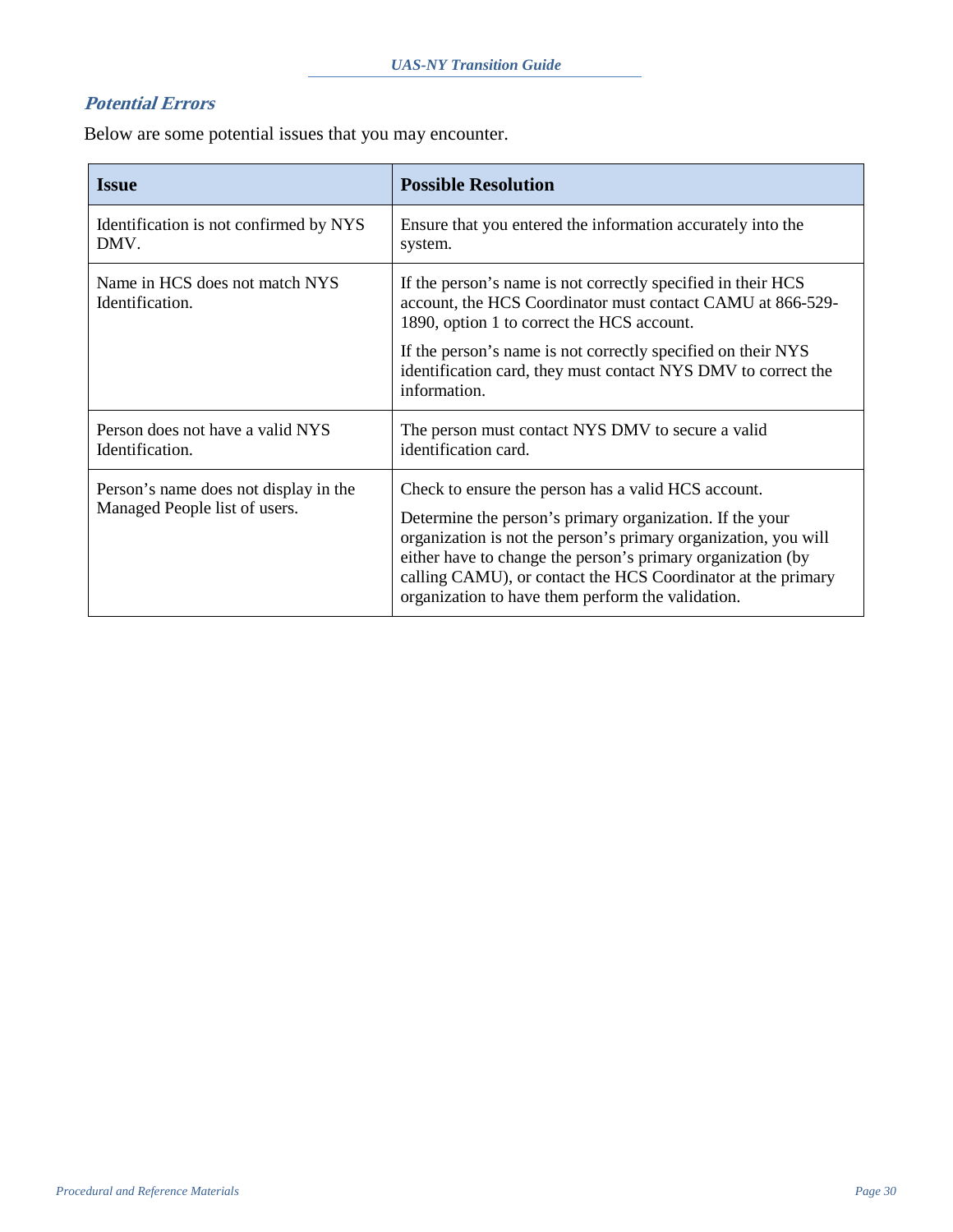# <span id="page-33-0"></span>**Assigning UAS Roles**

The following procedure will assign UAS roles to users in an organization. You must be an **HCS Coordinator** or you will not have access to the tool used in the following procedure.

- Click on the Coordinator's Update Tool in My Applications.
- Choose the organization that you wish to manage and then click on the "select" button.
	- *Note:* You may be the HCS Coordinator for multiple organizations in the HCS. If this is the case, be sure you select the correct organization before assigning UAS roles. Assigning a UAS role to the wrong organization will impact staff access to case files and compromise your organization's reporting ability.
- Click on the "Manage Role Assignment" tab. A list of roles will display.





■ Click "Modify" next to the role you want to assign to a user.

The Role Information for the selected role will be displayed.

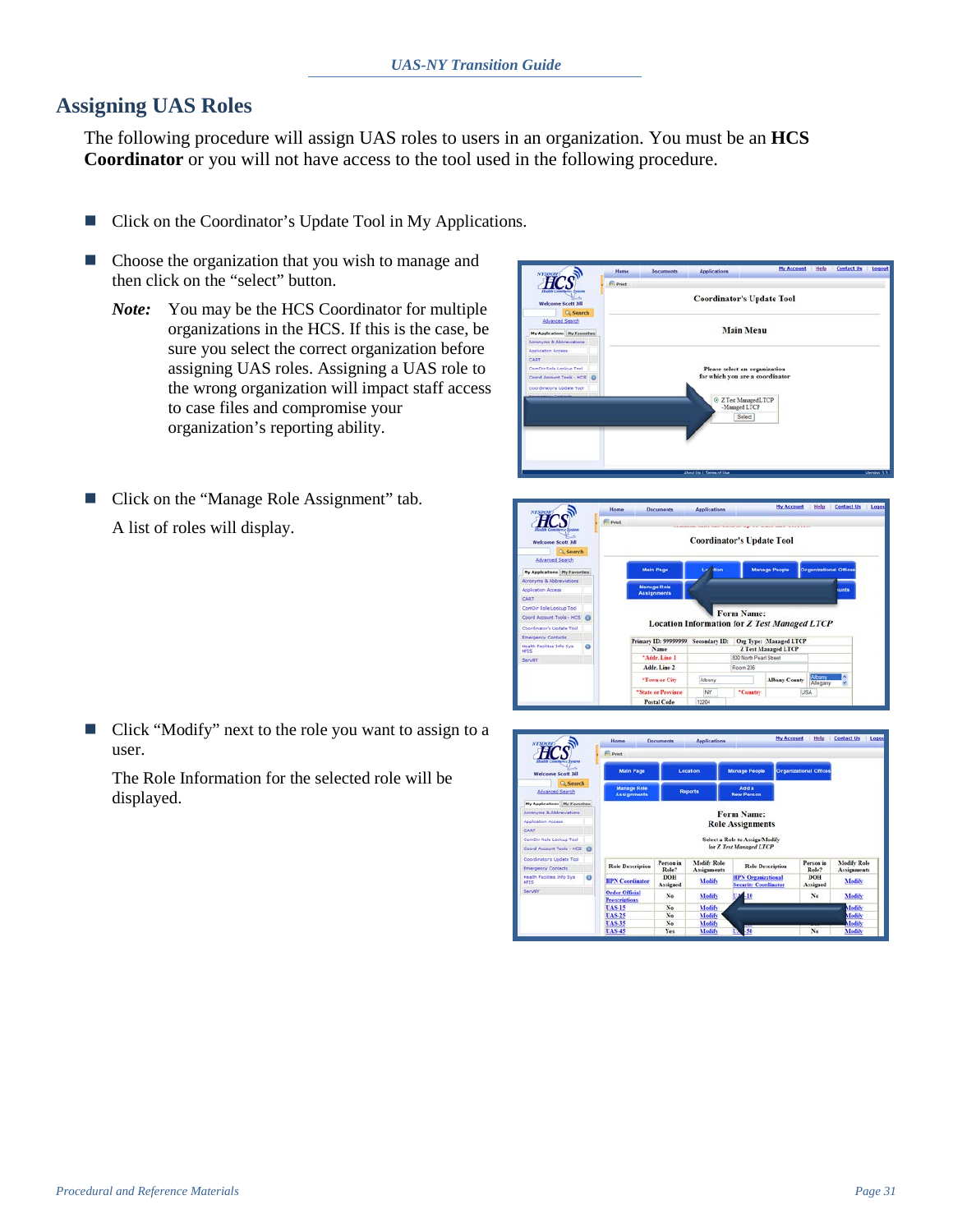- Check the box next to each user to whom you want to assign the selected UAS role, and then click on "Add Role Assignment."
	- *Note:* Before assigning a UAS role, you must ensure that the access and authority granted for the role is consistent and appropriate for the staff person.



If the user to whom you want to assign the role is not on the list (presented above), use the search box to find them in the directory. Once the list of names is displayed, highlight the name of the person you would like to add to the role and click on "Add Role Assignments."

When the list of users is displayed, accounts that are not active have an NA after them. Do not assign roles to these accounts.

*Note:* Searching the directory will enable you to locate *any* person who has an HCS account, not just persons who work for your organization. Review the section titled *[Assigning UAS Roles](#page-25-1)* on page *[23](#page-25-1)* to ensure you understand the implications of doing this.

If the user to whom you want to assign the role is not on the list, the user does not have a HCS account. You must create an account for them before they can be assigned to a UAS role.

| System<br><b>Welcome Scott Jill</b>               | <b>Print</b> Parint<br>Communications Directory and associated, or hold roles, with your organization.<br>Add Role Assignments                                                                                                  |
|---------------------------------------------------|---------------------------------------------------------------------------------------------------------------------------------------------------------------------------------------------------------------------------------|
| <b>Q.</b> Search<br>Advanced Search               | $-$ OR $-$                                                                                                                                                                                                                      |
| My Applications My Favorities                     |                                                                                                                                                                                                                                 |
| Acronyms & Abbreviations                          |                                                                                                                                                                                                                                 |
| <b>Apolication Access</b>                         | 4) Finally, if the person does not appear in the list above, this will be their first role assignment in this<br>organization and you will need to search for them in the directory. If the search returns no matches, you will |
| CART                                              | have the opportunity to add a new person on the next screen. Enter the last name, or the first few letters of                                                                                                                   |
| Compir Role Lookup Tool                           | the last name, and click<br>tienda                                                                                                                                                                                              |
| Coord Account TE                                  | arch for Person(s) by Name                                                                                                                                                                                                      |
| Coordinator's Up                                  |                                                                                                                                                                                                                                 |
| <b>Emergency Cord</b>                             | Submit                                                                                                                                                                                                                          |
| <b>Health Facilities Info Sys</b><br><b>HFTS:</b> | $-$ OR $-$                                                                                                                                                                                                                      |
| Servity                                           | 5) Return to the list of roles. Back to Role Assignments                                                                                                                                                                        |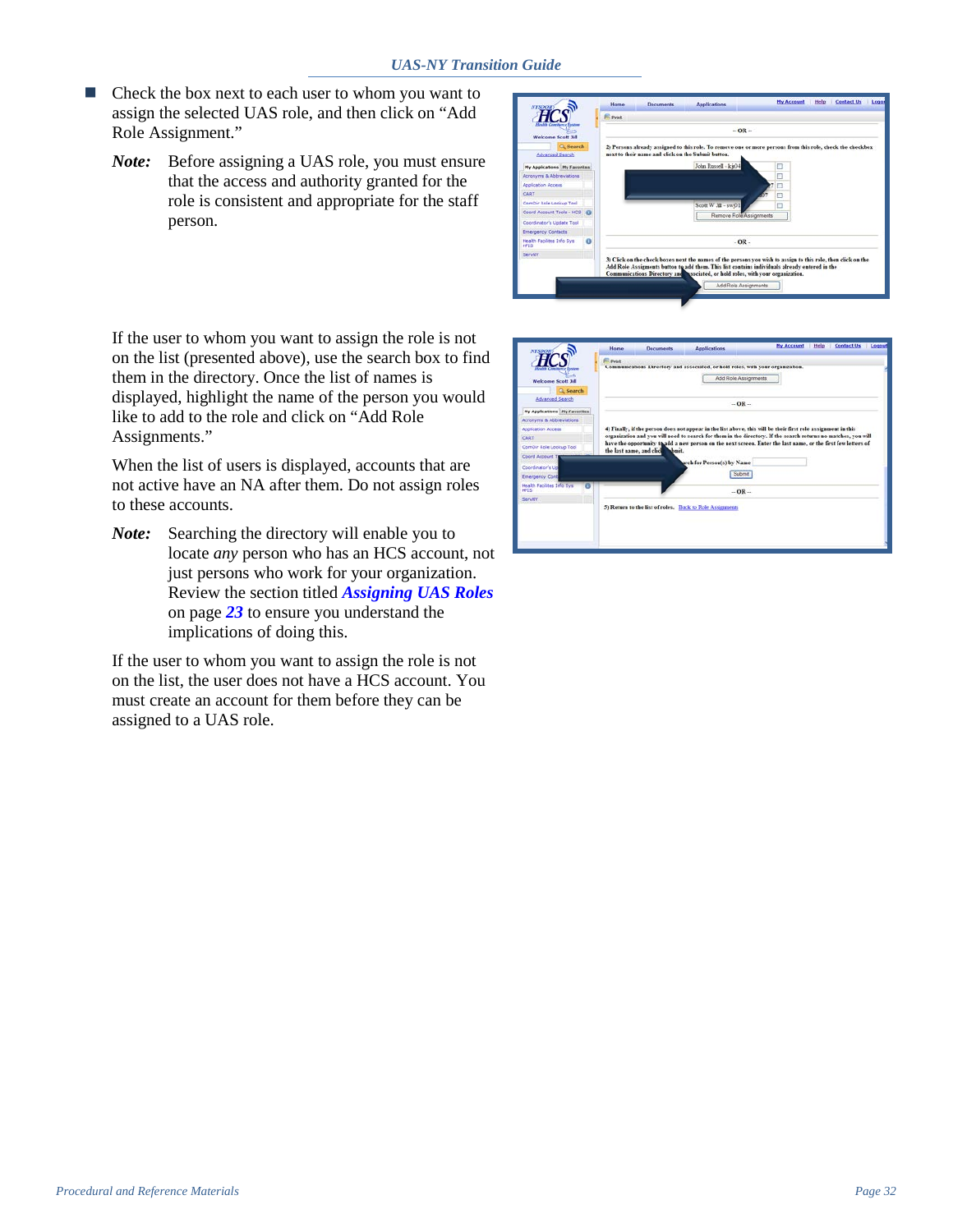# <span id="page-35-0"></span>**Accessing the HCS and the UAS-NY Application**

The following instructions explain how users will access the HCS and the UAS-NY application.

Individual HCS accounts are required for all users to access the UAS-NY. If you do not have an HCS account, please contact your organization's HCS Coordinator, who will assist you in the process of creating an account.

■ Open up your internet browser and in the URL field enter:

[https://commerce.health.state.ny.us](https://commerce.health.state.ny.us/)

This will bring you to the login page.

Note: https

 At the login page, enter your HCS username and password.

You will be directed to the HCS Portal after logging in.

The HCS Portal provides a variety of resources. To learn about the HCS:

- Select "Documents"
- Select "Getting Started"
- Select "Training"
- Select "SPL: Watch Me First! An HCS Portal Orientation"

OR

• Select "HCS Portal Quick Reference Card Basics"



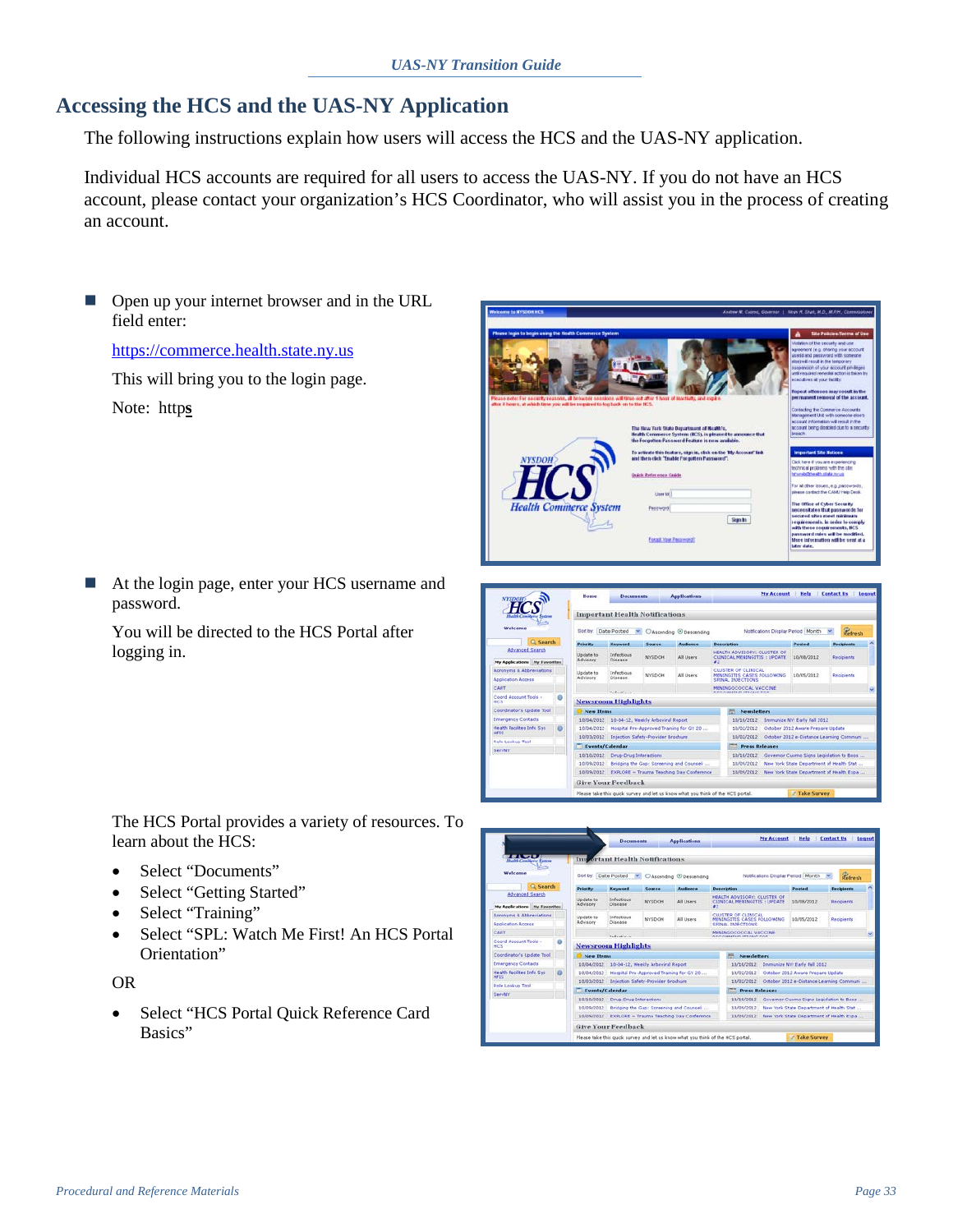To access the UAS-NY application, click on the Applications tab.

A list of HCS applications will display with an alphabet navigation displayed near the top of the screen.

Applications starting with the letter A will be displayed.

■ Click on the letter U.

A list of HCS applications beginning with U will be displayed.

■ Click on Uniform Assessment System for New York.

A separate window will now open up and contain the UAS-NY application.

The UAS-NY will prompt you with the Organizations/Role Selector page. The organization and roles that you have been assigned are displayed as selections.

 Select your organization and role by clicking on the circle next to the organization and role you wish to use.

Click the Continue button to proceed to the case list window.

The UAS-NY will prompt you with the Organization/Role Confirmation page.

The training courses that are Required and Recommended for the role you selected are displayed on this page.

<span id="page-36-0"></span> Click on the course you wish to take to proceed into the UAS-NY Training Environment and into the course.







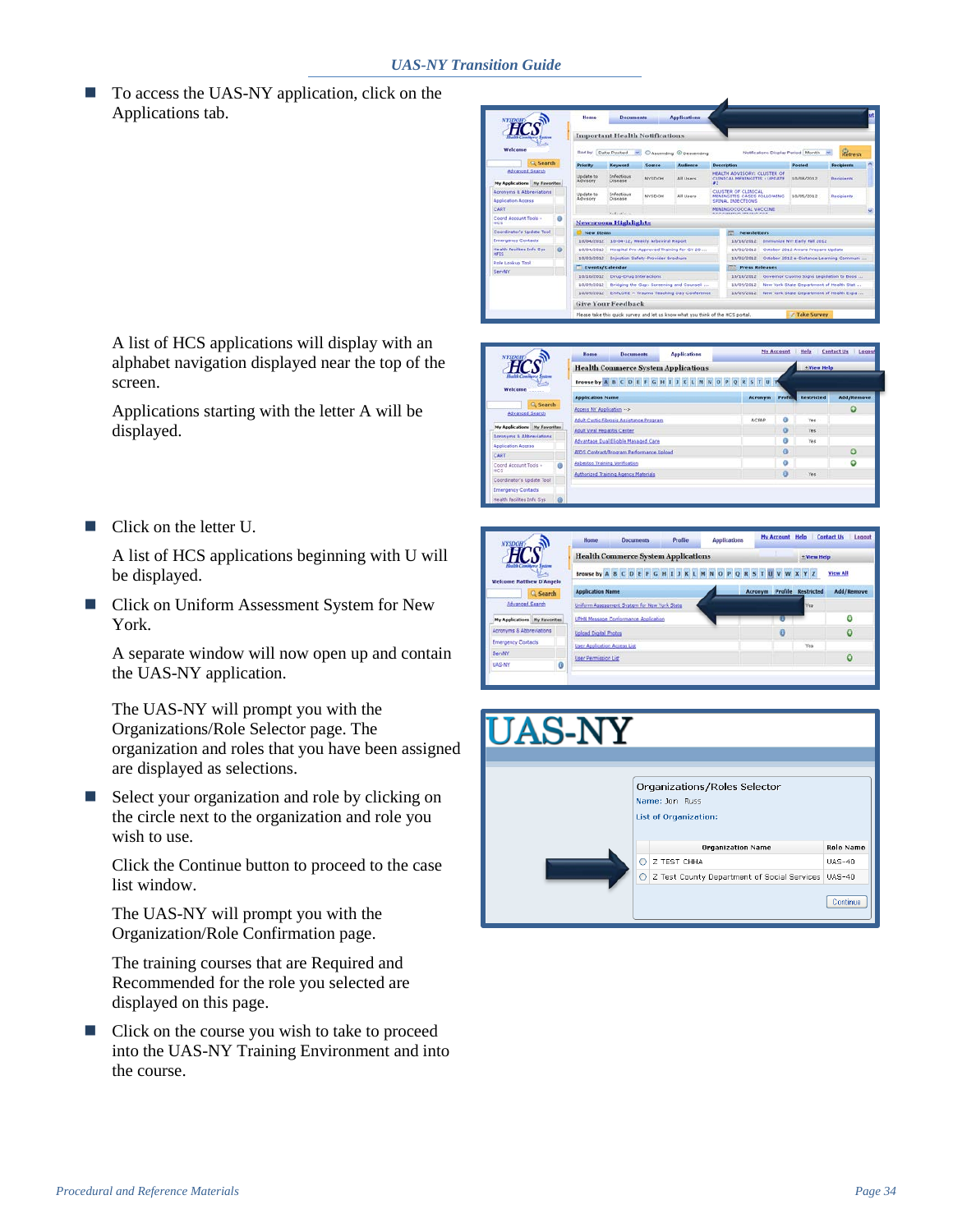# <span id="page-37-0"></span>**Accessing the UAS-NY Training Environment**

The UAS-NY Training Environment includes a variety of resources to help you learn about and quickly start using the UAS-NY application and assessments. Each course covers a specific topic which enables you to quickly identify what you need to learn, complete the course, and use the UAS-NY. Additional materials are available to help you gain a more in-depth understanding of the UAS-NY. The Training Environment is designed to serve as an ongoing resource.

## <span id="page-37-1"></span>**UAS-NY Course Categories**

All of the UAS-NY Training Environment resources are organized by "Course Categories". The four (4) course categories are:

#### **UAS-NY Fundamental Courses**

- Select this link to access the "1000" Level" courses which provide you with the basic information needed to begin using the UAS-NY application and assessment.
- The "mandatory" courses are included in this course category.
- After you complete these courses, begin using the UAS-NY application and assessment. Once you gain some experience, proceed to the Intermediate and Advance level courses.

#### **UAS-NY Intermediate Courses**

- Select this link to access the "2000 Level" courses.
- Courses in this course category provide greater detail on the UAS-NY application and assessment instruments.

#### **UAS-NY Advanced Courses**

- Select this link to access the "3000 Level" courses.
- **OURCOURSES** In this course category provide information on specific functions that may only be used by certain users.

#### **References and Resources**

- Select this link to access additional materials to help you understand and use the UAS-NY.
- $\blacksquare$  This course category includes:
	- o UAS-NY Reference Manuals and User Guides
	- o Frequently Asked Questions or FAQs
	- o Additional Resources

|            | Uniform Assessment System for New York                                                                                                                                                                                                                                                                                                                               | You are logged in as Admin User (Log |
|------------|----------------------------------------------------------------------------------------------------------------------------------------------------------------------------------------------------------------------------------------------------------------------------------------------------------------------------------------------------------------------|--------------------------------------|
|            |                                                                                                                                                                                                                                                                                                                                                                      |                                      |
|            |                                                                                                                                                                                                                                                                                                                                                                      |                                      |
| Navigation | Welcome to the Uniform Assessment System for New York (UAS-NY) Training Environment. The purpose of this online training<br>environment is to provide long term care provider staff with the information required to learn about and use the UAS-NY. This site<br>is developed and maintained by the New York State Department of Health. Divison of Long Term Care. |                                      |
| Settings   | <b>UAS-NY Support Desk</b><br>For questions on the UAS-NY Training Environment or any of the content presented in this site, please email the UAS-NY User Support<br>at uasny@health.state.nv.us or contact us at 518-473-4782.                                                                                                                                      |                                      |
|            | <b>Course categories</b>                                                                                                                                                                                                                                                                                                                                             |                                      |
|            | <b>UAS-NY Fundamental Courses (10)</b>                                                                                                                                                                                                                                                                                                                               |                                      |
|            | <b>UAS-NY Intermediate Courses (14)</b>                                                                                                                                                                                                                                                                                                                              |                                      |
|            | <b>UAS-NY Advanced Courses (13)</b>                                                                                                                                                                                                                                                                                                                                  |                                      |
|            | <b>References and Resources (4)</b>                                                                                                                                                                                                                                                                                                                                  |                                      |
|            | Search courses:<br>Go                                                                                                                                                                                                                                                                                                                                                |                                      |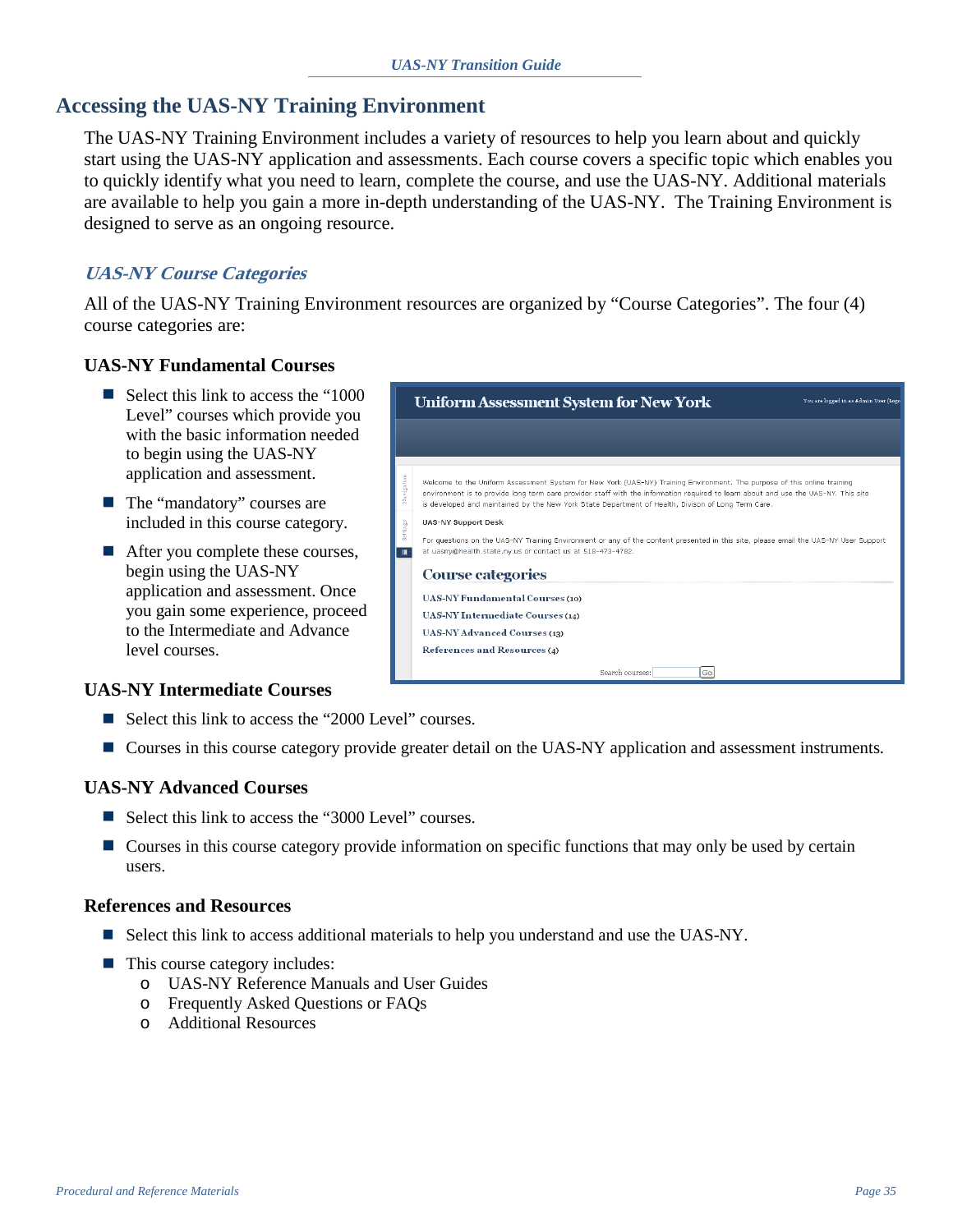#### <span id="page-38-0"></span>**Special Notes on the UAS-NY Training Environment**

The UAS-NY Training Environment uses Moodle [\(www.moodle.org\)](http://www.moodle.org/) for its learning management system (LMS). Like any other LMS, it helps to know certain features to get the most out of the UAS-NY Training Environment. Below are a few quick tips for using the UAS-NY Training Environment.

#### **Maximizing the Screen**

 The LMS uses "blocks" to support certain features. We will not use blocks in any of our courses.



#### **To minimize the blocks**

- **Place your cursor in the upper right hand portion** of the block until the "Move this to dock" message is displayed.
- Click the mouse once to minimize the block.

**General Course Design**

- Each course includes an introduction, modules and activities. You are encouraged to complete these in the order presented.
- Activities may be basic web pages, videos, links to .pdf files, exercises, and quizzes.
- Video and .pdf files are displayed in "pop-up" windows.
- An exercise is not graded.
- A quiz is graded; you must achieve a minimum score to proceed to subsequent modules or activities.

#### **Recording Completion of a Video or Reading a PDF**

To record the completion of a video or the reading of a .pdf file:

- Close the pop-up window.
- **Press "F5" on your keyboard to refresh in your browser.**
- A check mark  $(\checkmark)$  will appear to the right of an activity to mark completion.
- Print .pdf files by using the browser's print function.

#### **Course Enrollment**

■ The UAS-NY will automatically enroll you in courses based on your UAS role.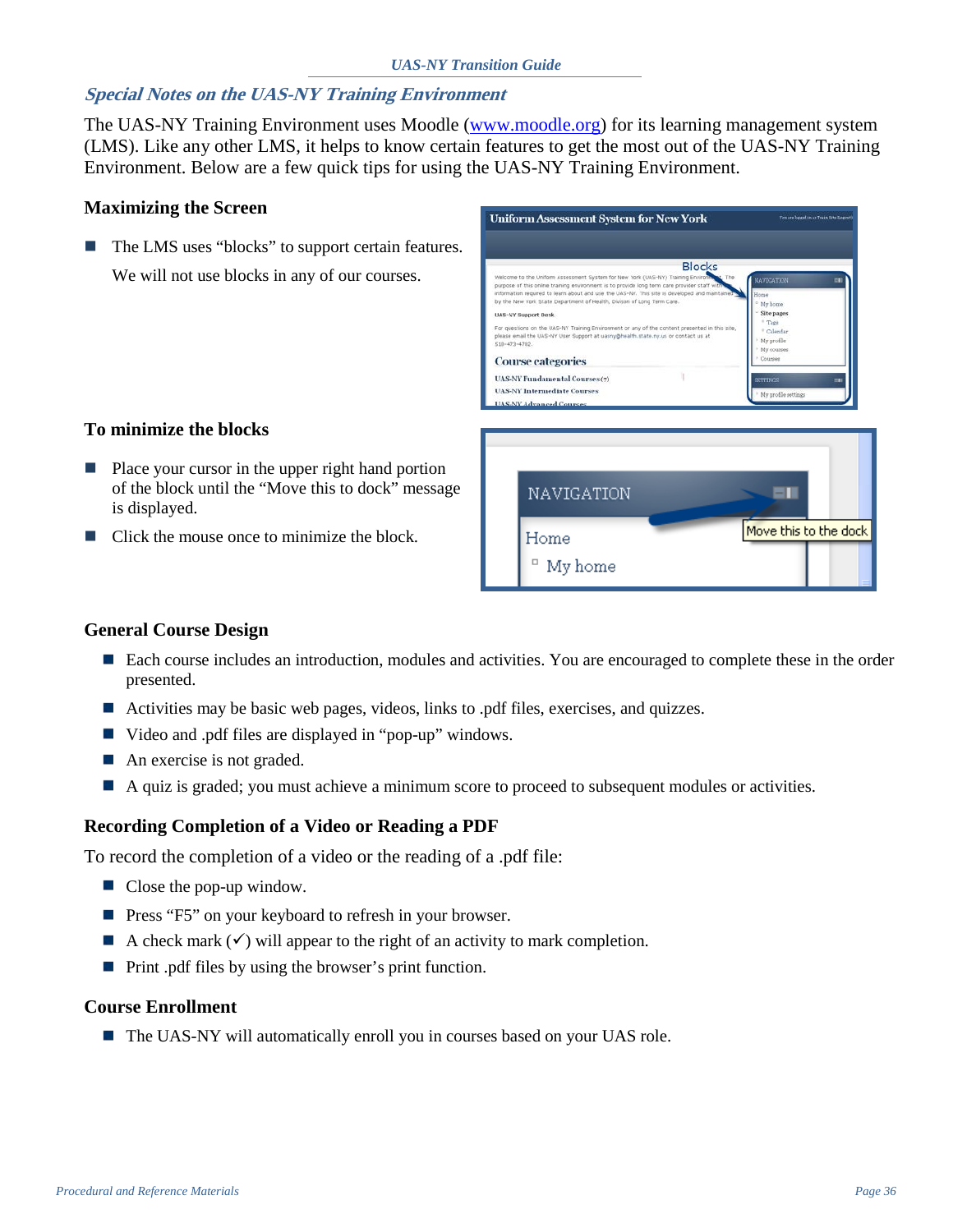# <span id="page-39-0"></span>**Information Technology Specifications**

This information is intended to be used by IT staff responsible for preparing your organization's technical infrastructure for the UAS-NY. This document presents the technical requirements for accessing and using the UAS-NY application.

#### <span id="page-39-1"></span>**UAS-NY Applications**

The UAS-NY may be used in one of two ways.

- The first is by logging into the Health Commerce System and starting the UAS-NY. This is a web-based application and requires internet connectivity.
- The second is by starting the UAS-NY Offline Application. This is a standalone application installed on a (laptop) computer. This application will be used when your organization's assessors are in the field and do not have internet connectivity.

To adequately support your organization's users, you will need to understand the technical implications for each of these types of access.

#### <span id="page-39-2"></span>**Health Commerce System (HCS)**

The HCS is the New York State Department of Health's (NYSDOH) web portal; this is the first point of entry for access to the UAS-NY.

The URL for this secure web portal is: [https://commerce.health.state.ny.us.](https://commerce.health.state.ny.us/)

Individual HCS accounts are required for all users who will access the UAS-NY. These accounts are established and maintained by your organization's HCS Coordinator in conjunction with NYS DOH.

#### <span id="page-39-3"></span>**UAS-NY Online Application**

Users who access the UAS-NY online application require no special security measures beyond HCS and UAS-NY access protocols and your organization's policies regarding access to HIPAA and HITECH protected data.

The following table presents the technical requirements for using the UAS-NY Online Application.

| <b>UAS-NY Online Application Technical Requirements</b>                                                |                                         |                                                                |                                                                    |                                                           |  |
|--------------------------------------------------------------------------------------------------------|-----------------------------------------|----------------------------------------------------------------|--------------------------------------------------------------------|-----------------------------------------------------------|--|
| <b>Hardware</b><br><b>Specifications</b>                                                               | <b>Operating</b><br><b>Systems</b>      | <b>Supported</b><br><b>Browsers</b>                            | <b>Settings</b>                                                    | <b>Software</b><br><b>Requirements</b>                    |  |
| Minimum hardware<br>requirement to run<br>the operating system                                         | MS Windows XP                           | Internet Explorer 8<br>Firefox (latest)                        | 128-bit encryption<br>(minimum)<br>Browser set to                  | Java version 6<br>(Java version $7$ is not<br>supported.) |  |
| Internet connection<br>$1024 \times 768$ screen<br>resolution $(min)$<br>Speakers and/or<br>headphones | <b>MS Windows Vista</b><br>MS Windows 7 | Internet Explorer 8<br>Internet Explorer 9<br>Firefox (latest) | accept cookies<br>Pop-up blocker<br>disabled<br>JavaScript enabled | Adobe Flash Player<br>Adobe Reader                        |  |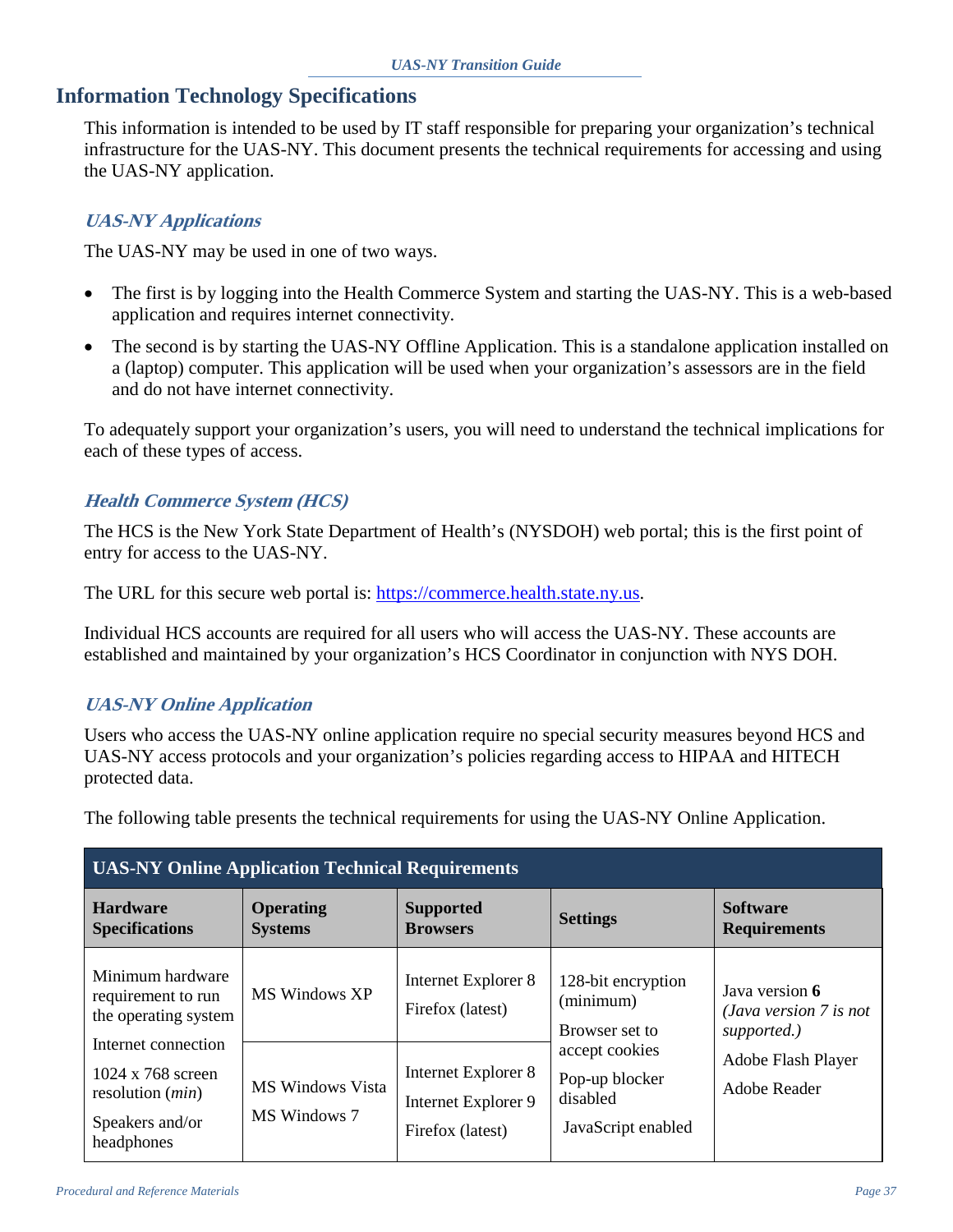## <span id="page-40-0"></span>**UAS-NY Offline Application**

Users who use the UAS-NY Offline Application will be storing HIPAA and HITECH protected data on their computer (e.g. laptop). Your organization is responsible for the data that is stored on your organization's computers; you must take additional steps to protect it.

The UAS-NY Offline Application requires the installation of the application on the computer (e.g. laptop). The installation instructions are available with the installation program.

The following table presents the technical requirements for using the UAS-NY Offline Application.

| <b>UAS-NY Offline Application</b>                                                                                                                                                                                                                                                                          |                                                                           |                                                                |                                                                                                                         |                                                                                                                                                                       |  |  |  |  |
|------------------------------------------------------------------------------------------------------------------------------------------------------------------------------------------------------------------------------------------------------------------------------------------------------------|---------------------------------------------------------------------------|----------------------------------------------------------------|-------------------------------------------------------------------------------------------------------------------------|-----------------------------------------------------------------------------------------------------------------------------------------------------------------------|--|--|--|--|
| <b>Hardware</b><br><b>Specifications</b>                                                                                                                                                                                                                                                                   | <b>Operating</b><br><b>Supported</b><br><b>Systems</b><br><b>Browsers</b> |                                                                | <b>Settings</b>                                                                                                         | <b>Software</b><br><b>Requirements</b>                                                                                                                                |  |  |  |  |
| Core 2 Duo processor<br>(laptops circa 2008 or<br>newer).                                                                                                                                                                                                                                                  | MS Windows XP                                                             | Internet Explorer 8<br>Firefox (latest)                        |                                                                                                                         |                                                                                                                                                                       |  |  |  |  |
| 4gb memory.<br>Appropriate security<br>measures (e.g. disk level<br>encryption, etc.).<br>Internet connection<br>(required to prepare the<br>laptop for working<br>offline; once prepared,<br>assessments may be<br>conducted without<br>internet access).<br>$1024 \times 768$ screen<br>resolution (min) | <b>MS Windows Vista</b><br>MS Windows 7                                   | Internet Explorer 8<br>Internet Explorer 9<br>Firefox (latest) | 128-bit encryption<br>(minimum)<br>Browser set to<br>accept cookies<br>Pop-up blocker<br>disabled<br>JavaScript enabled | Installation of the<br><b>UAS-NY Offline</b><br>Application<br>Java version 6<br>(Java version $7$ is<br>not supported.)<br>Adobe Flash Player<br><b>Adobe Reader</b> |  |  |  |  |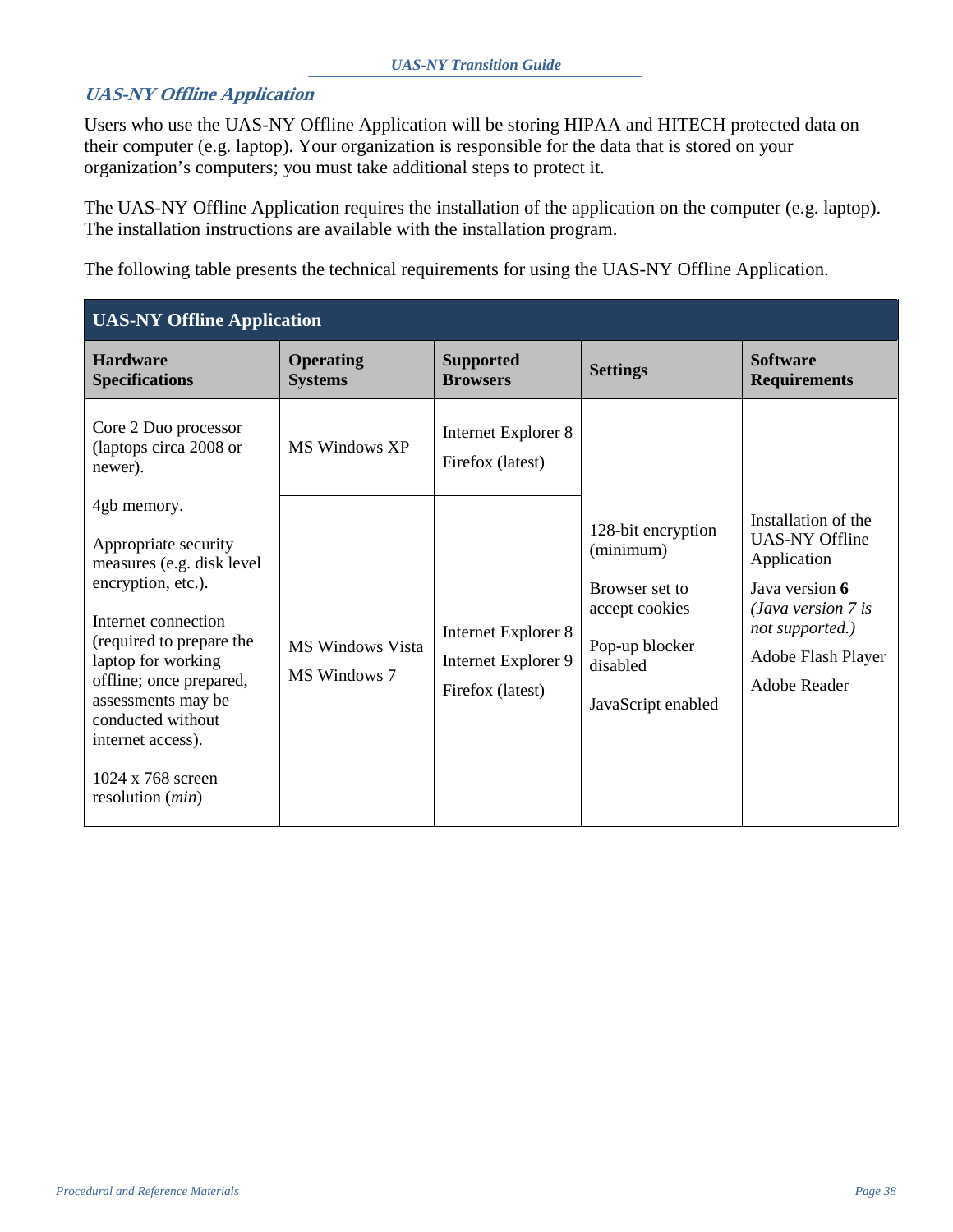#### <span id="page-41-0"></span>**Internet Connectivity and Browser Settings**

For **Internet Explorer 8 and 9** users, set the following tabbed browsing settings

- "Always switch to new tabs when they are created."
- "Always open pop-ups in a new tab."
- "Open links from other programs in a new tab in the current window."

For **Mozilla Firefox** users, set the following tabbed browsing settings:

• "Open new windows in a new tab instead."

#### **Network and Firewall Settings**:

• The UAS-NY application uses an http*s* protocol, which is handled by Port 443. Ensure that Port 443 must be open for inbound and outbound traffic .

| abbed Browsing Settings                                                                                                  |  |  |  |  |  |
|--------------------------------------------------------------------------------------------------------------------------|--|--|--|--|--|
| Enable Tabbed Browsing (requires restarting Internet Explorer)                                                           |  |  |  |  |  |
| V Warn me when closing multiple tabs                                                                                     |  |  |  |  |  |
| Always switch to new tabs when they are created                                                                          |  |  |  |  |  |
| Enable Quick Tabs (requires restarting Internet Explorer)<br>Open only the first home page when Internet Explorer starts |  |  |  |  |  |
| Enable Tab Groups (requires restarting Internet Explorer)                                                                |  |  |  |  |  |
| When a new tab is opened, open:<br>The new tab page                                                                      |  |  |  |  |  |
|                                                                                                                          |  |  |  |  |  |
| When a pop-up is encountered:<br>Let Internet Explorer decide how pop-ups should open                                    |  |  |  |  |  |
| Always open pop-ups in a new window (                                                                                    |  |  |  |  |  |
| (*) Always open pop-ups in a new tab                                                                                     |  |  |  |  |  |
| Open links from other programs in:<br>A new window                                                                       |  |  |  |  |  |
| A new tab in the current window                                                                                          |  |  |  |  |  |
| The current tab or window                                                                                                |  |  |  |  |  |
| Restore defaults<br>OK<br>Cancel                                                                                         |  |  |  |  |  |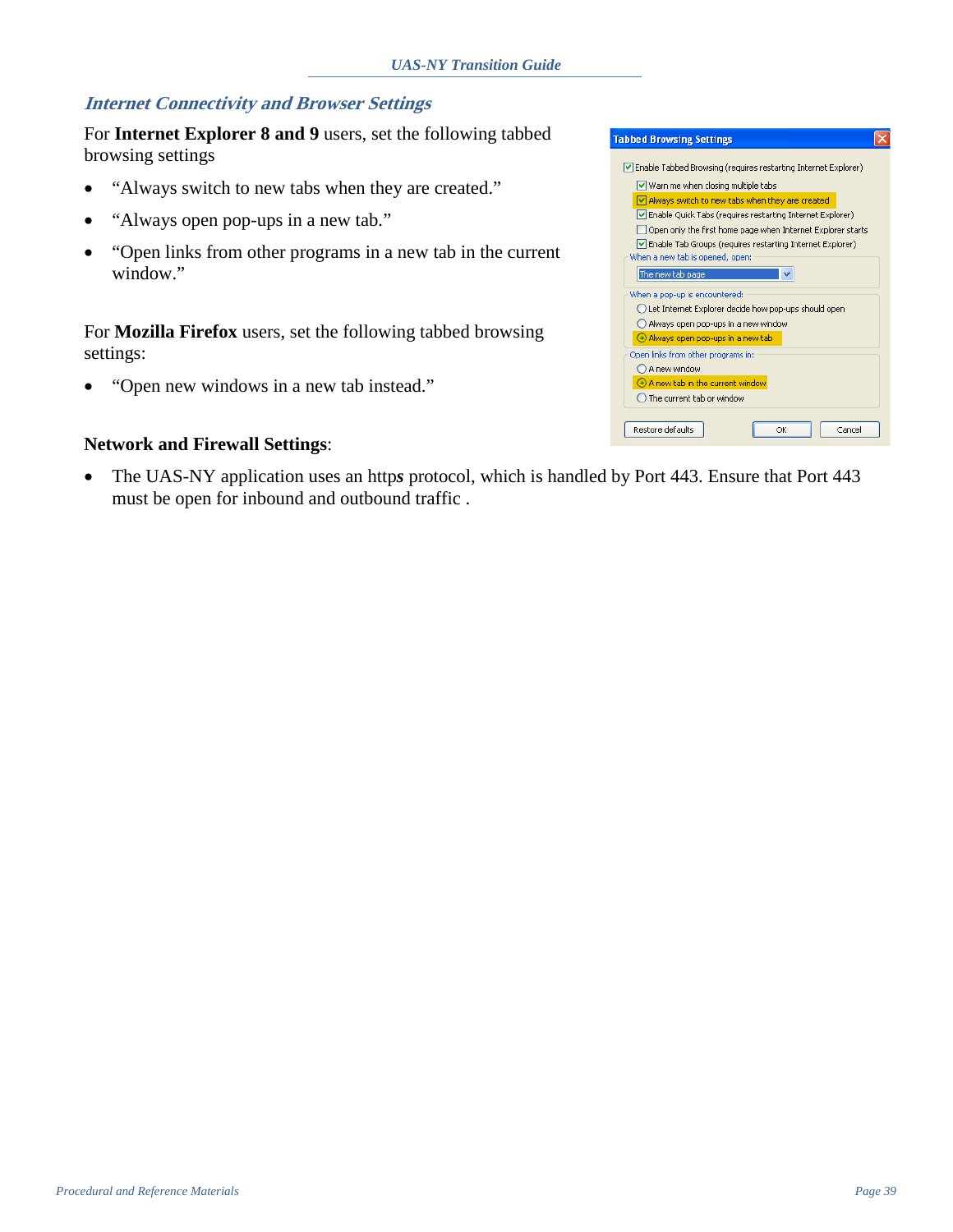#### *UAS-NY Transition Guide*

# **UAS Role Specifications Detail**

<span id="page-42-0"></span>

| <b>UAS-NY Functional Capability</b>                                                                         | <b>UAS-15</b><br><b>Admin</b> | <b>UAS-20</b><br>Review/<br><b>Consult</b><br><b>OTPTST</b> | <b>UAS-30</b><br><b>Social</b><br><b>Assessor</b> | <b>UAS-35</b><br><b>Social</b><br><b>Assessor</b><br><b>Supervisor</b> | <b>UAS-40</b><br><b>Nurse</b><br><b>Assessor</b> | <b>UAS-45</b><br><b>Nurse</b><br><b>Assessor</b><br><b>Supervisor</b> | <b>UAS-50</b><br><b>Managers</b> |
|-------------------------------------------------------------------------------------------------------------|-------------------------------|-------------------------------------------------------------|---------------------------------------------------|------------------------------------------------------------------------|--------------------------------------------------|-----------------------------------------------------------------------|----------------------------------|
| <b>Access To Client Date</b>                                                                                |                               |                                                             |                                                   |                                                                        |                                                  |                                                                       |                                  |
| Edit or View a person's demographic information.                                                            | Edit                          | view                                                        | Edit                                              | Edit                                                                   | Edit                                             | Edit                                                                  | view                             |
| Search your organization's case list based on only a single field of data<br>(e.g. last name).              |                               |                                                             |                                                   | $\checkmark$                                                           |                                                  | $\checkmark$                                                          |                                  |
| Conduct a search of the statewide database.                                                                 |                               | $\checkmark$                                                | $\checkmark$                                      | $\checkmark$                                                           | ✓                                                | $\checkmark$                                                          |                                  |
| Attest on behalf of your organization to access a case file and add it to<br>your organization's case list. |                               | $\checkmark$                                                | ✓                                                 | $\checkmark$                                                           | $\checkmark$                                     | $\checkmark$                                                          |                                  |
| Remove a case file from your organization's case list.                                                      |                               |                                                             |                                                   | $\checkmark$                                                           |                                                  | ✓                                                                     |                                  |
| Create a new case file record for a person not found in the statewide<br>search.                            |                               |                                                             | $\checkmark$                                      | $\checkmark$                                                           | ✓                                                |                                                                       |                                  |
| <b>Conducting Assessments Online</b>                                                                        |                               |                                                             |                                                   |                                                                        |                                                  |                                                                       |                                  |
| Initiate an assessment or re-assessment.                                                                    | ✓                             |                                                             | $\checkmark$                                      | $\checkmark$                                                           | $\checkmark$                                     | $\checkmark$                                                          |                                  |
| Edit or <i>View</i> assessment information (excluding Medications and<br>Disease Diagnosis).                | view                          | Edit                                                        | Edit                                              | view                                                                   | Edit                                             | Edit                                                                  | view                             |
| Edit or View Medications and Disease Diagnosis.                                                             | Edit                          | Edit                                                        | Edit                                              | Edit                                                                   | Edit                                             | Edit                                                                  | Edit                             |
| Grant edit rights and edit/finalize rights for an assessment with another<br>organization.                  |                               |                                                             | $\checkmark$                                      | $\checkmark$                                                           | $\checkmark$                                     | $\checkmark$                                                          |                                  |
| <b>Conducting Assessments Offline</b>                                                                       |                               |                                                             |                                                   |                                                                        |                                                  |                                                                       |                                  |
| Use the UAS-NY Offline Application.                                                                         |                               | $\checkmark$                                                |                                                   | $\checkmark$                                                           | ✓                                                | $\checkmark$                                                          |                                  |